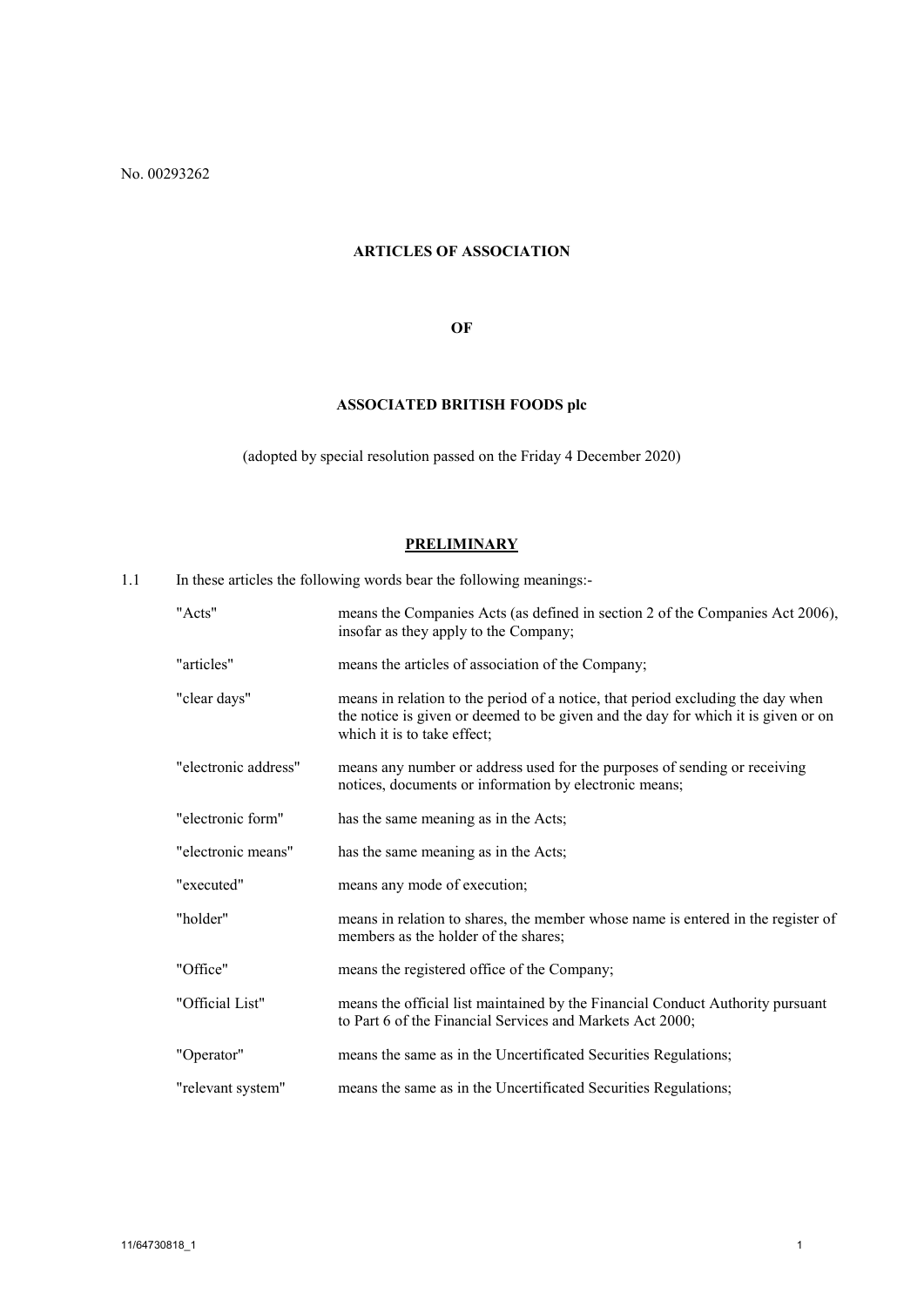| "secretary"                                          | means the secretary of the Company or any other person appointed to perform<br>the duties of the secretary of the Company, including a joint, assistant or deputy<br>secretary;                     |
|------------------------------------------------------|-----------------------------------------------------------------------------------------------------------------------------------------------------------------------------------------------------|
| "Stock Exchange"                                     | means London Stock Exchange plc;                                                                                                                                                                    |
| "the Group"                                          | means the Company and any subsidiary or subsidiaries of the Company;                                                                                                                                |
| "the seal"                                           | means the common seal (if any) of the Company and an official seal (if any)<br>kept by the Company by virtue of section 50 of the Companies Act 2006, or<br>either of them as the case may require; |
| "the Statutes"                                       | means the Acts and every other statute for the time being in force concerning<br>companies and affecting the Company; and                                                                           |
| "Uncertificated<br><b>Securities</b><br>Regulations" | means the Uncertificated Securities Regulations 2001.                                                                                                                                               |

- 1.2 In these articles, references to a share being in uncertificated form are references to that share being an uncertificated unit of a security and references to a share being in certificated form are references to that share being a certificated unit of a security, provided that any reference to a share in uncertificated form applies only to a share of a class which is, for the time being, a participating security, and only for so long as it remains a participating security.
- 1.3 Save as aforesaid and unless the context otherwise requires, words or expressions contained in these articles have the same meaning as in the Companies Act 2006 or the Uncertificated Securities Regulations (as the case may be).
- 1.4 Except where otherwise expressly stated, a reference in these articles to any EU instrument, primary or delegated legislation or legislative provision includes a reference to any modification, reenactment, incorporation or reproduction of it for the time being in force.
- 1.5 In these articles, unless the context otherwise requires:-
	- (A) words in the singular include the plural, and vice versa;
	- (B) words importing any gender include all genders; and
	- (C) a reference to a person includes a reference to a body corporate and to an unincorporated body of persons.
- 1.6 In these articles:-
	- (A) references to writing include references to typewriting, printing, lithography, photography and any other modes of representing or reproducing words in a legible and non-transitory form whether sent or supplied in electronic form or made available on a website or otherwise;
	- (B) the words and phrases "other", "otherwise", "including" and "in particular" shall not limit the generality of any preceding words or be construed as being limited to the same class as the preceding words where a wider construction is possible;
	- (C) references to a power are to a power of any kind, whether administrative, discretionary or otherwise; and
	- (D) references to a committee of the directors are to a committee established in accordance with these articles, whether or not comprised wholly of directors.
- 1.7 The headings are inserted for convenience only and do not affect the construction of these articles.

## **Exclusion of other regulations**

2. No regulations or model articles contained in any statute or subordinate legislation including, without prejudice to such a generality, the regulations contained in Table A to the Companies Act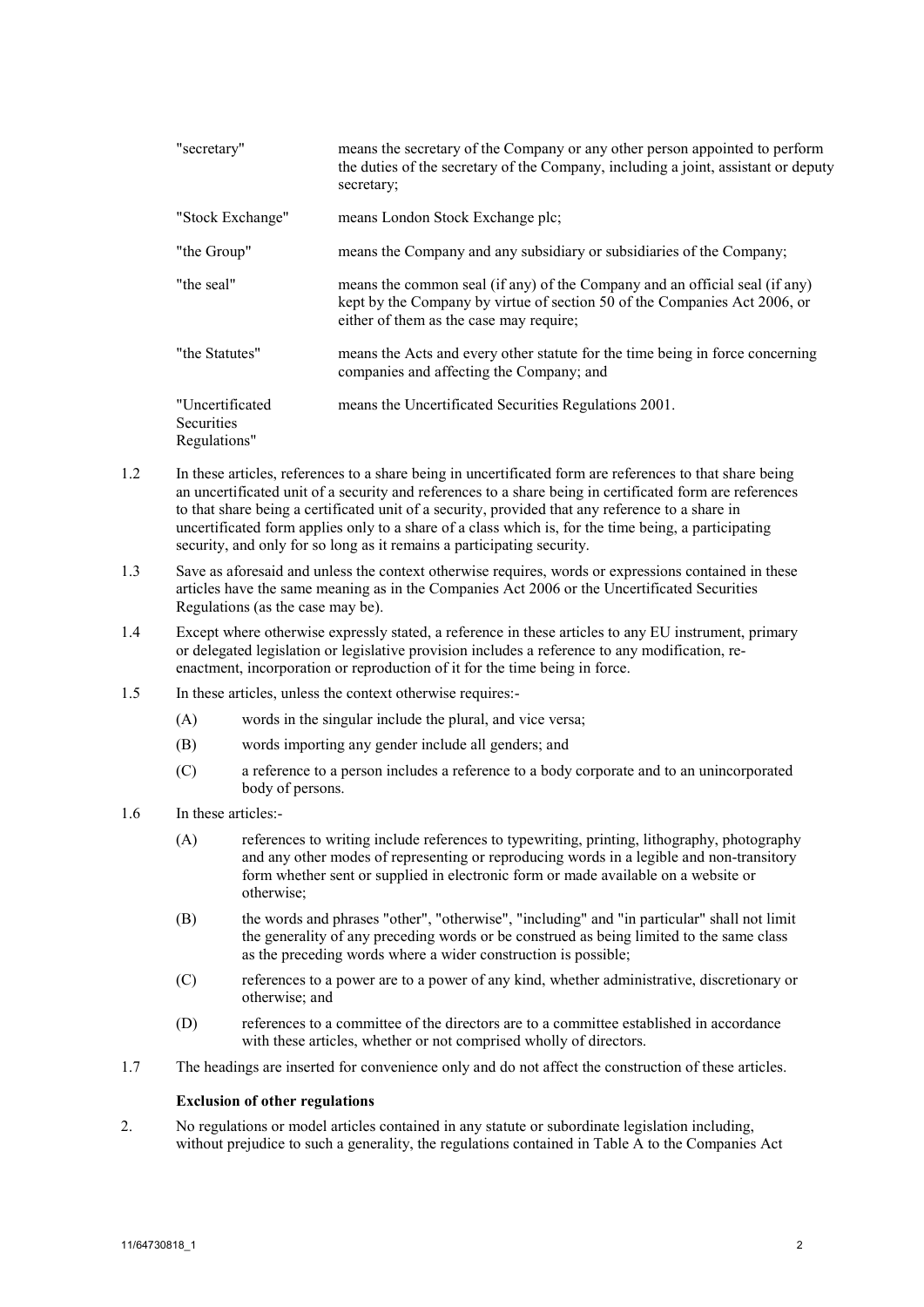1948, Table A to the Companies Act 1985 and the Companies (Model Articles) Regulations 2008, shall apply as the articles of association of the Company.

## **SHARE CAPITAL**

### **Liability of members**

3. The liability of the members is limited to the amount, if any, unpaid on the shares held by them.

### **Classes of shares**

- 4. The respective rights and restrictions attaching to the respective classes of shares in the capital of the Company are as follows:-
	- (A) AS REGARDS INCOME:-

The profits which the Company may determine to distribute in respect of any financial year or other period for which its accounts are made up shall be applied as follows:-

The Deferred Shares shall in no circumstances carry any rights to any dividend or other distribution of an income nature whatsoever.

The entirety of the said profits shall be distributed among the holders of the Ordinary Shares according to the amounts paid or credited as paid up on the Ordinary Shares held by them respectively.

(B) AS REGARDS CAPITAL:-

On a distribution of assets on liquidation or otherwise surplus assets of the Company remaining after payment of its liabilities shall be applied:-

- FIRST in repaying to the holders of the Ordinary Shares the amounts paid or credited as paid upon such shares.
- SECOND in repaying to the holders of the Deferred Shares the amounts paid or credited as paid up on such shares.
- THIRD the balance of such assets shall belong to and be distributed among the holders of the Ordinary Shares in proportion to the amounts paid or credited as paid up on the Ordinary Shares held by them respectively.
- (C) AS REGARDS VOTING:-

The Deferred Shares shall carry no rights to receive notice of, attend or vote at any general meeting of the Company in any circumstances at all.

## (D) AS REGARDS REDEMPTION:-

- (1) The holders of the Deferred Shares shall have the right at any time after 1st August 1997 to require that the Company shall, subject to the Statutes, redeem the whole or any part of the Deferred Shares for the time being issued and outstanding. The holders of the Deferred Shares so requiring redemption shall give such notice by completing the form set out on the reverse of the share certificate relating to the Deferred Shares to be redeemed not more than thirty days after such receipt of such notice (the "Redemption Date"). Such notice in writing relating to redemption of Deferred Shares, once given, shall be irrevocable.
- (2) Any notice of redemption shall specify the particular Deferred Shares to be redeemed. Upon the Redemption Date the Company shall redeem the particular Deferred Shares concerned, provided that the holder thereof has delivered to the Company at such place as may be specified on the reverse the certificates for such of the Deferred Shares concerned as are hold by him (or, in default, an indemnity satisfactory to the Company), and shall pay to such holder the amount paid up on the Deferred Shares to be redeemed. If any certificate so delivered to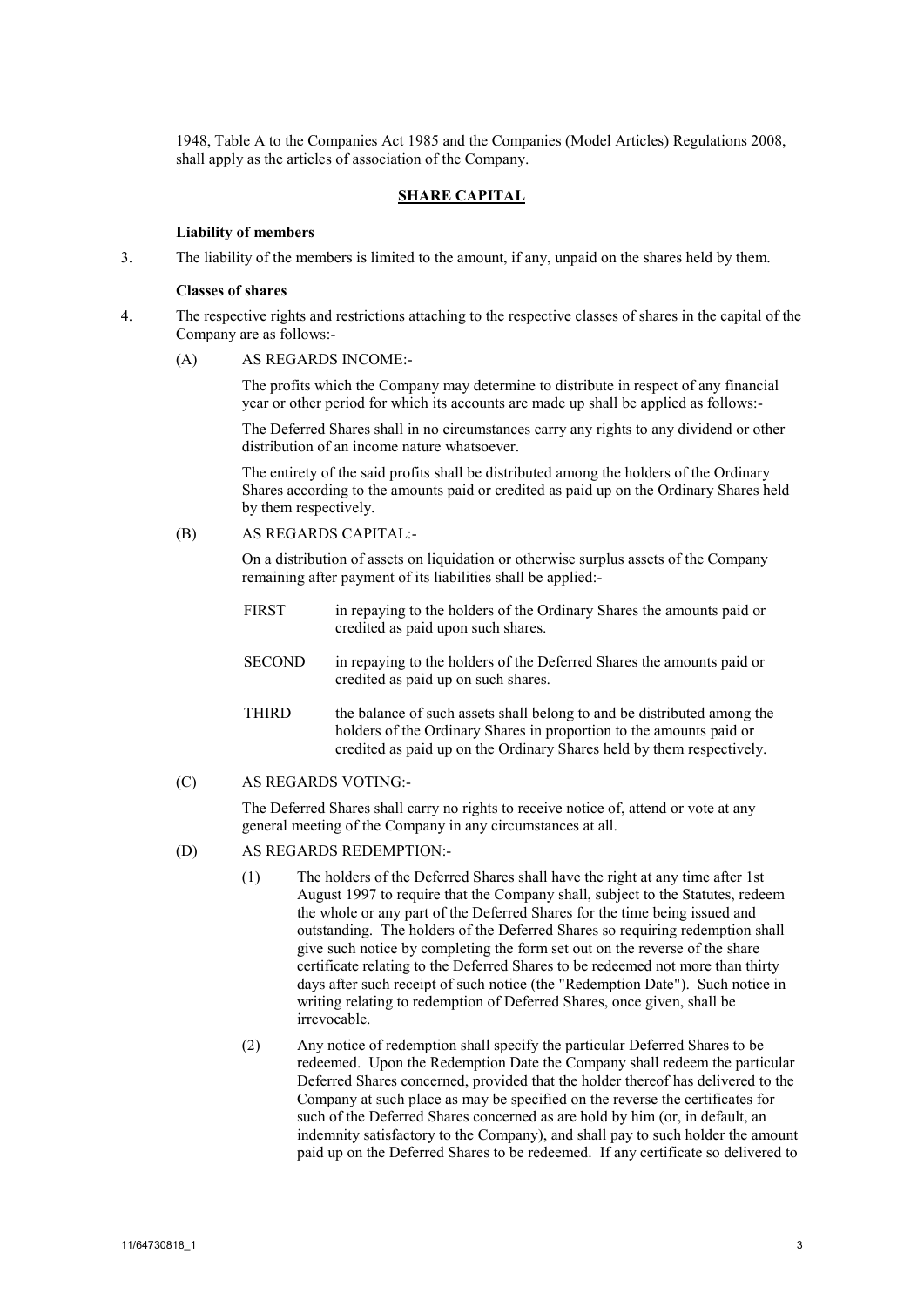the Company includes any Deferred Shares not to be redeemed on the relevant Redemption Date, a fresh certificate for such Deferred Shares shall be issued free of charge to the holder.

# (E) AS REGARDS VARIATION OF RIGHTS:-

None of the matters mentioned in article [12](#page-4-0) hereof nor any other matter whatsoever which is permitted by the Statutes shall amount to a variation or abrogation of the separate rights attached to the Deferred Shares.

## **Further issues and rights attaching to shares on issue**

- 5.1 Without prejudice to any rights attached to any existing shares, any share may be issued with such rights or restrictions as the Company may by ordinary resolution determine or, if the Company has not so determined, as the directors may determine.
- 5.2 In the event that rights and restrictions attaching to shares are determined by ordinary resolution or by the directors pursuant to this article, those rights and restrictions shall apply, in particular in place of any rights or restrictions that would otherwise apply by virtue of the Companies Act 2006 in the absence of any provisions in these articles, as if those rights and restrictions were set out in these articles.

## **Redeemable shares**

- 6.1 Any share may be issued which is or is to be liable to be redeemed at the option of the Company or the holder, and the directors may determine the terms, conditions and manner of redemption of any such share.
- 6.2 In the event that rights and restrictions attaching to shares are determined by the directors pursuant to this article, those rights and restrictions shall apply, in particular in place of any rights or restrictions that would otherwise apply by virtue of the Companies Act 2006 in the absence of any provisions in the articles of a company, as if those rights and restrictions were set out in the articles.

## **Payment of commissions**

7. The Company may exercise the powers of paying commissions conferred by the Acts. Any such commission may be satisfied by the payment of cash or by the allotment of fully or partly paid shares, or partly in one way and partly in the other and may be in respect of a conditional or an absolute subscription.

### **Trusts not recognised**

8. Except as required by law, no person shall be recognised by the Company as holding any share upon any trust. Except as otherwise provided by these articles or by law, the Company shall not be bound by or recognise (even if having notice of it) any equitable, contingent, future, partial or other claim or any interest in any share other than the holder's absolute ownership of it and all the rights attaching to it.

## **Uncertificated shares**

- <span id="page-3-0"></span>9. Without prejudice to any powers which the Company or the directors may have to issue, allot, dispose of, convert, or otherwise deal with or make arrangements in relation to shares and other securities in any form:-
	- (A) the holding of shares in uncertificated form and the transfer of title to such shares by means of a relevant system shall be permitted; and
	- (B) the Company may issue shares in uncertificated form and may convert shares from certificated form to uncertificated form and vice versa.

If and to the extent that any provision of these articles is inconsistent with such holding or transfer as is referred to in paragrap[h \(A\)](#page-3-0) of this article or with any provision of the Uncertificated Securities Regulations, it shall not apply to any share in uncertificated form.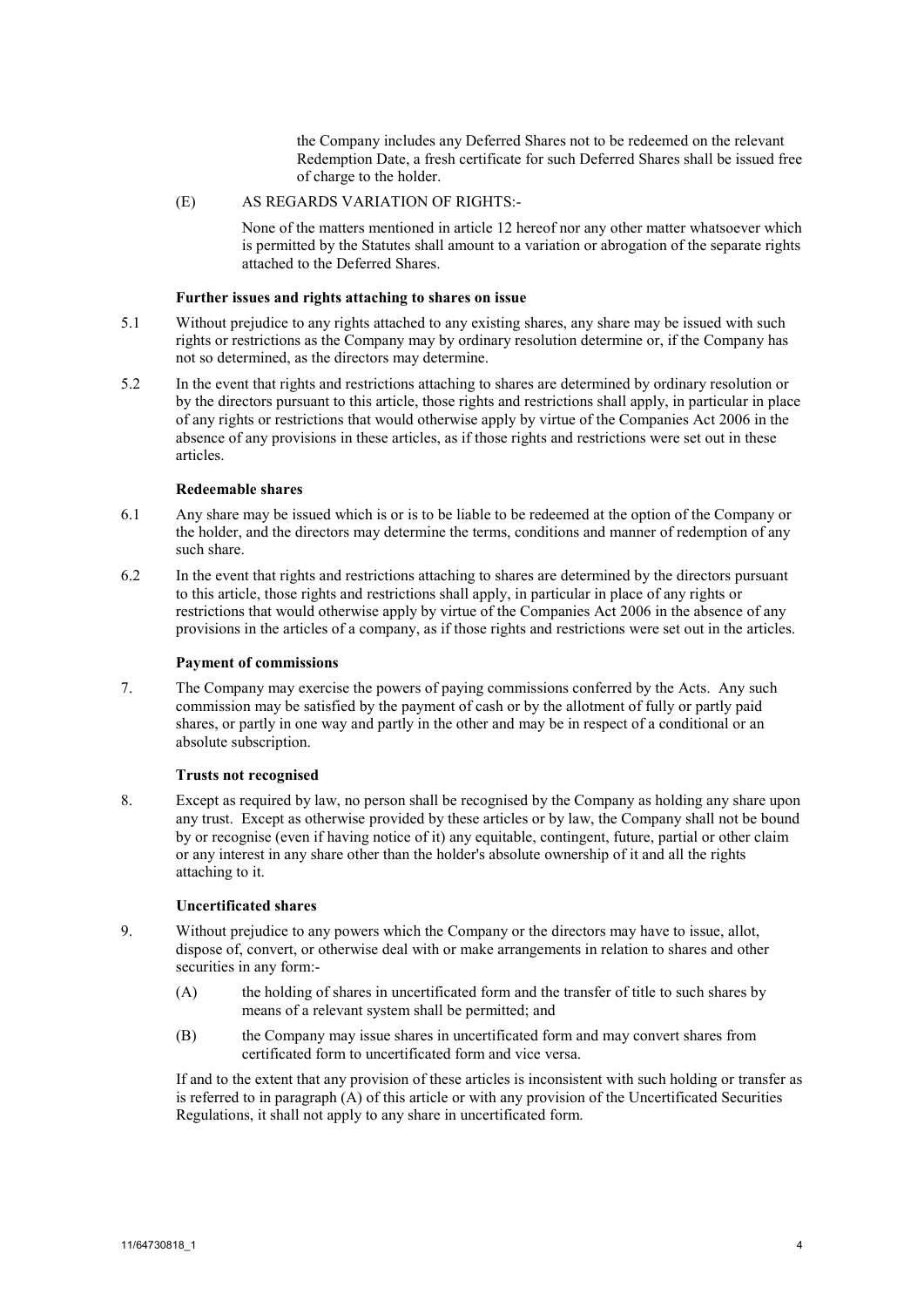#### **Separate holdings of shares in certificated and uncertificated form**

10. Notwithstanding anything else contained in these articles, where any class of shares is, for the time being, a participating security, unless the directors otherwise determine, shares of any such class held by the same holder or joint holder in certificated form and uncertificated form shall be treated as separate holdings.

## **VARIATION OF RIGHTS**

#### **Variation of rights**

- 11. If at any time the capital of the Company is divided into different classes of shares, the rights attached to any class may be varied, either while the Company is a going concern or during or in contemplation of a winding up:-
	- (A) in such manner (if any) as may be provided by those rights; or
	- (B) in the absence of any such provision, with the consent in writing of the holders of threequarters in nominal value of the issued shares of that class (excluding any shares of that class held as treasury shares), or with the sanction of a special resolution passed at a separate meeting of the holders of the shares of that class,

but not otherwise. To every such separate meeting the provisions of these articles relating to general meetings shall apply, except that the necessary quorum shall be (i) at any such meeting other than an adjourned meeting two persons together holding or representing by proxy at least one-third in nominal value of the issued shares of the class in question (excluding any shares of that class held as treasury shares); and (ii) at an adjourned meeting one person holding shares of the class in question (other than treasury shares) or his proxy.

#### **Rights deemed varied and not varied**

- <span id="page-4-0"></span>12. Unless otherwise expressly provided by the rights attached to any shares, those rights:-
	- (A) shall be deemed to be varied by the reduction of the capital paid up on those shares and by the creation or issue of further shares ranking in priority for payment of a dividend or in respect of capital or which confer on the holders voting rights more favourable than those conferred by the first-mentioned shares;
	- (B) shall otherwise be deemed not to be varied by the creation or issue of further shares ranking pari passu with or subsequent to the first-mentioned shares; and
	- (C) shall be deemed not to be varied by the purchase by the Company of any of its own shares.

#### **SHARE CERTIFICATES**

## **Rights to share certificates**

13.1

- (A) On becoming the holder of any share other than a share in uncertificated form, every person (other than a financial institution in respect of whom the Company is not required by law to complete and have ready a certificate , referred to in this article as a "financial institution") shall be entitled, without payment, to have issued to him within two months after allotment or lodgement of a transfer (unless the terms of issue of the shares provide otherwise) one certificate for all the shares of each class registered in his name or, upon payment for every certificate after the first of such reasonable sum as the directors may determine, several certificates each for one or more of his shares.
- (B) Every certificate shall be issued under the seal or under such other form of authentication as the directors may determine (which may include manual or facsimile signatures by one or more directors), and shall specify the number, class and distinguishing numbers (if any) of the shares to which it relates and the amount or respective amounts paid up on them.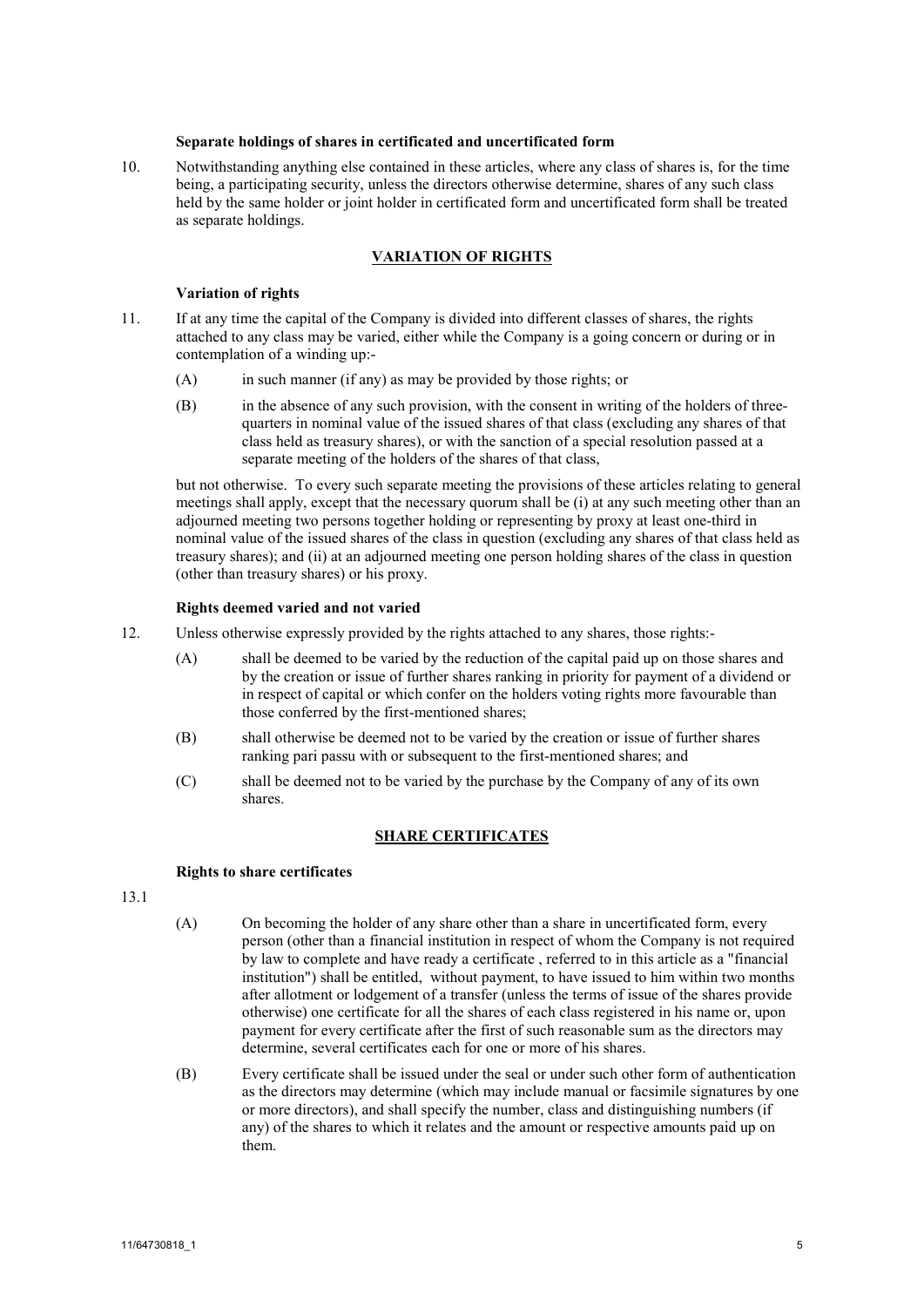- (C) Where a member (other than a financial institution) has transferred part only of the shares comprised in a certificate, the member is entitled, without payment, to have issued to him a certificate in respect of the balance of shares held by him or, upon payment for every certificate after the first of such reasonable sum as the directors may determine, several certificates each for one or more of his shares.
- (D) When a member's (other than a financial institution's) holding of shares of a particular class increases, the Company may issue that member with a single, consolidated certificate in respect of all the shares of a particular class which that member holds or a separate certificate in respect of only those shares by which that member's holding has increased.
- (E) A member (other than a financial institution) may request the Company, in writing, to replace the member's separate certificates with a consolidated certificate or the member's consolidated certificate with two or more separate certificates representing such proportion of the shares as the member may specify, provided that any certificate(s) which it is (or they are) to replace has first been returned to the Company for cancellation. When the Company complies with such a request it may charge such reasonable sum as the directors may determine for doing so.
- (F) The Company shall not be bound to issue more than one certificate for shares held jointly by several persons and delivery of a certificate to the senior shall be a sufficient delivery to all of them, and seniority shall be determined by the order in which the names of the holders stand in the register of members.
- (G) If a certificate issued in respect of a member's shares is damaged or defaced or said to be lost, stolen or destroyed, then that member is entitled to be issued with a replacement certificate in respect of the same shares. A member exercising the right to be issued with such a replacement certificate:-
	- (1) must return the certificate which is to be replaced to the Company if it is damaged or defaced; and
	- (2) must comply with such conditions as to evidence, indemnity and the payment of a reasonable fee as the directors may determine.
- (H) Any share certificate sent by the Company (or its agent) is sent at the risk of the member or other person entitled to the certificate and the Company (and its agent) will not be responsible for any share certificate lost or destroyed in the course of delivery.
- 13.2 Subject to and to the extent permitted by the Statutes, the Company may cause to be kept in any territory a branch register of members resident in such territory and the directors may make and vary such regulations as they may think fit respecting the keeping of any such register.

## 14. **[Not used]**

# **LIEN**

## **Company's lien on shares not fully paid**

15. The Company has a lien over every share which is partly paid for all amounts (whether presently payable or not) payable at a fixed time or called in respect of that share. The directors may declare any share to be wholly or in part exempt from the provisions of this article. The Company's lien over a share takes priority over any third party's interest in that share, and extends to any dividend or other money payable by the Company in respect of that share (and, if the lien is enforced and the share is sold by the Company, the proceeds of sale of that share).

## **Enforcing lien by sale**

16. The Company may sell, in such manner as the directors determine, any share on which the Company has a lien if an amount in respect of which the lien exists is presently payable and is not paid within 14 clear days after notice has been given to the holder of the share, or the person entitled to it in consequence of the death or bankruptcy of the holder or otherwise by operation of law, demanding payment and stating that if the notice is not complied with the shares may be sold.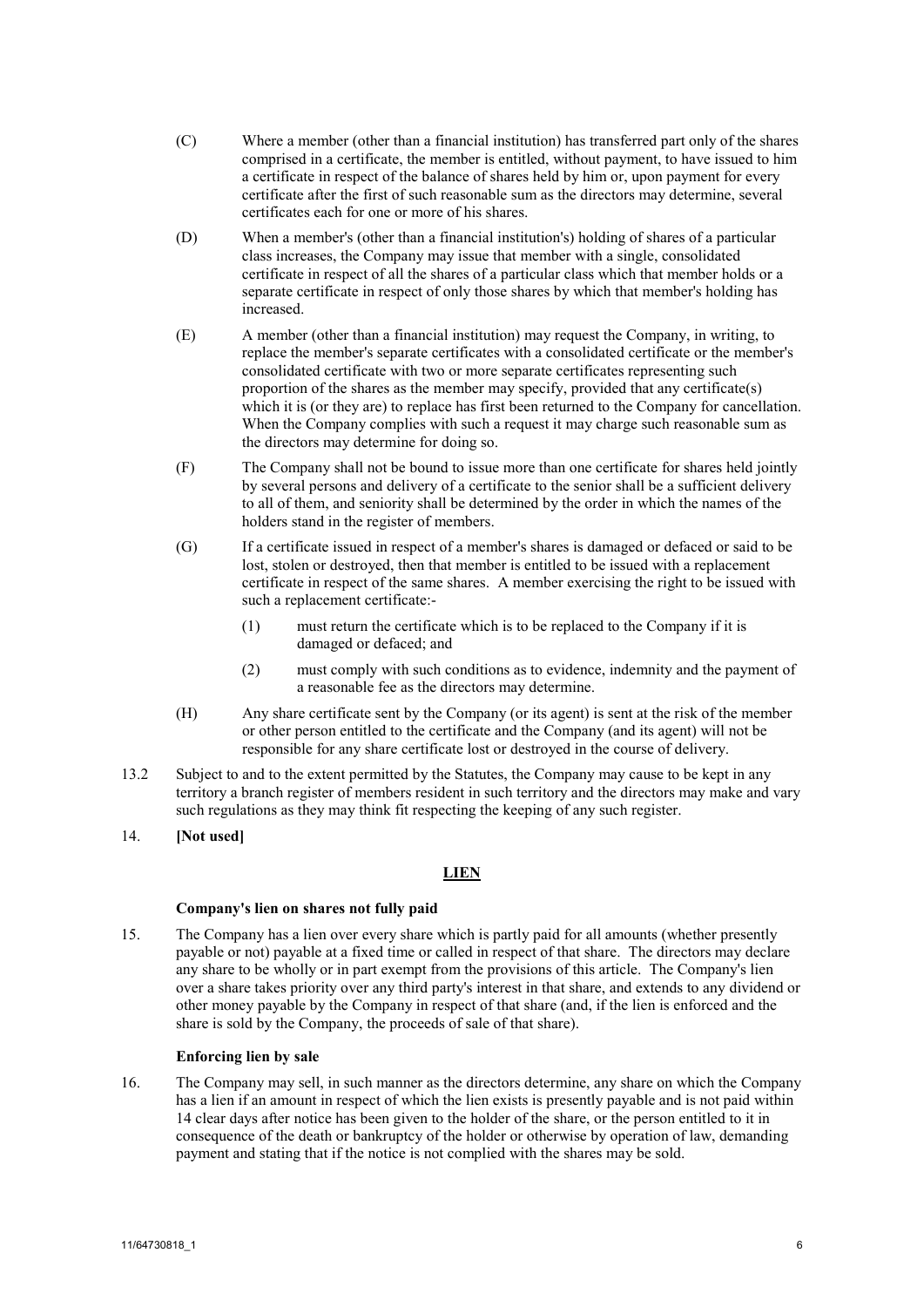## **Giving effect to a sale**

- 17.1 To give effect to the sale:
	- (A) in the case of a share in certificated form, the directors may authorise any person to execute an instrument of transfer of the share to the purchaser or a person nominated by the purchaser and take such other steps (including the giving of directions to or on behalf of the holder, who shall be bound by them) as they think fit to effect such transfer; and
	- (B) in the case of a share in uncertificated form, the directors may:-
		- (1) to enable the Company to deal with the share in accordance with the provisions of this article, require the Operator of a relevant system to convert the share into certificated form; and
		- (2) after such conversion, authorise any person to execute an instrument of transfer to the purchaser or a person nominated by the purchaser and take such other steps (including the giving of directions to or on behalf of the holder, who shall be bound by them) as they think fit to effect the transfer,

and the transferee shall not be bound to see to the application of the proceeds of sale, nor shall the title to the shares be affected by any irregularity in or invalidity of the proceedings relating to the sale.

## **Application of proceeds of sale**

18. The net proceeds of the sale, after payment of the costs, shall be applied in payment of so much of the amount for which the lien exists as is presently payable. Any residue shall (upon surrender to the Company for cancellation of the certificate for the share sold, in the case of a share in certificated form, and subject to a like lien for any amount not presently payable as existed upon the share before the sale) be paid to the person entitled to the share at the date of the sale.

## **CALLS ON SHARES AND FORFEITURE**

# **Calls**

- 19. Subject to the terms of allotment, the directors may make calls upon the members in respect of any amounts unpaid on their shares (whether in respect of nominal value or premium) and each member shall (subject to receiving at least 14 clear days' notice specifying when and where payment is to be made) pay to the Company as required by the notice the amount called on his shares. A call may be required to be paid by instalments. A call may, before receipt by the Company of an amount due under it, be revoked in whole or in part and payment of a call may be postponed in whole or part. A person upon whom a call is made shall remain liable for calls made upon him notwithstanding the subsequent transfer of the shares in respect of which the call was made.
- 20. A call shall be deemed to have been made at the time when the resolution of the directors authorising the call was passed.

#### **Joint and several liability in respect of calls**

21. The joint holders of a share shall be jointly and severally liable to pay all calls in respect of it.

#### **Interest**

22. If a call or an instalment of a call remains unpaid after it has become due and payable the person from whom it is due shall pay interest on the amount unpaid, from the day it became due and payable until it is paid at the rate fixed by the terms of allotment of the shares in question or fixed in the notice of the call or, if no rate is fixed, at the appropriate rate (as defined in the Acts). The directors may, however, waive payment of the interest wholly or in part.

## **Sums treated as calls**

23. An amount payable in respect of a share on allotment or at any fixed date, whether in respect of nominal value or premium or as an instalment of a call, shall be deemed to be a call and, if it is not paid, these articles shall apply as if that sum had become due and payable by virtue of a call.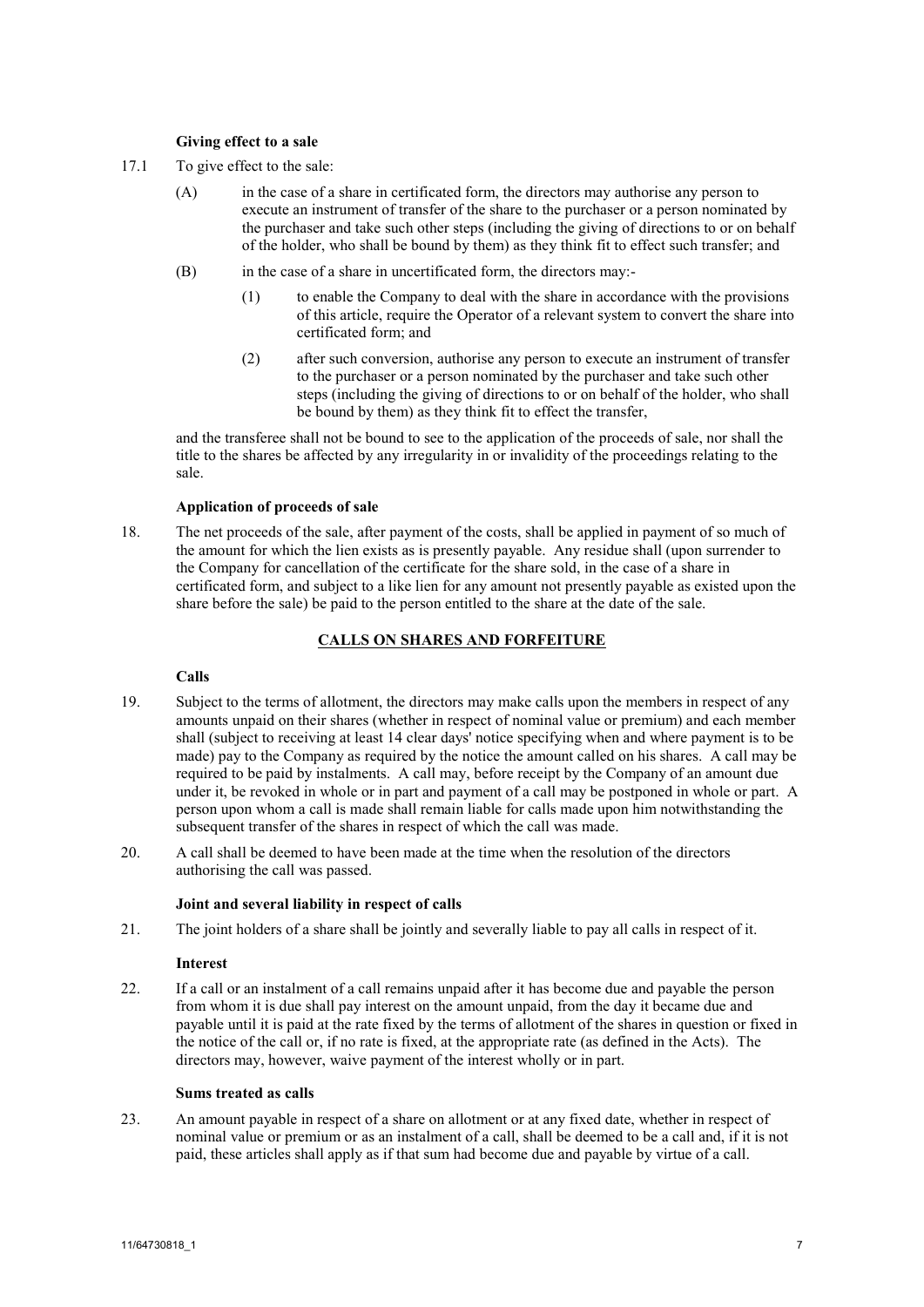#### **Power to differentiate**

24. Subject to the terms of allotment, the directors may differentiate between the holders in the amounts and times of payment of calls on their shares.

#### **Payment of calls in advance**

25. The directors may receive from any member willing to advance it all or any part of the amount unpaid on the shares held by him (beyond the sums actually called up) as a payment in advance of calls. Any such payment shall, to the extent of it, extinguish the liability on the shares in respect of which it is advanced. The Company may pay interest on the amount so received, or so much of it as exceeds the sums called up on the shares in respect of which it has been received, at such rate as the directors may determine but a payment in advance of calls shall not entitle the holder of the shares to participate in respect of the payment in a dividend declared or paid after the payment but before the call.

### **Notice if call not paid and forfeiture**

- 26.1 If a call or any instalment of a call remains unpaid after it has become due and payable the directors may give to the person from whom it is due not less than 14 clear days' notice requiring payment of the amount unpaid together with any interest which may have accrued. The notice shall name the place where payment is to be made and shall state that if the notice is not complied with the shares in respect of which the call was made will be liable to be forfeited. If the notice is not complied with, any shares in respect of which it was given may, before the payment required by the notice has been made, be forfeited by a resolution of the directors and the forfeiture shall include all dividends and other amounts payable in respect of the forfeited shares and not paid before the forfeiture.
- 26.2 When any share has been forfeited notice of the forfeiture shall forthwith be given to the holder of the share or the person entitled to the share by reason of the death or bankruptcy of the holder or otherwise by operation of law (as the case may be); but no forfeiture shall be in any manner invalidated by any omission or neglect to give such notice as aforesaid.

#### **Sale of forfeited shares**

- 27. A forfeited share may be sold, re-allotted or otherwise disposed of on such terms and in such manner as the directors determine either to the person who was before the forfeiture the holder (including a person who was entitled to the share in consequence of the death or bankruptcy of the holder or otherwise by operation of law) or to any other person and, at any time before the disposition, the forfeiture may be cancelled on such terms as the directors determine. Where for the purposes of its disposal a forfeited share is to be transferred to any person:-
	- (A) in the case of a share in certificated form, the directors may authorise any person to execute an instrument of transfer and take such other steps (including the giving of directions to or on behalf of the holder, who shall be bound by them) as they think fit to effect the transfer; and
	- (B) in the case of a share in uncertificated form, the directors may:-
		- (1) to enable the Company to deal with the share in accordance with the provisions of this article, require the Operator of a relevant system to convert the share into certificated form; and
		- (2) after such conversion, authorise any person to execute an instrument of transfer to the purchaser or a person nominated by the purchaser and take such other steps (including the giving of directions to or on behalf of the holder, who shall be bound by them) as they think fit to effect the transfer,

and the transferee shall not be bound to see to the application of the proceeds of sale, nor shall the title to the shares be affected by any irregularity in or invalidity of the proceedings relating to the sale.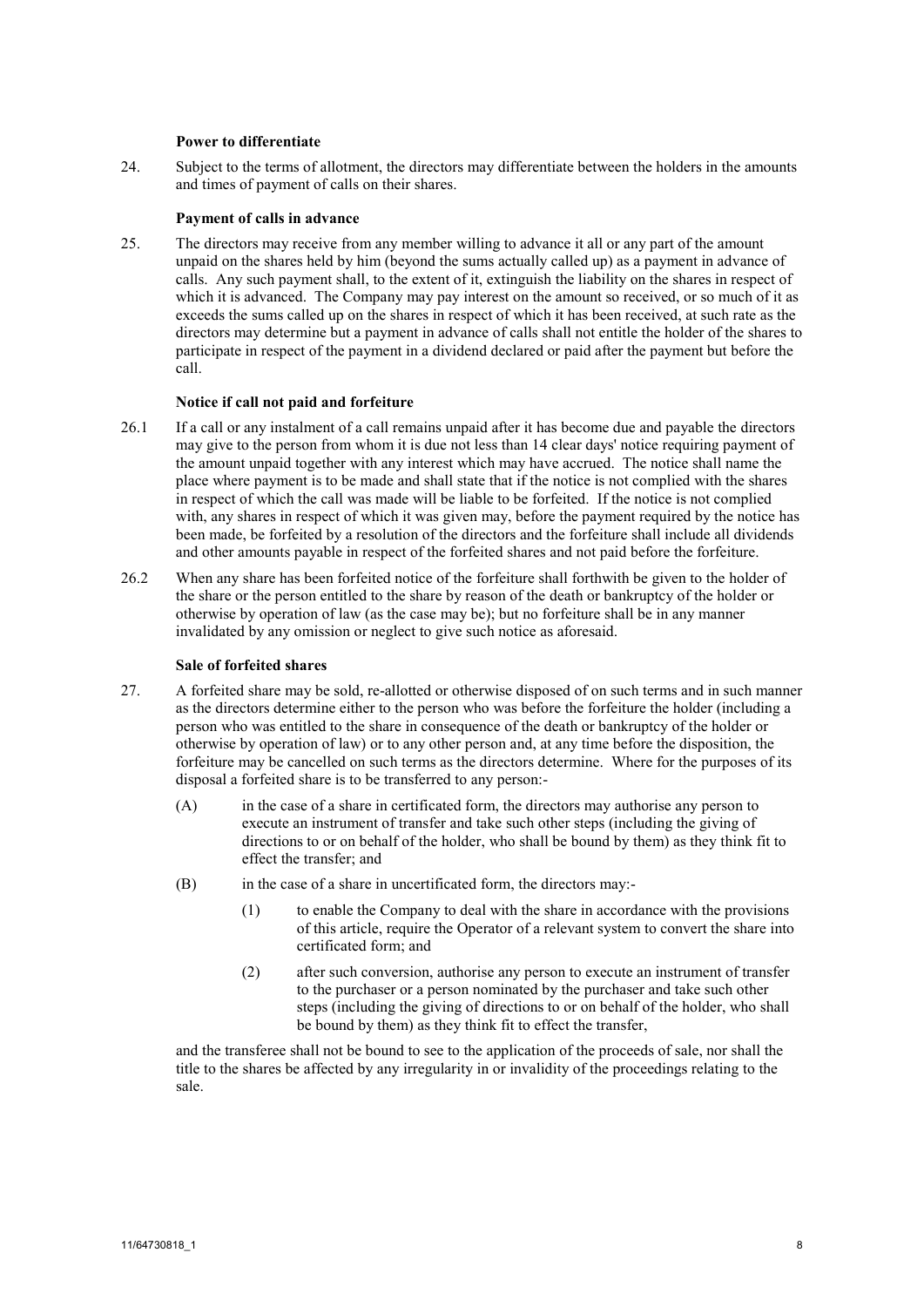#### **Cessation of membership and continuing liability**

28. A person whose shares have been forfeited shall cease to be a member in respect of the shares forfeited and shall surrender to the Company for cancellation any certificate for the shares forfeited. However, such person shall remain liable to the Company for all amounts which at the date of forfeiture were presently payable by him to the Company in respect of those shares with interest at the rate at which interest was payable on those amounts before the forfeiture or, if no interest was so payable, at the appropriate rate (as defined in the Acts) from the date of forfeiture until payment. The directors may waive payment wholly or in part or enforce payment without any allowance for the value of the shares at the time of forfeiture or for any consideration received on their disposal.

#### **Statutory declaration as to forfeiture**

29. A statutory declaration by a director or the secretary that a share has been forfeited on a specified date shall be conclusive evidence of the facts stated in it as against all persons claiming to be entitled to the share and the declaration shall (subject to the execution of an instrument of transfer if necessary, in the case of a share in certificated form) constitute good title to the share. The person to whom the share is disposed of shall not be bound to see to the application of the consideration, if any, nor shall his title to the share be affected by any irregularity in or invalidity of the proceedings relating to the forfeiture or disposal of the share.

## **TRANSFER OF SHARES**

#### **Transfer of shares in certificated form**

30. The instrument of transfer of a share in certificated form may be in any usual form or in any other form, which the directors approve and shall be executed by or on behalf of the transferor and, where the share is not fully paid, by or on behalf of the transferee.

### **Transfer of shares in uncertificated form**

31. Where any class of shares is, for the time being, a participating security, title to shares of that class which are recorded on an Operator register of members as being held in uncertificated form may be transferred by means of the relevant system concerned. The transfer may not be in favour of more than four transferees.

### **Refusal to register transfers**

- 32.1 The directors may, in their absolute discretion, refuse to register the transfer of a share in certificated form which is not fully paid provided that if the share is listed on the Official List of the Financial Conduct Authority such refusal does not prevent dealings in the shares from taking place on an open and proper basis. They may also refuse to register a transfer of a share in certificated form (whether fully paid or not) unless the instrument of transfer:-
	- (A) is lodged, duly stamped, at the Office or at such other place as the directors may appoint and (except in the case of a transfer by a financial institution where a certificate has not been issued in respect of the share) is accompanied by the certificate for the share to which it relates and such other evidence as the directors may reasonably require to show the right of the transferor to make the transfer;
	- (B) is in respect of only one class of share; and
	- (C) is in favour of not more than four transferees.
- 32.2 The directors may refuse to register a transfer of a share in uncertificated form to a person who is to hold it thereafter in certificated form in any case where the Company is entitled to refuse (or is excepted from the requirement) under the Uncertificated Securities Regulations to register the transfer.

## **Notice of and reasons for refusal**

33. If the directors refuse to register a transfer of a share, they shall as soon as practicable and in any event within two months after the date on which the transfer was lodged with the Company (in the case of a transfer of a share in certificated form) or the date on which the Operator-instruction was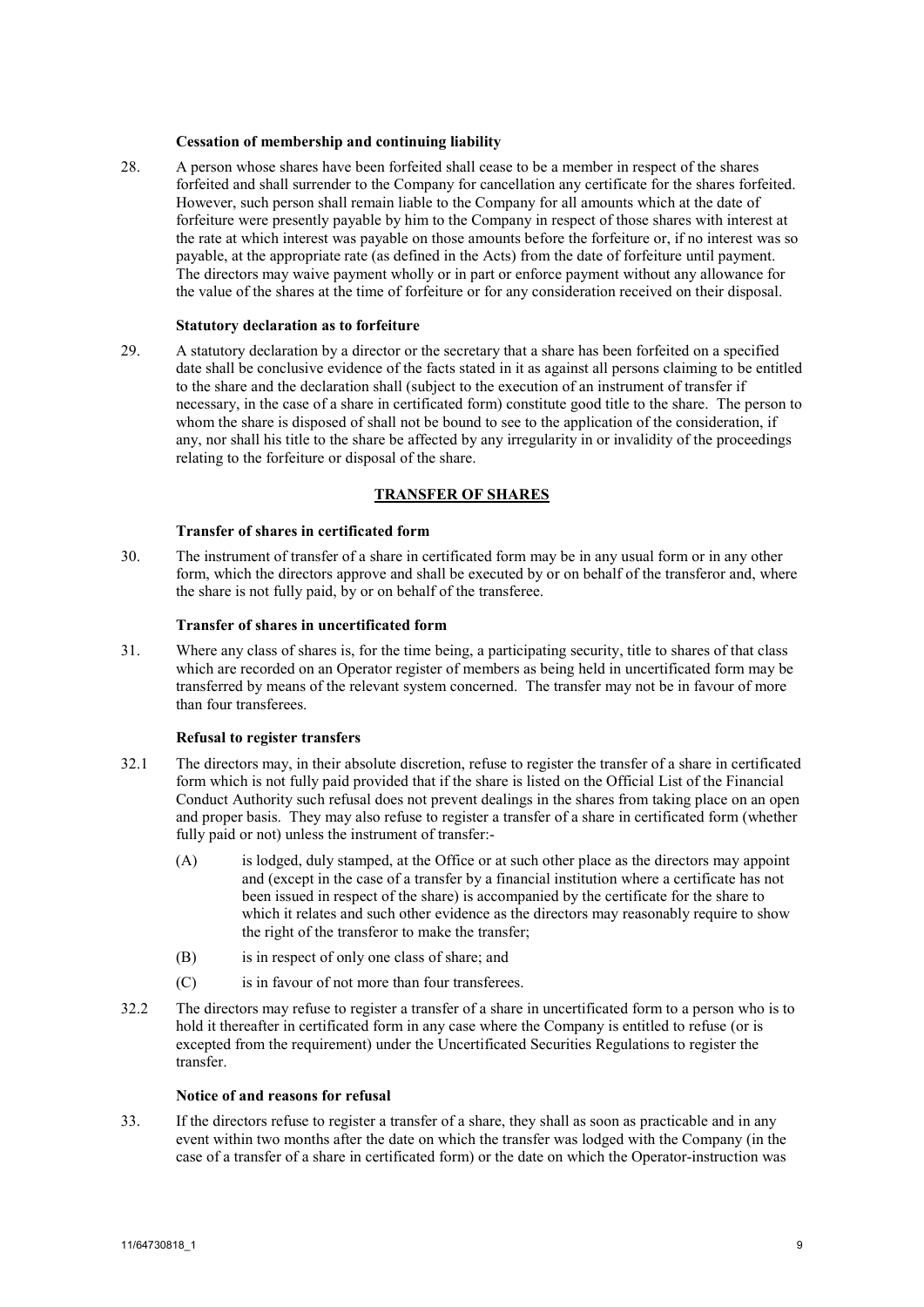received by the Company (in the case of a transfer of a share in uncertificated form to a person who is to hold it thereafter in certificated form) send to the transferee notice of the refusal together with reasons for the refusal. The directors shall send such further information about the reasons for the refusal to the transferee as the transferee may reasonably request.

## **No fee for registration**

34. No fee shall be charged for the registration of any instrument of transfer or other document or instruction relating to or affecting the title to any share.

## **Retention or return of instrument of transfer**

35. The Company shall be entitled to retain any instrument of transfer, which is registered, but any instrument of transfer which the directors refuse to register shall (except in the case of fraud) be returned to the person lodging it when notice of the refusal is given.

## **Recognition of renunciation**

36. Nothing in these articles shall preclude the directors from recognising a renunciation of the allotment of any share by the allottee in favour of some other person.

## **TRANSMISSION OF SHARES**

## **Transmission on death**

37. If a member dies the survivor or survivors where he was a joint holder, or his personal representatives where he was a sole holder or the only survivor of joint holders, shall be the only persons recognised by the Company as having any title to his interest. However, nothing in this article shall release the estate of a deceased member from any liability in respect of any share which had been solely or jointly held by him.

## **Election of person entitled by transmission**

<span id="page-9-0"></span>38. A person becoming entitled to a share in consequence of the death or bankruptcy of a member or otherwise by operation of law may, upon such evidence being produced as the directors may properly require to show his title to the share, elect either to become the holder of the share or to have some person nominated by him registered as the transferee. If he elects to become the holder he shall give notice to the Company to that effect. If he elects to have another person registered he shall transfer title to the share to that person. All the provisions of these articles relating to the transfer of shares shall apply to the notice or instrument of transfer (if any) as if it were an instrument of transfer signed by the member and the death or bankruptcy of the member or other event giving rise to the entitlement to the share by operation of law had not occurred.

## **Rights of person entitled by transmission**

39. A person becoming entitled to a share by reason of the death or bankruptcy of a member or otherwise by operation of law shall, after giving notice to the Company of his entitlement to the share and upon such evidence being produced as the directors may properly require to show his title to the share, have the rights to which he would be entitled if he were the holder of the share, except that he shall not, before being registered as the holder of the share, be entitled in respect of it to attend or vote at any general meeting or at any separate meeting of the holders of any class of shares. A person entitled to a share who has elected for that share to be transferred to some other person pursuant to article [38](#page-9-0) shall cease to be entitled to any rights in relation to such share upon that other person being registered as the holder of that share.

# **DISCLOSURE OF INTERESTS**

### <span id="page-9-1"></span>**Disclosure of interests**

40.1 If a member, or any other person appearing to be interested in shares held by that member, has been given a notice under section 793 of the Companies Act 2006 and has failed in relation to any shares (the "default shares") to give the Company the information thereby required within 14 days from the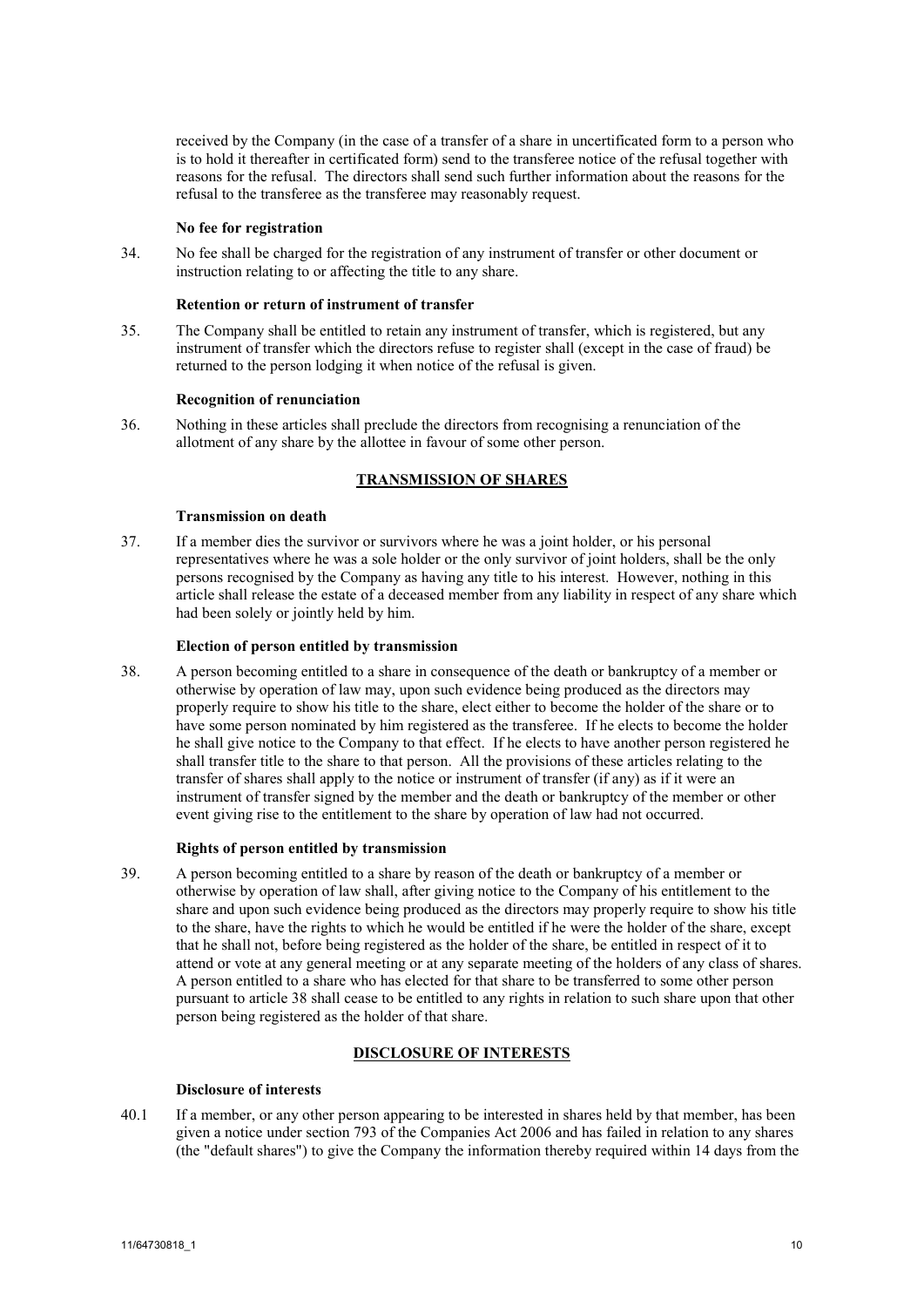date of giving the notice, the following sanctions shall apply, unless the directors otherwise determine in their absolute discretion, in relation to the default shares, including following any transfer of the default shares unless the transfer is an excepted transfer under this article:-

- (A) the member shall not be entitled in respect of the default shares to be present or to vote (either in person or by representative or proxy) at any general meeting or at any separate meeting of the holders of any class of shares or on any poll; and
- <span id="page-10-0"></span>(B) where the default shares represent at least 0.25 per cent of their class (calculated exclusive of treasury shares):-
	- (1) any dividend payable in respect of the shares shall be withheld by the Company, which shall not have any obligation to pay interest on it, and the member shall not be entitled to elect, pursuant to these articles, to receive shares instead of that dividend;
	- (2) no transfer, other than an excepted transfer, of any shares held by the member in certificated form shall be registered unless:-
		- (i) the member is not himself in default as regards supplying the information required; and
		- (ii) the member proves to the satisfaction of the directors that no person in default as regards supplying such information is interested in any of the shares the subject of the transfer; and
	- (3) for the purposes of sub paragraph  $40.1(B)(2)$  in the case of any shares held by the member in uncertificated form, the directors may, to enable the Company to deal with the shares in accordance with the provisions of this article, require the Operator of a relevant system to convert the shares into certificated form.
- 40.2 Where the sanctions under paragrap[h 40.1](#page-9-1) apply in relation to any shares, they shall cease to have effect at the end of the period of seven days (or such shorter period as the directors may determine) following the earlier of:-
	- (A) receipt by the Company of the information required by the notice mentioned in that paragraph; and
	- (B) receipt by the Company of notice that the shares have been transferred by means of an excepted transfer,

and the directors may suspend or cancel any of the sanctions at any time in relation to any shares.

- <span id="page-10-1"></span>40.3 Any new shares in the Company issued in right of default shares shall be subject to the same sanctions as apply to the default shares, and the directors may make any right to an allotment of the new shares subject to sanctions corresponding to those which will apply to those shares on issue, provided that:-
	- (A) any sanctions applying to, or to a right to, new shares by virtue of this paragraph shall cease to have effect when the sanctions applying to the related default shares cease to have effect (and shall be suspended or cancelled if and to the extent that the sanctions applying to the related default shares are suspended or cancelled); and
	- (B) paragrap[h 40.1](#page-9-1) shall apply to the exclusion of this paragrap[h 40.3](#page-10-1) if the Company gives a separate notice under section 793 of the Companies Act 2006 in relation to the new shares.
- 40.4 Where, on the basis of information obtained from a member in respect of any share held by him, the Company gives a notice under section 793 of the Companies Act 2006 to any other person, it shall at the same time send a copy of the notice to the member. The accidental omission to do so, or the non-receipt by the member of the copy, shall, however, not invalidate or otherwise affect the application of this article.
- 40.5 For the purposes of this article:-
	- (A) a person, other than the member holding a share, shall be treated as appearing to be interested in that share if the member has informed the Company that the person is, or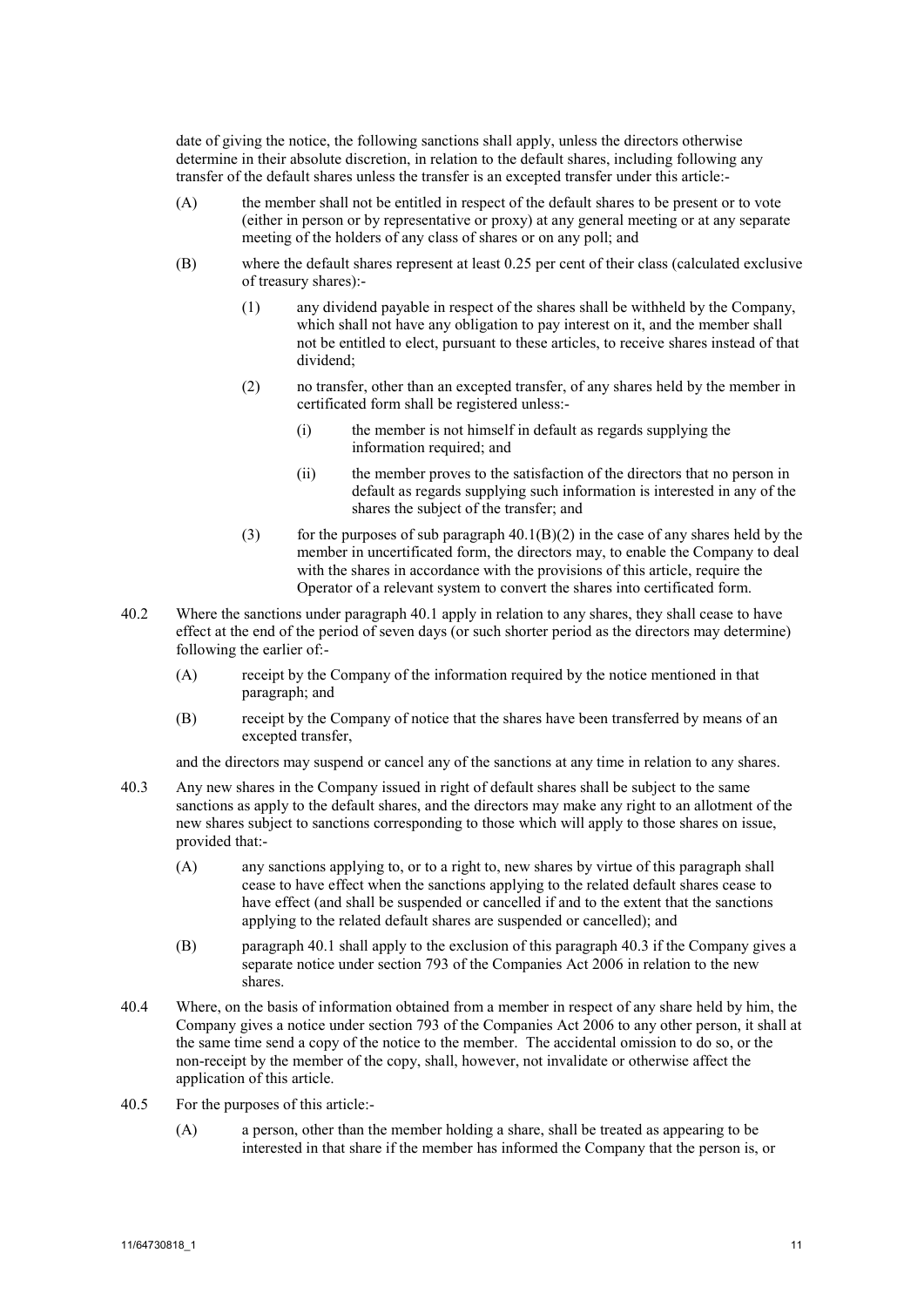may be, so interested, or if the Company (after taking account of any information obtained from the member or, pursuant to a notice under section 793 of the Companies Act 2006, from anyone else) knows or has reasonable cause to believe that the person is, or may be, so interested;

- <span id="page-11-4"></span>(B) "interested" shall be construed in the same way as it is for the purpose of section 793 of the Companies Act 2006;
- (C) reference to a person having failed to give the Company the information required by a notice, includes (i) reference to his having failed or refused to give all or any part of it; (ii) reference to his having given any information which he knows to be false in a material particular or having recklessly given information which is false in a material particular; and (iii) reference to the Company knowing or having reasonable cause to believe that any of the information provided is false or materially incorrect or incomplete; and
- (D) an "excepted transfer" means, in relation to any shares held by a member:-
	- (1) a transfer pursuant to acceptance of a takeover offer (within the meaning of section 974 of the Companies Act 2006) in respect of shares in the Company; or
	- (2) a transfer in consequence of a sale made through a recognised investment exchange (as defined in the Financial Services and Markets Act 2000) or any other stock exchange outside the United Kingdom on which the Company's shares are normally traded; or
	- (3) a transfer which is shown to the satisfaction of the directors to be made in consequence of a sale of the whole of the beneficial interest in the shares to a person who is unconnected with the member and with any other person appearing to be interested in the shares.
- 40.6 Nothing in this article shall limit the powers of the Company under section 794 of the Companies Act 2006 or any other powers of the Company whatsoever.

#### **UNTRACED MEMBERS**

#### <span id="page-11-1"></span>**Untraced members**

- <span id="page-11-2"></span>41.1 The Company shall be entitled to sell (at any time after becoming entitled to do so) any share held by a member, or any share to which a person is entitled by transmission (including in consequence of the death or bankruptcy of the member or otherwise by operation of law), if:-
	- (A) for a period of 12 years no cheque or warrant or other method of payment for amounts payable in respect of the share sent and payable in a manner authorised by these articles has been cashed or effected and no communication has been received by the Company from the member or person concerned;
	- (B) during that period the Company has paid at least three dividends (whether interim or final) and no such dividend has been claimed by the member or person concerned;
	- (C) the Company has, at any time after the expiration of that period, sent a notice to the registered address or last known address of the member or person concerned, of its intention to sell such share and before sending such a notice, the Company has taken such steps as it considers reasonable in the circumstances to trace the member or other person entitled, including engaging, if considered appropriate in relation to such share, a professional asset reunification company or other tracing agent; and
	- (D) the Company has not during the further period of 90 days following the sending of the notice referred to in sub-paragraph [\(C\)](#page-11-0) above and prior to the sale of the share received any communication from the member or person concerned.
- <span id="page-11-3"></span><span id="page-11-0"></span>41.2 The Company shall also be entitled to sell any additional share issued during the said period of 12 years in right of any share to which paragrap[h 41.1](#page-11-1) applies (or in right of any share so issued), if the criteria in sub-paragraphs [\(A\),](#page-11-2) [\(C\)](#page-11-0) an[d \(D\)](#page-11-3) of that paragraph are satisfied in relation to the additional share (but as if the words "for a period of 12 years" were omitted from sub-paragraph [\(A\)](#page-11-2) and the words ", after the expiration of that period," were omitted from sub-paragrap[h \(C\)\)](#page-11-0).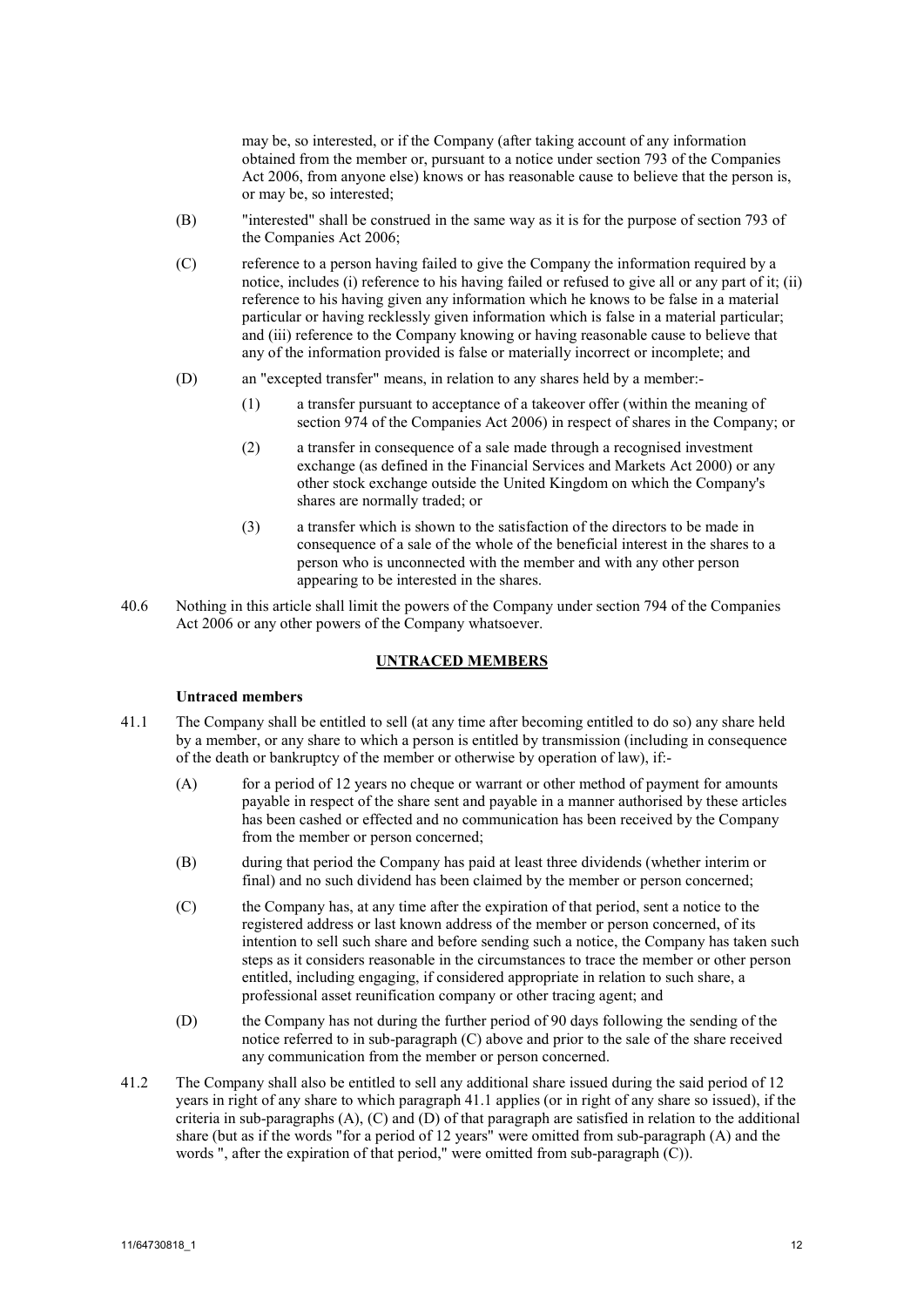- 41.3 A sale of any shares pursuant to this article may be made at such time, in such manner and on such terms as the directors may decide and to effect to the sale of any share pursuant to this article:-
	- (A) in the case of a share in certificated form, the directors may authorise any person to execute an instrument of transfer of the share to the purchaser or a person nominated by the purchaser and take such other steps (including the giving of directions to or on behalf of the holder, who shall be bound by them) as it thinks fit to effect the transfer; and
	- (B) in the case of a share in uncertificated form, the directors may:-
		- (1) to enable the Company to deal with the share in accordance with the provisions of this article, require the Operator of a relevant system to process a sale instruction or to convert the share into certificated form; and
		- (2) after any such conversion, authorise any person to execute an instrument of transfer of the share to the purchaser or person nominated by the purchaser and take such other steps (including the giving of directions to or on behalf of the holder, who shall be bound by them) as it thinks fit to effect the transfer,

and the transferee shall not be bound to see to the application of the proceeds of sale, nor shall the title to the shares be affected by any irregularity in or invalidity of the proceedings relating to the sale.

- 41.4 The net proceeds of sale of any shares pursuant to this article shall be forfeited and shall belong to the Company and the Company will not be obliged to account to the former member or other person previously entitled to the share, or be liable to such persons in relation to, the proceeds of sale.
- 42. **[not used]**

## **ALTERATION OF CAPITAL**

## **Consolidation and sub-division**

- 43.1 The Company may by ordinary resolution:-
	- (A) consolidate and divide all or any of its share capital into shares of a larger nominal amount than its existing shares;
	- (B) sub-divide its shares, or any of them, into shares of a smaller nominal amount than its existing shares; and
	- (C) determine that, as between the shares resulting from such a sub-division, any of them may have any preference or advantage as compared with the others.
- 43.2 Where any difficulty arises in regard to any consolidation or division, the directors may settle such difficulty as they see fit. In particular, without limitation, the directors may sell to any person (including the Company) the shares representing the fractions for the best price reasonably obtainable and distribute the net proceeds of sale in due proportion among those members or retain such net proceeds for the benefit of the Company and:-
	- (A) in the case of shares in certificated form, the directors may authorise any person to execute an instrument of transfer of the shares to the purchaser or a person nominated by the purchaser and take such other steps (including the giving of directions to or on behalf of the holder, who shall be bound by them) as they think fit to effect such transfer; and
	- (B) in the case of shares in uncertificated form, the directors may to enable the Company to deal with the share in accordance with the provisions of this article, require the Operator of a relevant system to convert the share into certificated form; and after such conversion, authorise any person to execute an instrument of transfer and/or take such other steps (including the giving of directions to or on behalf of the holder, who shall be bound by them) as they think fit to effect the transfer.

The transferee shall not be bound to see to the application of the purchase money nor shall his title to the shares be affected by any irregularity in or invalidity of the proceedings in reference to the sale.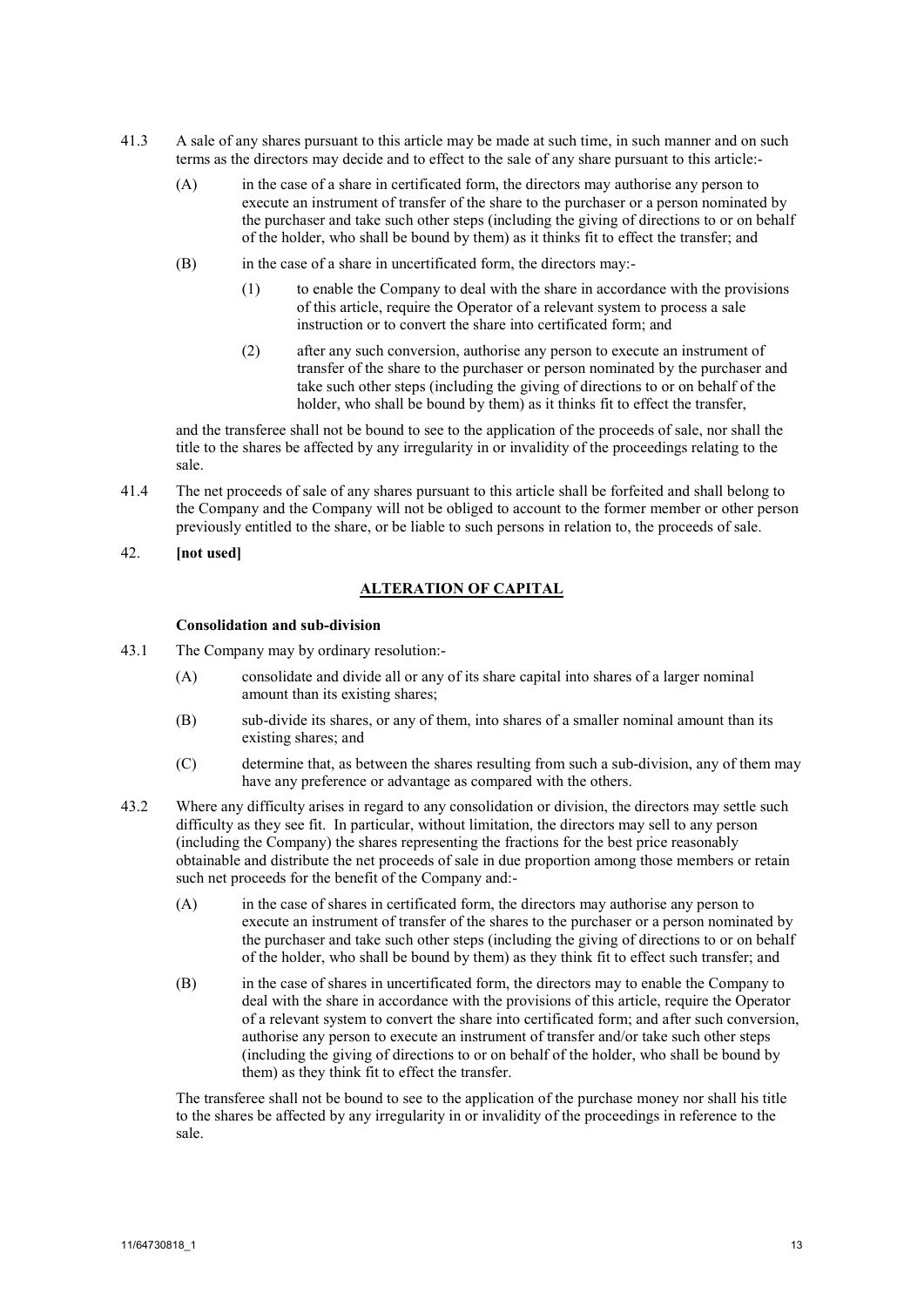## **NOTICE OF GENERAL MEETINGS**

## **Calling general meetings**

<span id="page-13-1"></span>44. The directors may call general meetings. If there are not sufficient directors to form a quorum in order to call a general meeting, any director may call a general meeting. If there is no director, any member of the Company may call a general meeting.

## **Notice of annual general meetings and other general meetings**

<span id="page-13-3"></span>45. An annual general meeting and all other general meetings of the Company shall be called by at least such minimum period of notice as is prescribed or permitted under the Acts. The notice shall specify the place, the date and the time of meeting and the general nature of the business to be transacted and, in the case of an annual general meeting shall specify the meeting, as such. Where the Company has given an electronic address in any notice of meeting, any document or information relating to proceedings at the meeting may be sent by electronic means to that address, subject to any conditions or limitations specified in the relevant notice of meeting. Subject to the provisions of these articles and to any rights and restrictions attached to any shares, notices shall be given to all members, to all persons entitled to a share in consequence of the death or bankruptcy of a member or otherwise by operation of law and to the directors and auditors of the Company.

#### **Omission or failure to give notice and non-receipt of notice**

<span id="page-13-2"></span>46. The accidental omission to give notice of a meeting to, or the failure to give notice due to circumstances beyond the Company's control to, or the non-receipt of notice of a meeting by, any person entitled to receive notice shall not invalidate the proceedings at that meeting.

#### <span id="page-13-0"></span>**Postponement of a general meeting**

- 46A.1 If, after the sending of notice of a general meeting but before the meeting is held (or after the adjournment of a general meeting but before the adjourned meeting is held) the directors decide that it is impracticable or undesirable to hold the meeting at the declared time or place (or at any of the declared places in the case of a meeting to which article [52](#page-15-0) applies) or both, they may postpone the time at which the meeting is to be held or change the place (or any of the places, in the case of a meeting to which article [52](#page-15-0) applies) or both, and in any such case:
	- (A) no new notice of the meeting need be sent, but the directors shall, if practicable, advertise the new date, time and place of the meeting in at least two national daily newspapers and shall take reasonable steps to ensure that any member attempting to attend the meeting at the original time and place is informed of the new arrangements; and
	- (B) a proxy appointment in relation to the meeting may be delivered or received, at the address or addresses specified by or on behalf of the Company in accordance with these articles, at any time not less than 48 hours before any postponed time appointed for holding the meeting.
- 46A.2 The directors may use the power under article [46A.1](#page-13-0) any number of times in relation to the same meeting.

#### **PROCEEDINGS AT GENERAL MEETINGS**

### **Form of general meetings**

- 46B.1 In this articl[e 46B:](#page-13-1)
	- (A) "physical meeting" means a general meeting held and conducted by physical attendance by members and proxies at a particular place (or, if the directors specify one or more satellite meeting places in accordance with article [52,](#page-15-0) at particular places);
	- (B) a "hybrid meeting" means a general meeting held and conducted by both physical attendance by members and proxies at a particular place (or, if the directors specify one or more satellite meeting places in accordance with article [52,](#page-15-0) at particular places) and by members and proxies also being able to attend and participate by electronic means without needing to be in physical attendance at that place (or places).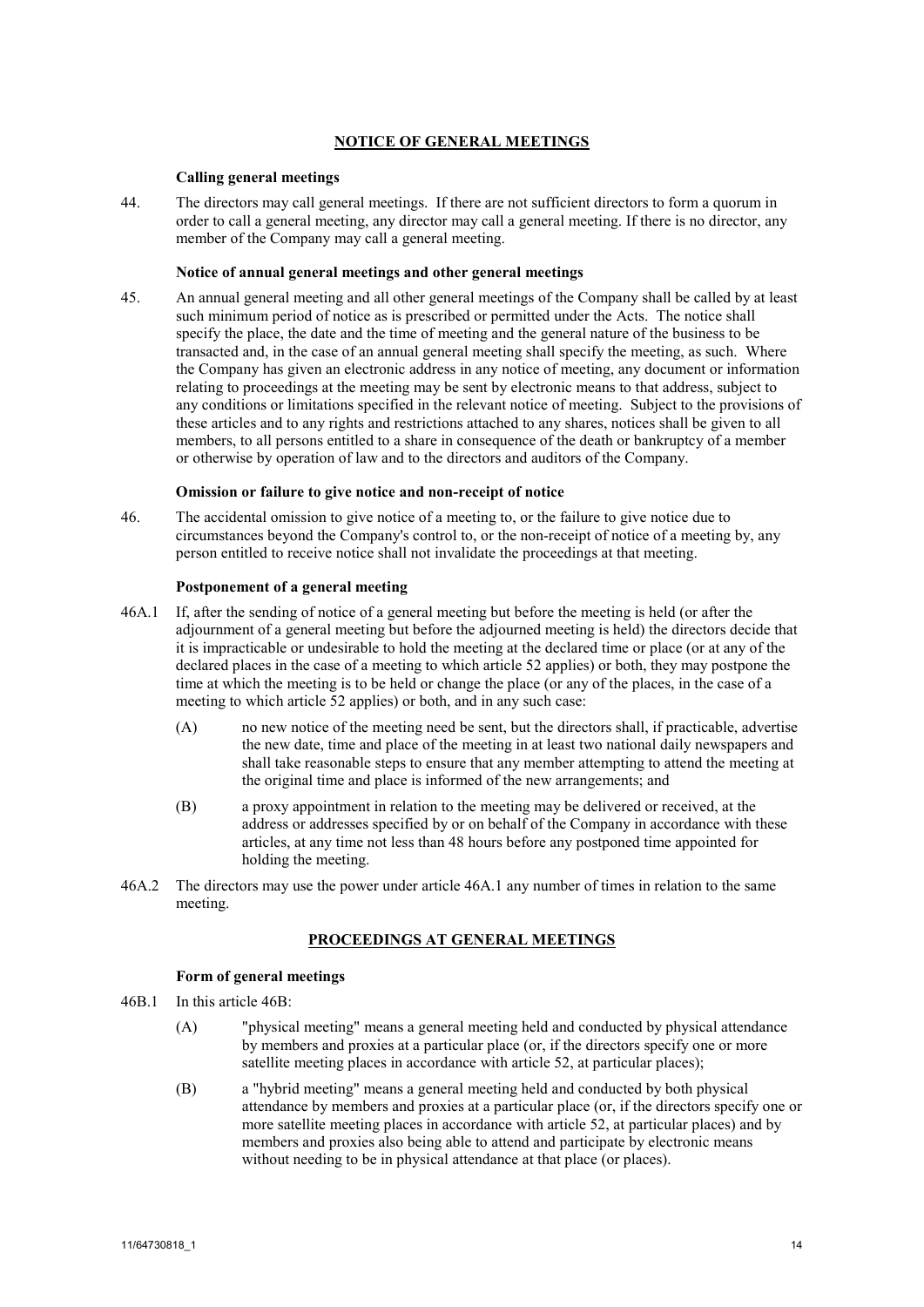- 46B.2 The directors may decide in relation to any general meeting (including a postponed or adjourned meeting) whether the general meeting is to be held as a physical meeting or as a hybrid meeting (and shall, for the avoidance of doubt, be under no obligation to convene a meeting as a hybrid meeting whatever the circumstances).
- 46B.3 The directors may make such arrangements as they may (subject to the requirements of the Acts) decide in connection with the facilities for participation by electronic means in a hybrid meeting, and the entitlement of any member or proxy to attend the general meeting, or to participate in it by electronic means, shall be subject to such arrangements. In the case of a hybrid meeting, the provisions of these articles shall be treated as modified to permit any such arrangements and in particular:
	- (A) references in these articles to attending and being present at the meeting, including in relation to the quorum for the meeting and the right to vote at the meeting, shall be treated as including participating in the meeting by electronic means;
	- (B) a notice of a general meeting which is to be a hybrid meeting shall state details of the facilities for attendance and participation by electronic means at the meeting or shall state where such details will be made available by the Company prior to the meeting;
	- (C) the meeting shall be treated as having commenced if it has commenced at the physical place (or places) specified in the notice of the meeting;
	- (D) the meeting shall be duly constituted and its proceedings valid if the chairman of the meeting is satisfied that adequate facilities have been made available so that all persons (being entitled to do so) attending the hybrid meeting by electronic means, may participate in the business of the meeting, but under no circumstances shall the inability of one or more members or proxies to access, or continue to access, the facilities for participation in the meeting despite adequate facilities being made available by the Company, affect the validity of the meeting or any business conducted at the meeting;
	- (E) all resolutions put to members at a hybrid meeting, including in relation to procedural matters, shall be decided on a poll and for the purposes of article [56,](#page-17-0) the chairman of the meeting shall be deemed to have demanded such a poll;
	- (F) the directors may authorise any voting application, system or facility in respect of the electronic platform for the hybrid general meetings as they may see fit; and
	- (G) if it appears to the chairman of the meeting that the electronic facilities for a hybrid meeting have become inadequate for the purpose of holding the meeting then the chairman of the meeting may, with or without the consent of the meeting, adjourn the meeting (before or after it has started), the provisions in article [53](#page-16-0) shall apply to any such adjournment and all business conducted at the hybrid meeting up to the point of the adjournment shall be valid.
- 46B.4 If, after the sending of notice of a hybrid meeting but before the meeting is held (or after the adjournment of a hybrid meeting but before the adjourned meeting is held), the directors consider that it is impracticable or unreasonable to hold the meeting at the time specified in the notice of meeting using the electronic facilities stated in the notice of meeting or made available prior to the meeting, they may change the meeting to a physical meeting or change the electronic facilities (and make details of the new facilities available in the manner stated in the notice of meeting) or both, and may postpone the time at which the meeting is to be held.
- 46B.5 An adjourned general meeting or postponed general meeting may be held as a physical meeting or a hybrid meeting irrespective of the form of the general meeting which was adjourned or postponed.
- 46B.6 Without prejudice to article [50,](#page-15-0) the directors or the chairman of the meeting may make any arrangement and impose any requirement or restriction they or he consider appropriate to ensure the security of a hybrid meeting including, without limitation, requirements for evidence of identity:
	- (A) necessary to ensure the identification of those taking part and the security of the electronic communication; and
	- (B) proportionate to those objectives.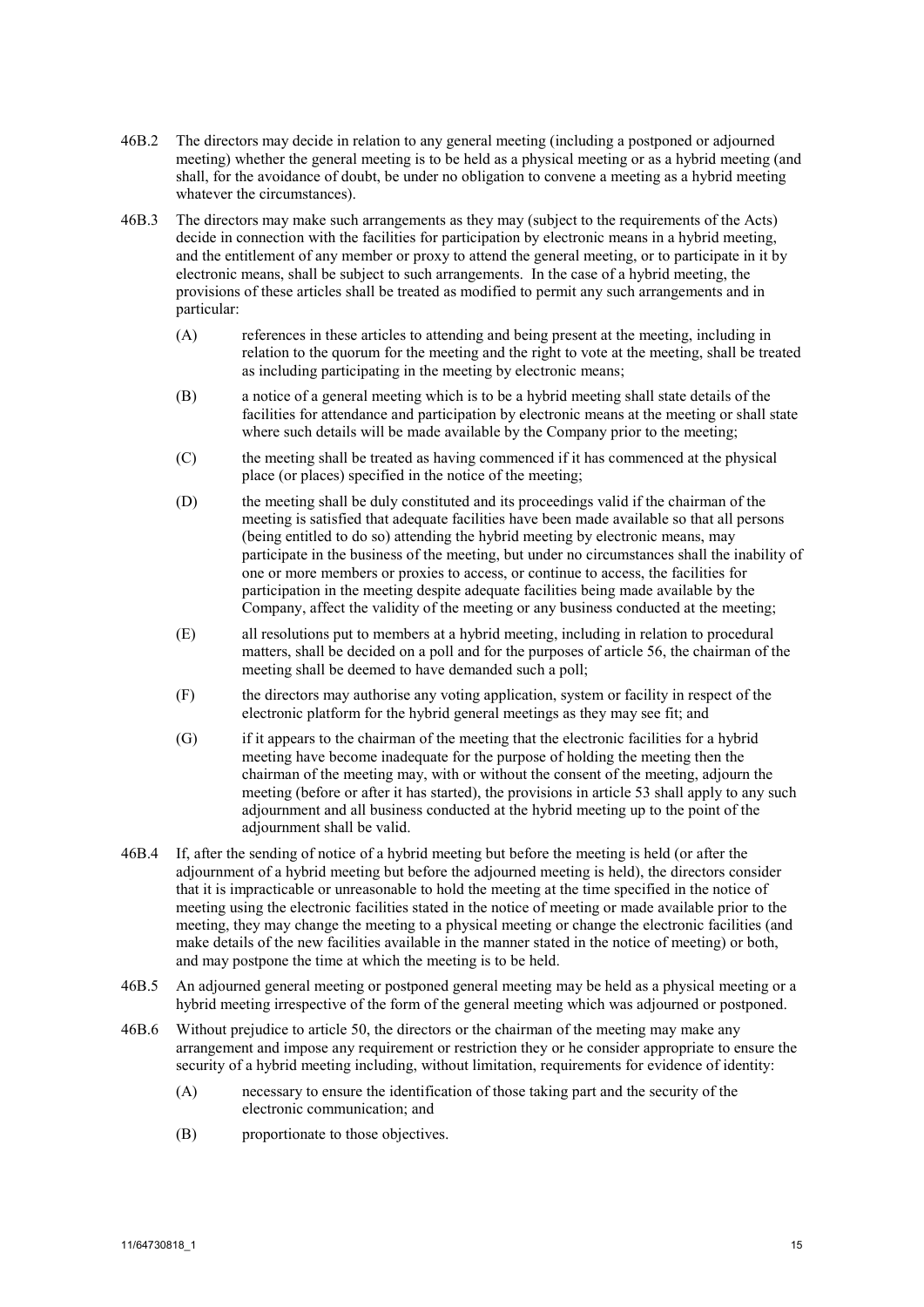### **Quorum**

<span id="page-15-0"></span>47. No business shall be transacted at any meeting unless a quorum is present. Three persons entitled to vote upon the business to be transacted, each being a member or a proxy for a member or a duly authorised representative of a corporation which is a member (including for this purpose proxies or corporate representatives who are appointed by the same member), shall be a quorum.

## **Procedure if quorum not present**

48. If a quorum is not present within half an hour after the time appointed for holding the meeting, the meeting if convened on the requisition of members shall be dissolved. In any other case, the meeting shall stand adjourned in accordance with article [53.1.](#page-16-1)

## **Chairing of general meetings**

- 49.1 The chairman (if any) of the board of directors, or in his absence the deputy-chairman, or in the absence of both of them some other director nominated prior to the meeting by the directors, shall preside as chairman of the meeting. However if neither the chairman nor the deputy-chairman nor such other director (if any) is present within 15 minutes after the time appointed for holding the meeting and willing to act, the directors present shall elect one of their number present and willing to act to be chairman of the meeting and, if there is only one director present, he shall be chairman of the meeting.
- 49.2 If no director is present within 15 minutes after the time appointed for holding the meeting, the members present and entitled to vote shall choose one of their number to be chairman of the meeting.

## **Security arrangements and orderly conduct**

- 50.1 The directors or the chairman of the meeting may direct that any person wishing to attend any general meeting should submit to and comply with such searches or other security arrangements (including without limitation, requiring evidence of identity to be produced before entering the meeting and placing restrictions on the items of personal property which may be taken into the meeting) as they or he consider appropriate in the circumstances. The directors or the chairman of the meeting may in their or his absolute discretion refuse entry to, or eject from, any general meeting any person who refuses to submit to a search or otherwise comply with such security arrangements.
- 50.2 The directors or the chairman of the meeting may take such action, give such direction or put in place such arrangements as they or he consider appropriate to secure the safety of the people attending the meeting and to promote the orderly conduct of the business of the meeting. Any decision of the chairman of the meeting on matters of procedure or matters arising incidentally from the business of the meeting, and any determination by the chairman of the meeting as to whether a matter is of such a nature, shall be final.

## **Directors entitled to attend and speak**

51. Directors may attend and speak at general meetings and at any separate meeting of the holders of any class of shares, whether or not they are members. The chairman of the meeting may permit other persons who are not members of the Company or otherwise entitled to exercise the rights of members in relation to general meetings to attend and, at the chairman of the meeting's discretion, speak at a general meeting or at any separate class meeting.

#### <span id="page-15-1"></span>**Attendance and participation at different places and by electronic means**

52.1 In the case of any general meeting, the directors may, notwithstanding the specification in the notice convening the general meeting of the place at which the chairman of the meeting shall preside (the "Principal Place"), make arrangements for simultaneous attendance and participation, by electronic means or otherwise, allowing persons not present together at the same place to attend, speak and vote at the meeting by using a satellite meeting place or places, including in particular if the place of meeting specified in the notice of meeting appears to the chairman to be inadequate to accommodate all persons entitled and wishing to attend. The arrangements for simultaneous attendance and participation at any place at which persons are participating may include arrangements for controlling or regulating the level of attendance at any particular venue provided that such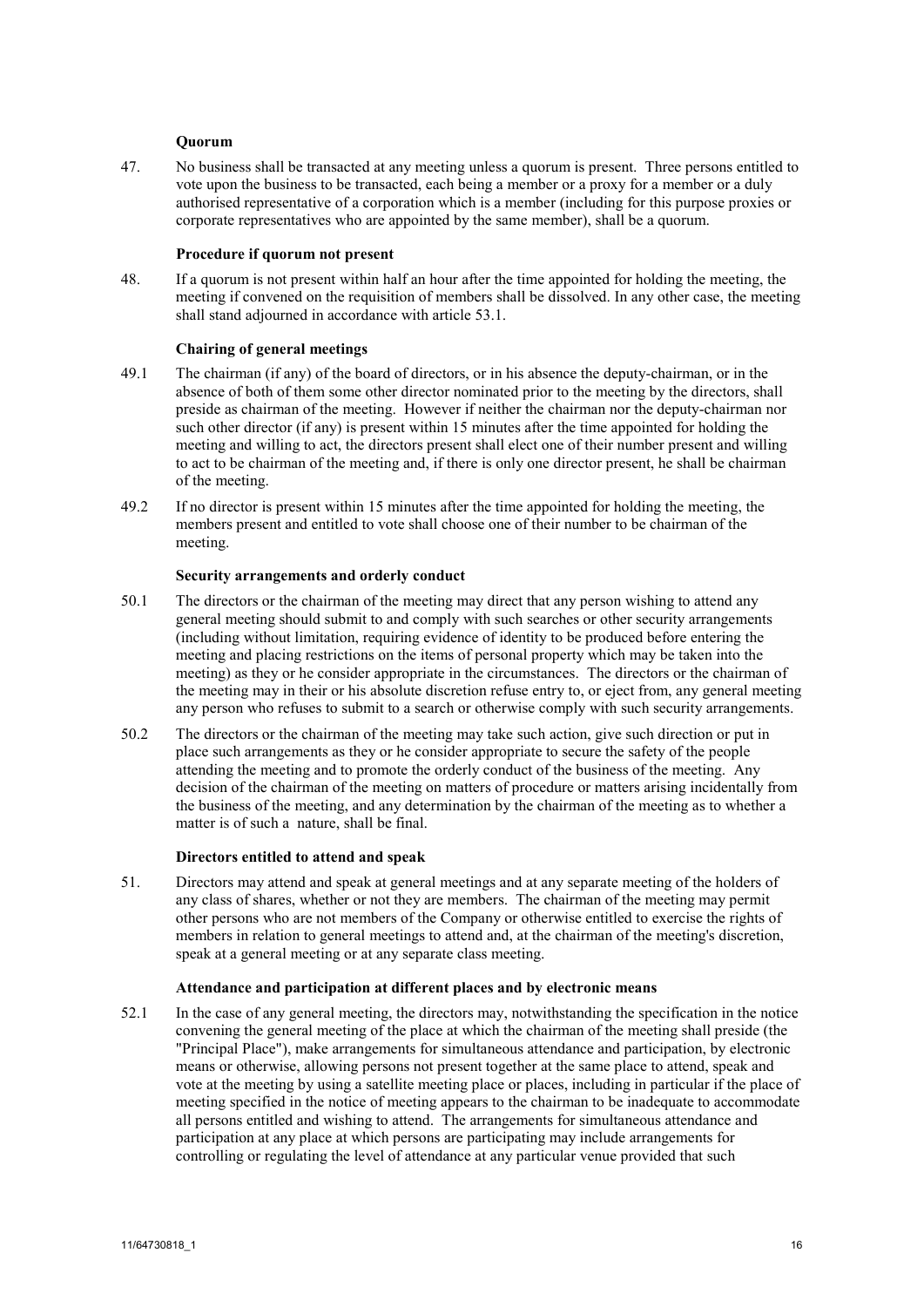arrangements shall operate so that all members and proxies wishing to attend the meeting are able to attend at one or other of the venues.

- <span id="page-16-0"></span>52.2 The members or proxies at the place or places at which persons are participating at a satellite meeting place or places in accordance with paragraph [52.1](#page-15-1) of this article shall be counted in the quorum for, and be entitled to vote at, the general meeting in question, and that meeting shall be duly constituted and its proceedings valid if the chairman of the meeting is satisfied that adequate facilities are available throughout the meeting to ensure that the members or proxies attending at the places at which persons are participating are able to:-
	- (A) participate in the business for which the meeting has been convened; and
	- (B) see and hear all persons who speak (whether through the use of electronic means, microphones, loud speakers, audiovisual communication equipment or otherwise) in the Principal Place and any other place at which persons are participating.

<span id="page-16-3"></span><span id="page-16-2"></span>For the purposes of all other provisions of these articles (unless the context requires otherwise), the members shall be treated as meeting at the Principal Place.

If it appears to the chairman of the meeting that the facilities at the Principal Place or any place at which persons are participating have become inadequate for the purposes set out in sub-paragraphs [\(A\)](#page-16-2) and [\(B\)](#page-16-3) above, the chairman of the meeting may, without the consent of the meeting, interrupt or adjourn the general meeting. All business conducted at the general meeting up to the point of the adjournment shall be valid. The provisions of article [53.3](#page-16-4) shall apply to that adjournment.

## <span id="page-16-1"></span>**Adjournment**

- 53.1 If a quorum is not present within half an hour after the time appointed for holding the meeting, or if during a meeting a quorum ceases to be present, the meeting shall stand adjourned and (subject to the provisions of the Acts) the chairman of the meeting shall either specify the date, time and place to which it is adjourned or state that it is adjourned to such date, time and place as the directors may determine. If at the adjourned meeting a quorum is not present within 15 minutes after the time appointed for holding the meeting, the meeting shall be dissolved.
- 53.2 Without prejudice to any other power of adjournment under these articles or at common law:-
	- (A) the chairman of the meeting may, with the consent of a meeting at which a quorum is present (and shall if so directed by the meeting), adjourn the meeting; and
	- (B) the chairman of the meeting may, without the consent of the meeting, adjourn the meeting before or after it has commenced, if the chairman of the meeting considers that:-
		- (1) there is not enough room for the number of members and proxies who wish to attend the meeting;
		- (2) the behaviour of anyone present prevents, or is likely to prevent, the orderly conduct of the business of the meeting;
		- (3) an adjournment is necessary to protect the safety of any person attending the meeting; or
		- (4) an adjournment is otherwise necessary in order for the business of the meeting to be properly carried out,

and if so adjourned, the chairman of the meeting shall either specify the date, time and place to which it is adjourned or state that it is adjourned to such date, time and place as the directors may determine.

- <span id="page-16-4"></span>53.3 Subject to the provisions of the Acts, it shall not be necessary to give notice of an adjourned meeting except that when a meeting is adjourned for 30 days or more, at least seven clear days' notice shall be given specifying the time and place of the adjourned meeting and the general nature of the business to be transacted. No business shall be transacted at an adjourned meeting other than business which might properly have been transacted at the meeting had the adjournment not taken place.
- 53.4 Subject to paragraph [53.1,](#page-16-1) meetings can be adjourned more than once, in accordance with the procedures set out in this article.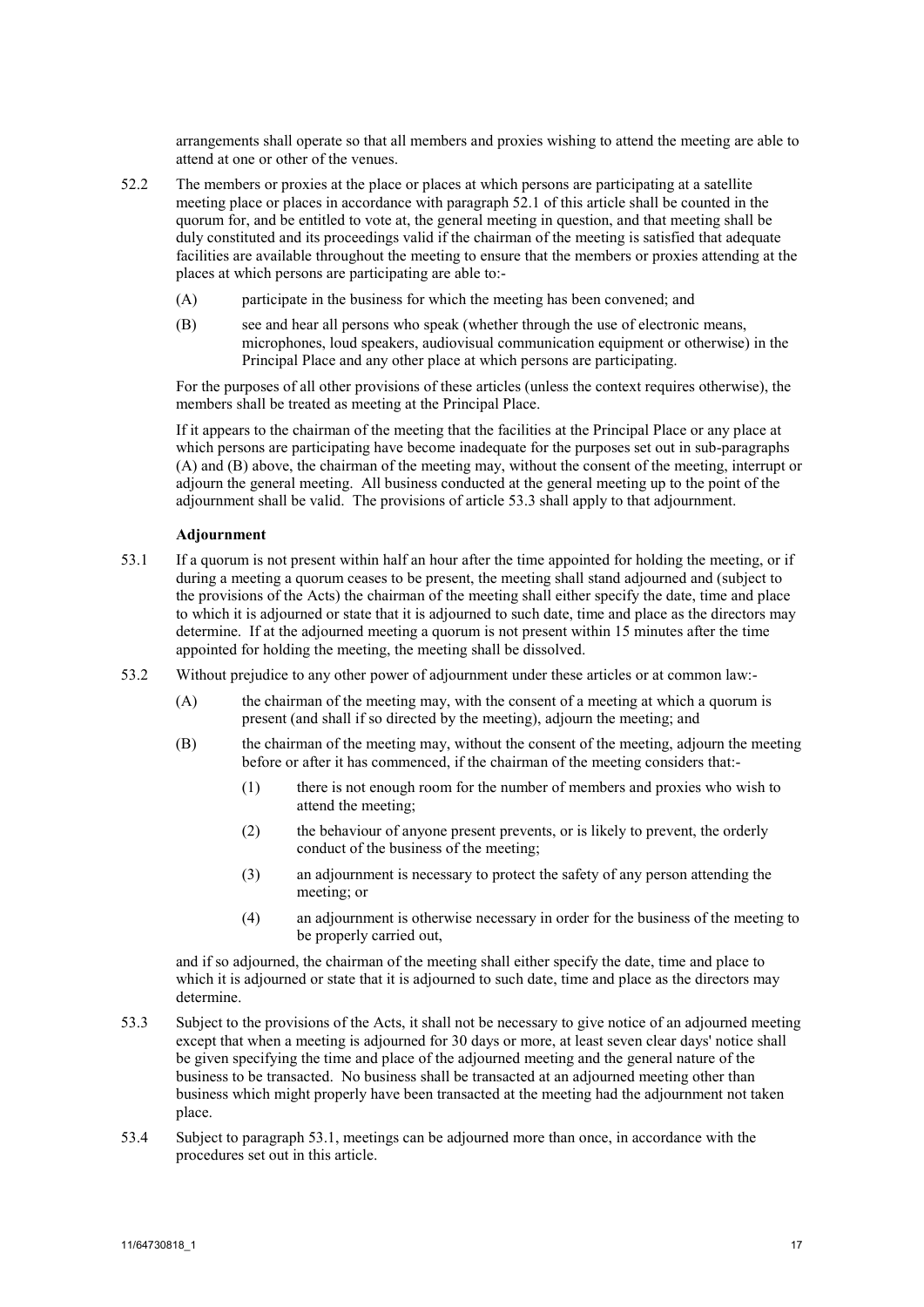## **AMENDMENTS TO RESOLUTIONS**

### **Amendments to special and ordinary resolutions**

- 54.1 A special resolution to be proposed at a general meeting may be amended by ordinary resolution if:-
	- (A) the chairman of the meeting proposes the amendment at the general meeting at which the resolution is to be proposed; and
	- (B) the amendment does not go beyond what is necessary to correct a clear error in the resolution.
- 54.2 An ordinary resolution to be proposed at a general meeting may be amended by ordinary resolution if:-
	- (A) written notice of the terms of the proposed amendment and of the intention to move the amendment have been delivered to the Company at the Office at least 48 hours before the time for holding the meeting or the adjourned meeting at which the ordinary resolution in question is proposed and the proposed amendment does not, in the reasonable opinion of the chairman of the meeting, materially alter the scope of the resolution; or
	- (B) the chairman of the meeting, in his absolute discretion, decides that the proposed amendment may be considered or voted on.

#### **Withdrawal and ruling amendments out of order**

55. With the consent of the chairman of the meeting, an amendment may be withdrawn by its proposer before it is voted on. If an amendment proposed to any resolution under consideration is ruled out of order by the chairman of the meeting, the proceedings on the resolution shall not be invalidated by any error in the ruling.

## **POLLS**

### **Demand for a poll**

<span id="page-17-0"></span>56. A resolution put to the vote of a general meeting must be decided on a show of hands unless a poll is validly demanded. A poll on a resolution may be demanded either before a vote on a show of hands on that resolution or immediately after the result of a show of hands on that resolution is declared.

A poll on a resolution may be demanded by:-

- (A) the chairman of the meeting; or
- (B) a majority of the directors present at the meeting; or
- (C) not less than five members having the right to vote at the meeting; or
- (D) a member or members representing not less than one-tenth of the total voting rights of all the members having the right to vote at the meeting (excluding any voting rights attached to any shares in the Company held as treasury shares); or
- (E) a member or members holding shares conferring a right to vote on the resolution on which an aggregate sum has been paid up equal to not less than one-tenth of the total sum paid up on all the shares conferring that right (excluding any shares in the Company conferring a right to vote at the meeting which are held as treasury shares).

#### **Chairman's declaration**

57. Unless a poll is duly demanded and the demand is not subsequently withdrawn, a declaration by the chairman of the meeting that a resolution has been carried or carried unanimously, or by a particular majority, or lost, or not carried by a particular majority and an entry in respect of such declaration in the minutes of the meeting, shall be conclusive evidence of the fact, without proof of the number or proportion of the votes recorded in favour of or against the resolution.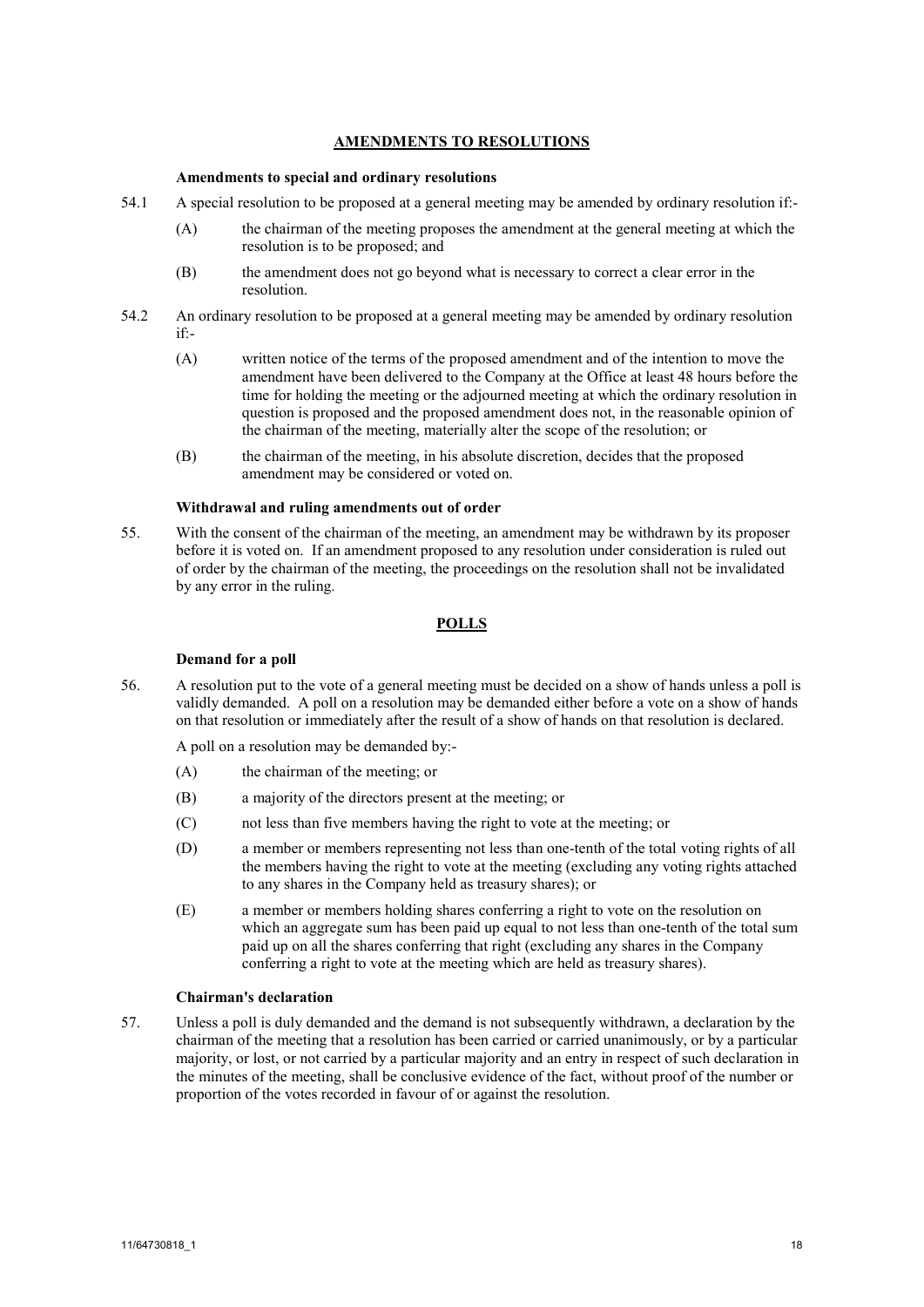#### **Error in counting**

<span id="page-18-0"></span>58. If any votes shall be counted which ought not to have been counted or might have been rejected, the error shall not affect the validity of the resolution unless the error was pointed out at the same meeting or at any adjournment thereof and not in that case unless it shall, in the opinion of the chairman of the meeting, be a sufficiently large error to invalidate the resolution.

## **Withdrawal of demand for a poll**

59. The demand for a poll may, before the poll is taken, be withdrawn but only with the consent of the chairman of the meeting. A demand so withdrawn shall not be taken to have invalidated the result of a show of hands declared before the demand was made. If a poll is demanded before the declaration of the result of show of hands and the demand is duly withdrawn, the meeting shall continue as if the demand had not been made.

### **Polls to be taken as chairman directs**

60. Polls at general meetings shall, subject to articl[e 61](#page-18-0) below, be taken when, where and in such manner as the chairman of the meeting directs and can be taken by electronic means. The chairman may appoint scrutineers (who need not be members) and decide how and when the result of the poll is to be declared. The result of a poll shall be the decision of the meeting in respect of the resolution on which the poll was demanded.

#### **When poll to be taken**

- 61.1 A poll on the election of the chairman of the meeting or on a question of adjournment must be taken immediately. Any other polls must be taken either immediately or within 30 days of the poll being demanded. A demand for a poll does not prevent a general meeting from continuing, except as regards the question on which the poll was demanded. If a poll is demanded before the declaration of the result of a show of hands and the demand is duly withdrawn, the meeting shall continue as if the demand had not been made.
- 61.2 No notice need be given of a poll not taken immediately if the time and place at which it is to be taken are announced at the meeting at which it is demanded. In any other case, at least seven clear days' notice must be given specifying the time and place at which the poll is to be taken.

### **VOTES OF MEMBERS**

#### **Voting rights**

- 62.1 Subject to any rights or restrictions attached to any shares:-
	- (A) on a show of hands:-
		- (1) every member who is present in person has one vote;
		- (2) every proxy present who has been duly appointed by one or more members entitled to vote on the resolution has one vote, except that if the proxy has been duly appointed by more than one member entitled to vote on the resolution and is instructed by one or more of those members to vote for the resolution and by one or more others to vote against it, or is instructed by one or more of those members to vote in one way and is given discretion as to how to vote by one or more others (and wishes to use that discretion to vote in the other way) he has one vote for and one vote against the resolution; and
		- (3) every corporate representative present who has been duly authorised by a corporation has the same voting rights as the corporation would be entitled to, and
	- (B) on a poll every member present in person or by duly appointed proxy or corporate representative has one vote for every share of which he is the holder or in respect or which his appointment as proxy or corporate representative has been made.
- 62.2 A member, proxy or corporate representative entitled to more than one vote need not, if he votes, use all his votes or cast all the votes he uses the same way.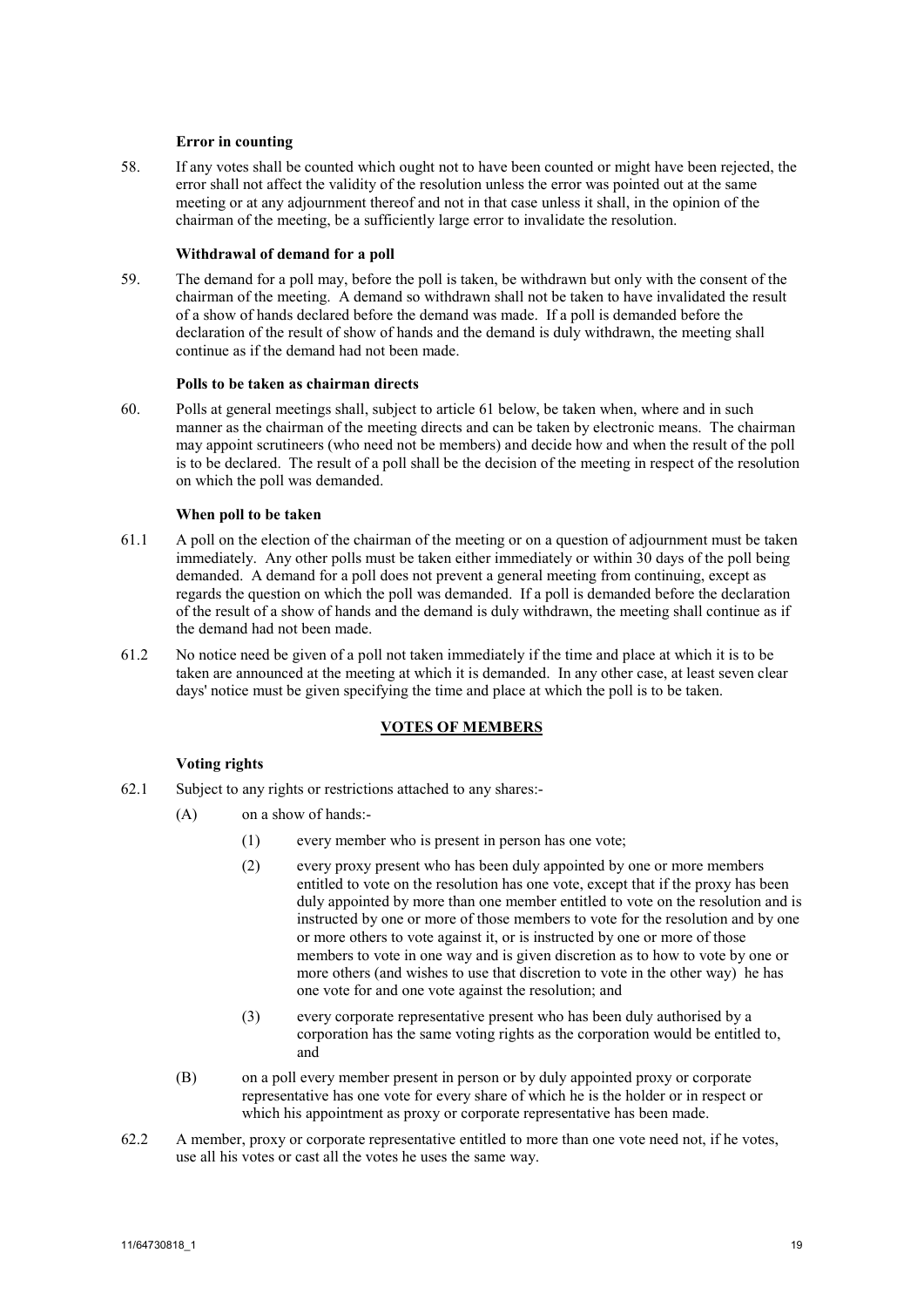#### **Voting record date**

63. For the purposes of determining which persons are entitled to attend or vote at a general meeting and how many votes such persons may cast, the Company may specify in the notice convening the meeting a time, being not more than 48 hours before the time fixed for the meeting (and for this purpose no account shall be taken of any part of a day that is not a working day), by which a person must be entered on the register in order to have the right to attend or vote at the meeting.

## **Votes of joint holders**

64. In the case of joint holders, the vote of the joint holder whose name appears first on the register of members in respect of the joint holding shall be accepted to the exclusion of the votes of the other joint holders.

#### **Votes on behalf of an incapable member**

65. A member in respect of whom an order has been made by any court having jurisdiction (whether in the United Kingdom or elsewhere) in matters concerning mental disorder may vote, on a show of hands or on a poll, by any person authorised in that behalf by that court and the person so authorised may exercise other rights in relation to general meetings, including appointing a proxy. Evidence to the satisfaction of the directors of the authority of the person claiming the right to vote shall be delivered to the Office, or such other place as is specified in accordance with these articles for the delivery or receipt of appointments of proxy, not less than 48 hours before the time appointed for holding the meeting or adjourned meeting at which the right to vote is to be exercised, and in default the right to vote shall not be exercisable.

## **No right to vote where sums overdue**

66. No member shall have the right to vote at any general meeting or at any separate meeting of the holders of any class of shares, either in person or by representative or proxy, in respect of any share held by him unless all amounts presently payable by him in respect of that share have been paid.

## **Objections and validity of votes**

- 67.1 Any objection to the qualification of any person voting at a general meeting or on a poll or to the counting of, or failure to count, any vote, must be made at the meeting or adjourned meeting or at the time the poll is taken (if not taken at the meeting or adjourned meeting) at which the vote objected to is tendered. Any objection made in due time shall be referred to the chairman of the meeting whose decision shall be final and conclusive. If a vote is not disallowed by the chairman of the meeting it is valid for all purposes.
- 67.2 The Company shall not be bound to enquire whether any proxy or corporate representative votes in accordance with the instructions given to him by the member he represents and if a proxy or corporate representative does not vote in accordance with the instructions of the member he represents the vote or votes cast shall nevertheless be valid for all purposes.

## **PROXIES AND CORPORATE REPRESENTATIVES**

## **Appointment of proxies**

- 68.1 A member is entitled to appoint another person as his proxy to exercise all or any of his rights to attend and to speak and vote at a meeting of the Company. The appointment of a proxy shall be deemed also to confer authority to demand or join in demanding a poll (and for the purposes of these articles a demand for a poll made by a person as proxy for a member or as the duly authorised representative of a corporate member shall be the same as a demand made by the member). Delivery of an appointment of proxy shall not preclude a member from attending and voting at the meeting or at any adjournment of it. A proxy need not be a member. A member may appoint more than one proxy in relation to a meeting provided that each proxy is appointed to exercise the rights attached to a different share or shares held by him. References in these articles to an appointment of proxy include references to an appointment of multiple proxies.
- 68.2 Where two or more valid appointments of proxy are received in respect of the same share in relation to the same meeting, the one which is last received shall be treated as replacing and revoking the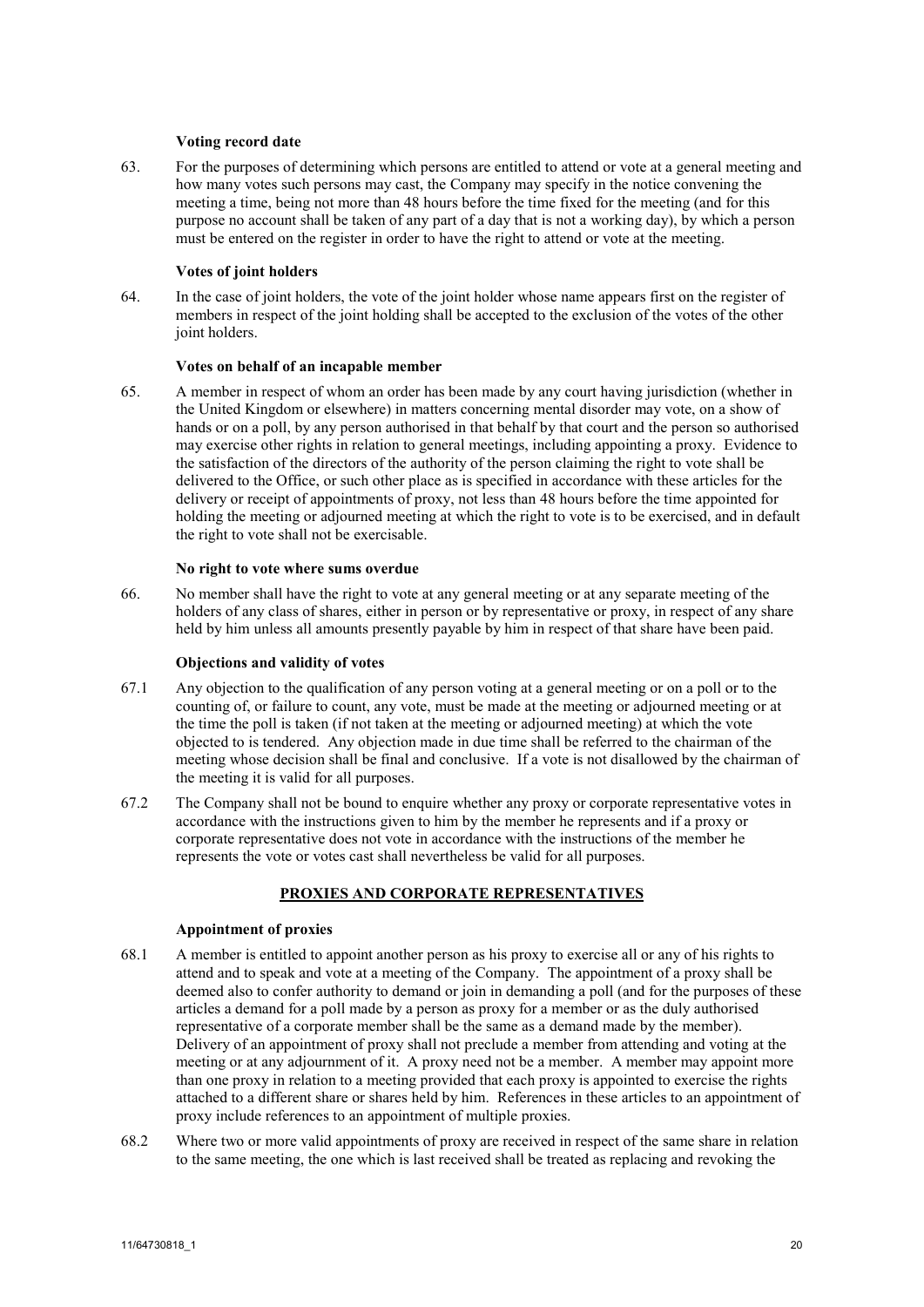<span id="page-20-1"></span>other or others. If the Company is unable to determine which is last received, none of such appointments shall be treated as valid in respect of that share.

## **Form of proxy appointment**

- 69.1 Subject to articl[e 70,](#page-20-0) an appointment of proxy shall be in writing in any usual form or in any other form which the directors may approve and shall be executed by or on behalf of the appointor which in the case of a corporation may be either under its common seal or under the hand of a duly authorised officer or other person duly authorised for that purpose. The signature on the appointment of proxy need not be witnessed.
- 69.2 Where the appointment of a proxy is expressed to have been or purports to have been executed by a duly authorised person on behalf of a member:-
	- (A) the Company may treat the appointment as sufficient evidence of that person's authority to execute the appointment of proxy on behalf of that member; and
	- (B) the member shall, if requested by or on behalf of the Company, send or procure the sending of any authority under which the appointment of proxy has been executed, or a certified copy of any such authority to such address and by such time as required under article [71](#page-20-1) and, if the request is not complied with in any respect, the appointment of proxy may be treated as invalid.

## **Proxies sent or supplied in electronic form**

<span id="page-20-0"></span>70. The directors may (and shall if and to the extent that the Company is required to do so by the Acts) allow an appointment of proxy to be sent or supplied in electronic form subject to any conditions or limitations as the directors may specify. Where the Company has given an electronic address in any instrument of proxy or invitation to appoint a proxy, any document or information relating to proxies for the meeting (including any document necessary to show the validity of, or otherwise relating to, an appointment of proxy, or notice of the termination of the authority of a proxy) may be sent by electronic means to that address, subject to any conditions or limitations specified in the relevant notice of meeting.

## <span id="page-20-2"></span>**Receipt of appointments of proxy**

- 71.1 The appointment of a proxy may:-
	- (A) in the case of an appointment of proxy in hard copy form, be received at the Office or at such other place within the United Kingdom as is specified in the notice convening the meeting, or in any appointment of proxy or any invitation to appoint a proxy sent out or made available by the Company in relation to the meeting, not less than 48 hours before the time for holding the meeting or adjourned meeting to which it relates;
	- (B) in the case of an appointment of proxy in electronic form, be received at the electronic address specified in the notice convening the meeting, or in any instrument of proxy or any invitation to appoint a proxy sent out or made available by the Company in relation to the meeting, not less than 48 hours before the time for holding the meeting or adjourned meeting to which it relates; and
	- (C) in the case of a poll taken subsequently to the date of the meeting or adjourned meeting, be received as aforesaid not less than 24 hours (or such shorter time as the directors may determine) before the time appointed for the taking of the poll.
- 71.2 An appointment of proxy which is not delivered or received in a manner so permitted shall be invalid. The directors may specify in the notice convening the meeting that in determining the time for delivery of proxies pursuant to this article. For the purposes of calculating the periods set out in paragraph [71.1](#page-20-2) of this article, the directors may determine that, in relation to any meeting, no account shall be taken of any part of any day that is not a working day.

### **Termination or amendment of appointments of proxy**

72. A vote given or poll demanded by proxy shall be valid notwithstanding the previous termination or amendment of the authority of the person voting or demanding a poll, unless notice of the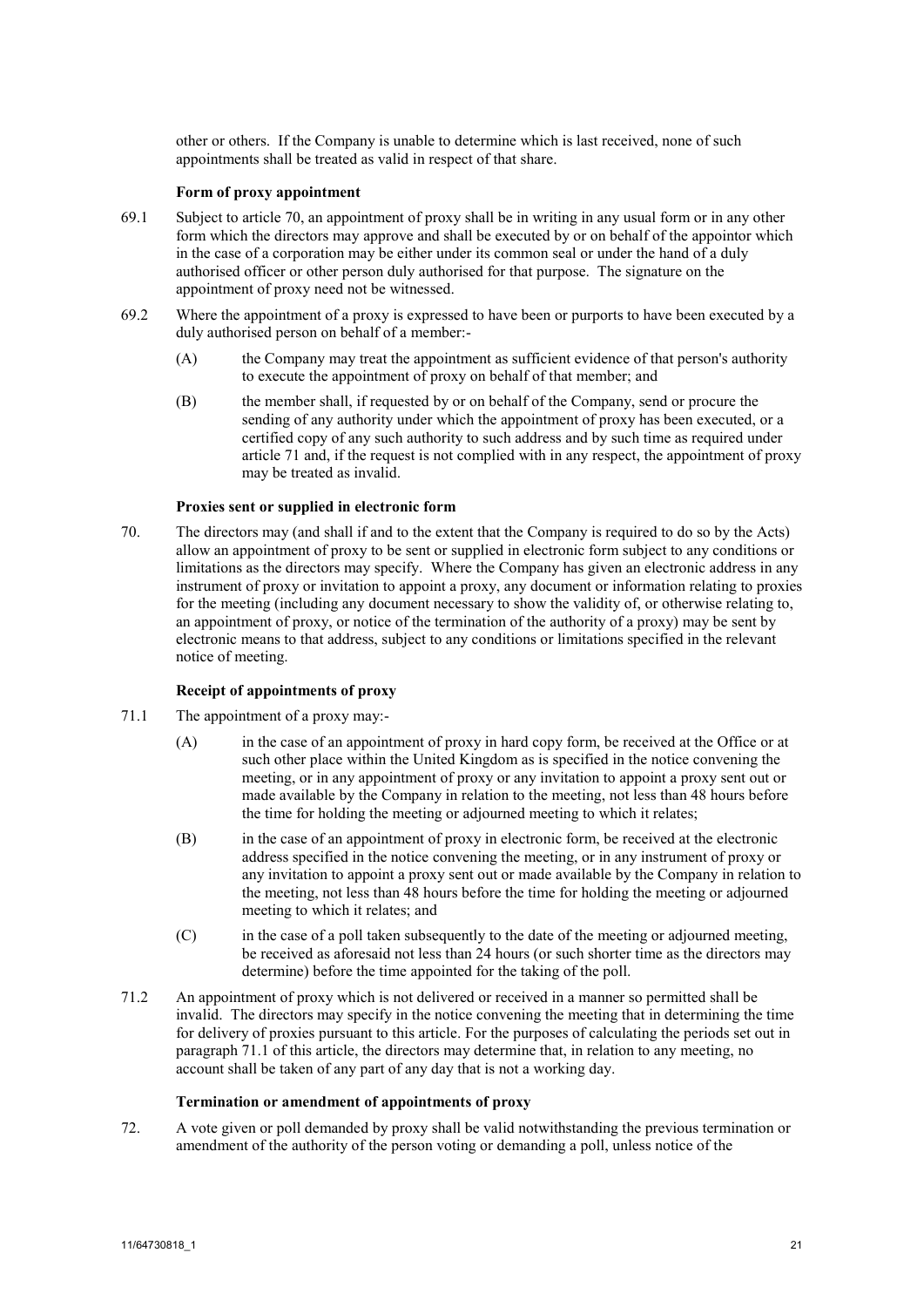termination or amendment was delivered in writing to the Company at such place or address at which an appointment of proxy may be duly received under article [71](#page-20-1) not later than the last time at which an appointment of proxy should have been received under article [71](#page-20-1) in order for it to be valid.

## **Availability of appointments of proxy**

73. The directors may at the expense of the Company send or make available appointments of proxy or invitations to appoint a proxy to the members by post or by electronic means or otherwise (with or without provision for their return prepaid) for use at any general meeting or at any separate meeting of the holders of any class of shares, either in blank or nominating in the alternative any one or more of the directors or any other person. If for the purpose of any meeting appointments of proxy or invitations to appoint as proxy a person or one of a number of persons specified in the invitations are issued at the Company's expense, they shall be issued to all (and not to some only) of the members entitled to be sent a notice of the meeting and to vote at it. The accidental omission, or the failure due to circumstances beyond the Company's control, to send or make available such an appointment of proxy or give such an invitation to, or the non-receipt thereof by, any member entitled to attend and vote at a meeting shall not invalidate the proceedings at that meeting.

#### **Corporations acting by representatives**

- 74.1 Subject to the provisions of the Acts, any corporation (other than the Company itself) which is a member of the Company may, by resolution of its directors or other governing body, authorise a person or persons to act as its representative or representatives at any meeting of the Company, or at any separate meeting of the holders of any class of shares. The corporation shall for the purposes of these articles be deemed to be present in person at any such meeting if a person or persons so authorised is present at it. The Company may require such person or persons to produce a certified copy of the resolution before permitting him to exercise his powers.
- 74.2 A vote given or poll demanded by a corporate representative shall be valid notwithstanding that he is no longer authorised to represent the member unless notice of the termination was delivered in writing to the Company at such place or address and by such time as is specified in article [71](#page-20-1) for the receipt of an appointment of proxy.

#### **DIRECTORS**

## **Number of directors**

75. Unless otherwise determined by the Company by ordinary resolution the number of directors (other than alternate directors) shall be not less than two nor more than 12.

#### **Power of Company to appoint a director**

76. Subject to the provisions of these articles, the Company may by ordinary resolution appoint a person who is willing to act to be a director, and is permitted by law to do so, either to fill a vacancy or as an additional director.

#### **Procedure for appointment or reappointment at general meeting**

- 77. No person other than a director retiring at the meeting shall be appointed or re-appointed a director at any general meeting unless:-
	- (A) he is recommended by the directors; or
	- (B) not less than seven nor more than 35 days before the date appointed for holding the meeting, notice executed by two members duly qualified to vote on the appointment or reappointment has been given to the Company of the intention to propose that person for appointment or reappointment, stating the particulars which would, if he were appointed or re-appointed, be required to be included in the Company's register of directors, together with notice executed by that person of his willingness to be appointed or re-appointed.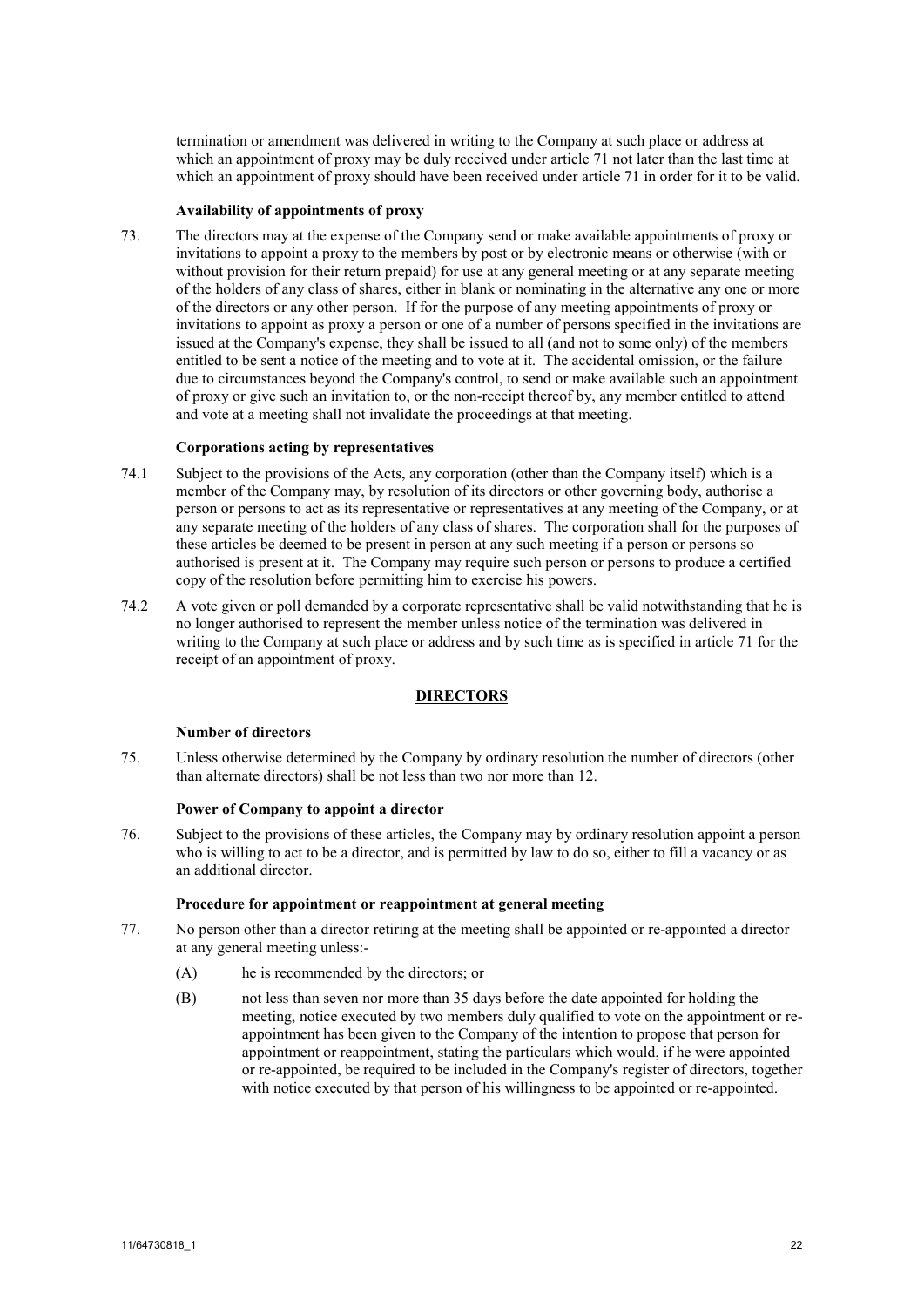#### **Election of two or more directors**

78. At a general meeting a motion for the appointment of two or more persons as directors by a single resolution shall not be made, unless a resolution that it shall be so made has been first agreed to by the meeting without any vote being given against it. For the purposes of this article a motion for approving a person's appointment or for nominating a person for appointment shall be treated as a motion for his appointment.

## **Power of directors to appoint a director**

79. The directors may appoint a person who is willing to act as a director, and is permitted by law to do so, to be a director, either to fill a vacancy or as an additional director, provided that the appointment does not cause the number of directors to exceed any number fixed as the maximum number of directors. A director so appointed shall retire at the next annual general meeting notice of which is first given after his appointment and shall then be eligible for reappointment.

## **Annual retirement of directors**

80. At the annual general meeting all the directors shall retire from office except any director appointed by the board after the notice of that annual general meeting has been given and before that annual general meeting has been held.

## **Filling of vacancy**

81. If the Company, at the meeting at which a director retires, does not fill the vacancy the retiring director shall, if willing to act, be deemed to have been re-appointed, unless at the meeting it is resolved not to fill the vacancy or a resolution for the re-appointment of the director is put to the meeting and lost.

#### **Director not reappointed at annual general meeting**

82. A director who retires at an annual general meeting may be reappointed. If he is not reappointed or deemed to have been reappointed, he shall retain office until the meeting elects someone in his place or, if it does not do so, until the close of the meeting.

# **DISQUALIFICATION AND REMOVAL OF DIRECTORS**

# **Removal of director**

83. In addition to any power of removal under the Acts, the Company may, by special resolution, remove a director before the expiration of his period of office and, subject to these articles, may, by ordinary resolution, appoint another person who is willing to act as a director, and is permitted by law to do so, to be a director instead of him.

## **Termination of a director's appointment**

- 84.1 A person ceases to be a director as soon as:-
	- (A) that person ceases to be a director by virtue of any provision of the Acts or is prohibited from being a director by law; or
	- (B) a bankruptcy order is made against that person; or
	- (C) a composition is made with that person's creditors generally in satisfaction of that person's debts; or
	- (D) notification is received by the Company from that person that he is resigning or retiring from his office as director, and such resignation or retirement has taken effect in accordance with its terms; or
	- (E) in the case of a director who holds any executive office, his appointment as such is terminated or expires and the directors resolve that he should cease to be a director; or
	- (F) that person is absent without permission of the directors from all meetings of the directors held during a continuous period of six months or more and the other directors resolve that he should cease to be a director; or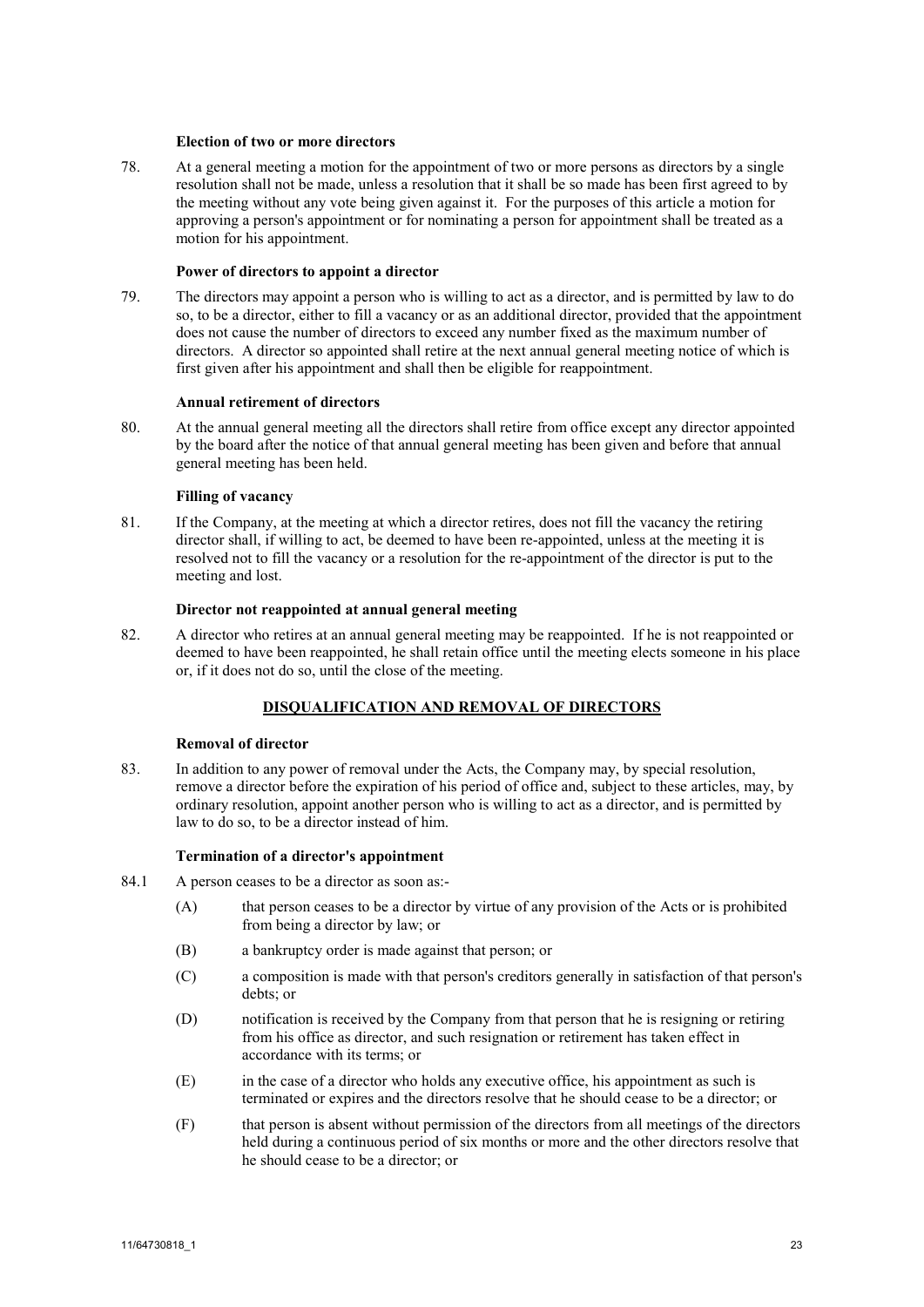- (G) all of the other directors pass a resolution stating that he shall cease to be a director with immediate effect.
- 84.2 A director shall not require a share qualification.

## **ALTERNATE DIRECTORS**

## **Appointment and removal of an alternate director**

85. Any director (other than an alternate director) may appoint any other director, or any other person approved by resolution of the directors and willing to act and permitted by law to do so, to be an alternate director and may remove an alternate director appointed by him from his appointment as alternate director.

## **Rights of an alternate director**

86. An alternate director shall be entitled to receive notices of meetings of the directors and of committees of the directors of which his appointor is a member, to attend and vote at any such meeting at which the director appointing him is not present and generally to perform all the functions of his appointor as a director in his absence, but shall not (unless the Company by ordinary resolution otherwise determines) be entitled to any fees for his services as an alternate director, but shall be entitled to be paid such expenses as might properly have been paid to him if he had been a director.

## **Termination of an alternate director's appointment**

- 87.1 An alternate director shall cease to be an alternate director if his appointor ceases to be a director, but, if a director retires pursuant to these articles or otherwise but is re-appointed or deemed to have been re-appointed at the meeting at which he retires, any appointment of an alternate director made by him which was in force immediately prior to his retirement shall continue after his reappointment.
- 87.2 An alternate director shall cease to be an alternate director on the occurrence in relation to the alternate director of any event which, if it occurred in relation to his appointor, would result in the termination of the appointor's appointment as a director.

## **Method of appointment or removal of an alternate director**

- 88.1 An appointment or removal of an alternate director shall be by notice in writing to the Company signed by the director making or revoking the appointment or in any other manner approved by the directors and shall take effect upon receipt of such notice or such later date as is stated in such notice.
- 88.2 Save as otherwise provided in these articles, an alternate director shall:-
	- (A) be deemed for all purposes to be a director;
	- (B) alone be responsible for his own acts and defaults;
	- (C) in addition to any restrictions which may apply to him personally, be subject to the same restrictions as his appointor; and
	- (D) not be deemed to be the agent of the directors appointing him.

## **POWERS OF DIRECTORS**

## **General powers of the Company vested in the directors**

89. The business of the Company shall be managed by the directors who, subject to the provisions of the Acts and these articles and to any directions given by special resolution, may exercise all the powers of the Company. No alteration of these articles and no such direction shall invalidate any prior act of the directors which would have been valid if that alteration had not been made or that direction had not been given. The powers given by this article shall not be limited by any special power given to the directors by these articles and a meeting of the directors at which a quorum is present may exercise all powers exercisable by the directors.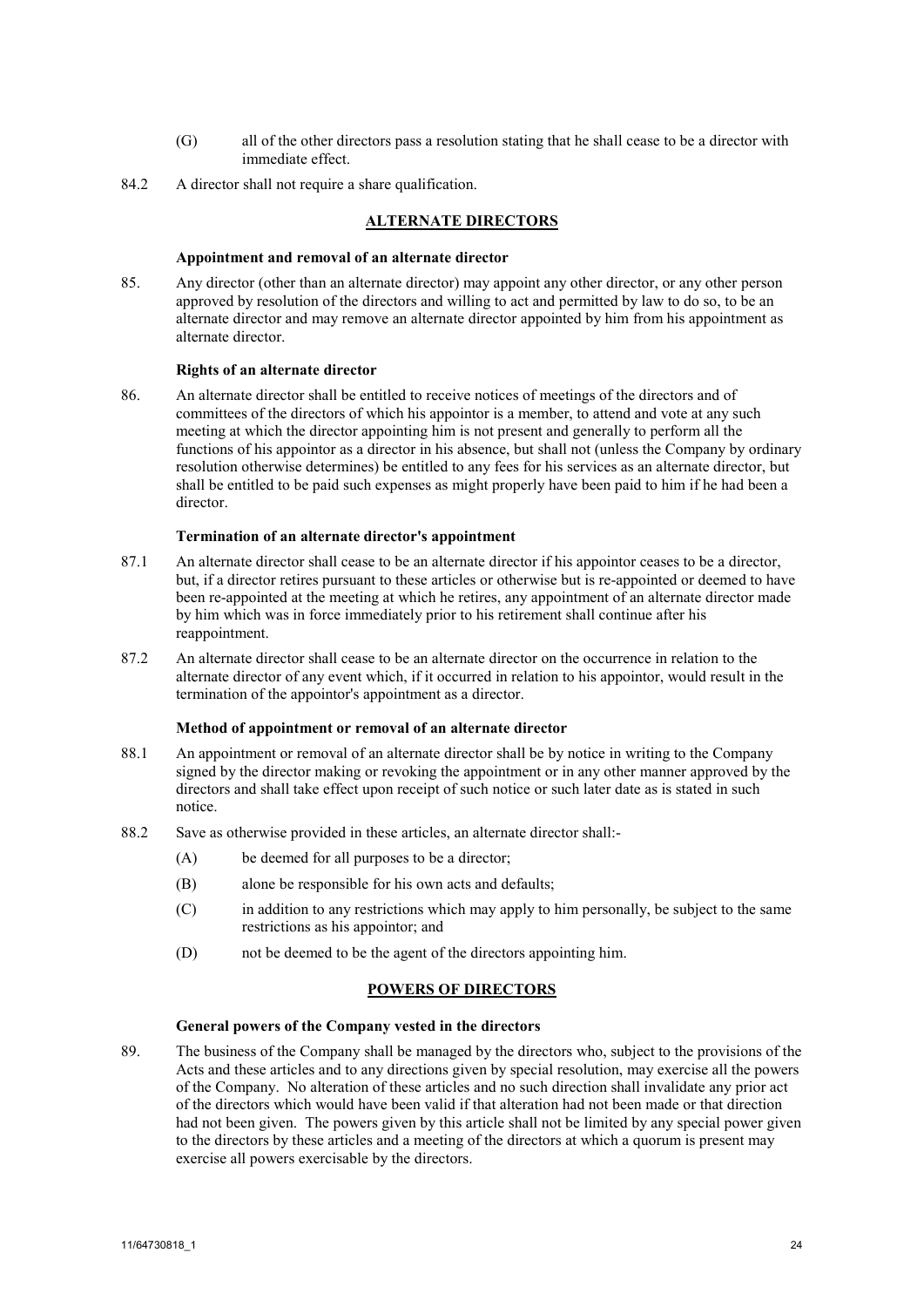#### **Borrowing powers and restrictions**

- 90.1 The directors shall restrict the borrowings of the Company and exercise all powers of control exercisable by the Company in relation to its subsidiaries so as to secure (as regards subsidiaries so far as by such exercise they can secure) that the aggregate principal amount (including any premium payable on final repayment) outstanding of all money borrowed by the Group (excluding amounts borrowed by any member of the Group from any other member of the Group, other than amounts to be taken into account under paragraph [\(C\)](#page-24-0) an[d \(D\)](#page-24-1) of article [90.2](#page-24-2) below) shall not at any time, save with the previous sanction of an ordinary resolution of the Company, exceed an amount equal to two times the aggregate of:-
	- (A) the amount paid up on the share capital of the Company; and
	- (B) the total of the capital and revenue reserves of the Group, including any share premium account, capital redemption reserve and credit balance on the profit and loss account, but excluding sums set aside for taxation and amounts attributable to outside shareholders in subsidiaries of the Company and deducting any debit balance on the profit and loss account,

all as shown in the then latest audit consolidated balance sheet and profit and loss account of the Group, but adjusted, as may be necessary, in respect of any variation in the paid up share capital or share premium account of the Company since the date of that balance sheet and further adjusted, as may be necessary, to reflect any change since that date in the companies comprising the Group.

- <span id="page-24-3"></span><span id="page-24-2"></span><span id="page-24-0"></span>90.2 For the purposes of this article, but without prejudice to the generality of the terms "borrowing" and "borrowed":-
	- (A) amounts borrowed for the purpose of repaying the whole or any part of any amounts previously borrowed and then outstanding (including any premium payable on final repayment) and to be applied for that purpose within four months of the borrowing shall not, pending such application, be taken into account as money borrowed;
	- (B) the principal amount (including any premium payable on final repayment) of any debentures issued in whole or in part for a consideration other than cash shall be taken into account as money borrowed by the member of the Group issuing them;
	- (C) money borrowed by a partly-owned subsidiary and not owing to another member of the Group shall (notwithstanding sub-paragraph [\(B\)](#page-24-3) above) be taken into account subject to the exclusion of a proportion of it equal to the minority proportion and money borrowed and owing to a partly-owned subsidiary by another member of the Group shall (subject to sub-paragrap[h \(D\)](#page-24-1) below) be taken into account to the extent of a proportion of it equal to the minority proportion (and for the purpose of this sub-paragraph "minority proportion" means the proportion of the issued equity share capital of the partly-owned subsidiary which is not attributable, directly or indirectly, to the Company); and
	- (D) in the case of money borrowed and owing to a partly-owned subsidiary by another partlyowned subsidiary, the proportion which would otherwise be taken into account under subparagrap[h \(C\)](#page-24-0) above shall be reduced by excluding such part of it as is equal to the proportion of the issued equity share capital of the borrowing subsidiary which is not attributable, directly or indirectly, to the Company.
- <span id="page-24-1"></span>90.3 In calculating the aggregate amount of borrowings for the purpose of this article, money borrowed by any member of the Group which is denominated or repayable in a currency other than sterling shall be treated as converted into sterling:-
	- (A) at the rate of exchange used for the conversion of that currency in the latest audited balance sheet of that member; or
	- (B) if no rate was so used, at the middle market rate of exchange prevailing in London at the close of business on the date of that balance sheet,

but if the amount in sterling resulting from conversion at that rate would be greater than that resulting from conversion at the middle market rate prevailing in London at the close of business on the business day immediately preceding the day on which the calculation falls to be made, the latter rate shall apply instead.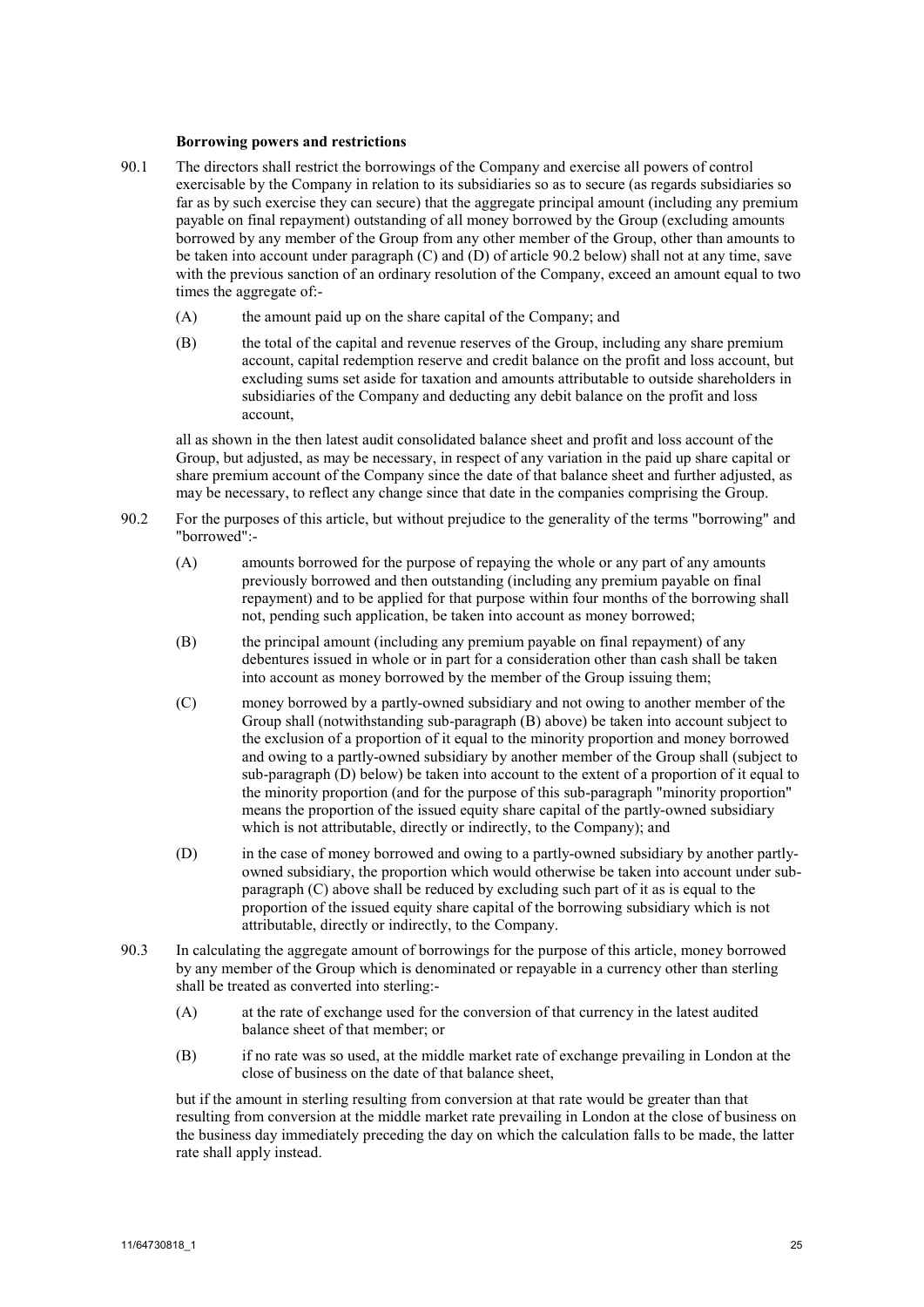90.4 No debt incurred or security given in respect of money borrowed or to be taken into account as money borrowed in excess of the above limit shall be invalid or ineffectual, except in the case of express notice to the lender or the recipient of the security at the time when the debt was incurred or security given that the limit hereby imposed had been or was thereby exceeded, but no lender or other person dealing with the Company shall be concerned to see or enquire whether such limit is observed.

## **Provision for employees on cessation or transfer of business**

91. The directors may decide to make provision for the benefit of persons employed or formerly employed by the Company or any of its subsidiaries (other than a director or former director or shadow director) in connection with the cessation or transfer to any person of the whole or part of the undertaking of the Company or that subsidiary.

## **DELEGATION OF DIRECTORS' POWERS**

## **Delegation to persons or committees**

- <span id="page-25-1"></span>92.1 Subject to the provisions of these articles, the directors may delegate any of the powers which are conferred on them under the articles:-
	- (A) to such person or committee;
	- (B) by such means (including by power of attorney);
	- (C) to such an extent;
	- (D) in relation to such matters or territories; and
	- (E) on such terms and conditions,

as they think fit.

- 92.2 If the directors so specify, any such delegation may authorise further delegation of the directors' powers by any person to whom they are delegated.
- 92.3 The directors may revoke any delegation in whole or part, or alter its terms and conditions.
- 92.4 The power to delegate under this article includes power to delegate the determination of any fee, remuneration or other benefit which may be paid or provided to any director.
- <span id="page-25-2"></span>92.5 Subject to paragrap[h 92.6,](#page-25-0) the proceedings of any committee appointed under paragraph [92.1\(A\)](#page-25-1) with two or more members shall be governed by such of these articles as regulate the proceedings of directors so far as they are capable of applying.
- <span id="page-25-0"></span>92.6 The directors may make rules regulating the proceedings of such committees, which shall prevail over any rules derived from these articles pursuant to paragraph [92.5](#page-25-2) if, and to the extent that, they are not consistent with them.

## **DIRECTORS' REMUNERATION, GRATUITIES AND BENEFITS**

#### **Directors' remuneration and expenses**

- 93.1 Until otherwise determined by the Company by ordinary resolution, there shall be paid to the directors who do not hold executive office (other than alternate directors) such fees for their services in the office of director as the directors may determine provided that, subject to articl[e 93.3](#page-26-0) the amount payable to such directors shall not exceed in the aggregate an annual sum of £1,000,000 or such larger amount as the Company may by ordinary resolution decide, divided between the directors as they agree, or, failing agreement, equally. The fees shall be deemed to accrue from day to day and shall be distinct from and additional to any remuneration or other benefits, which may be paid or provided to any director pursuant to any other provision of these articles.
- 93.2 The directors may also be paid all reasonable expenses properly incurred by them in connection with their attendance at meetings of the directors or of committees of the directors or general meetings or separate meetings of the holders of any class of shares or otherwise in connection with the discharge of their duties as directors.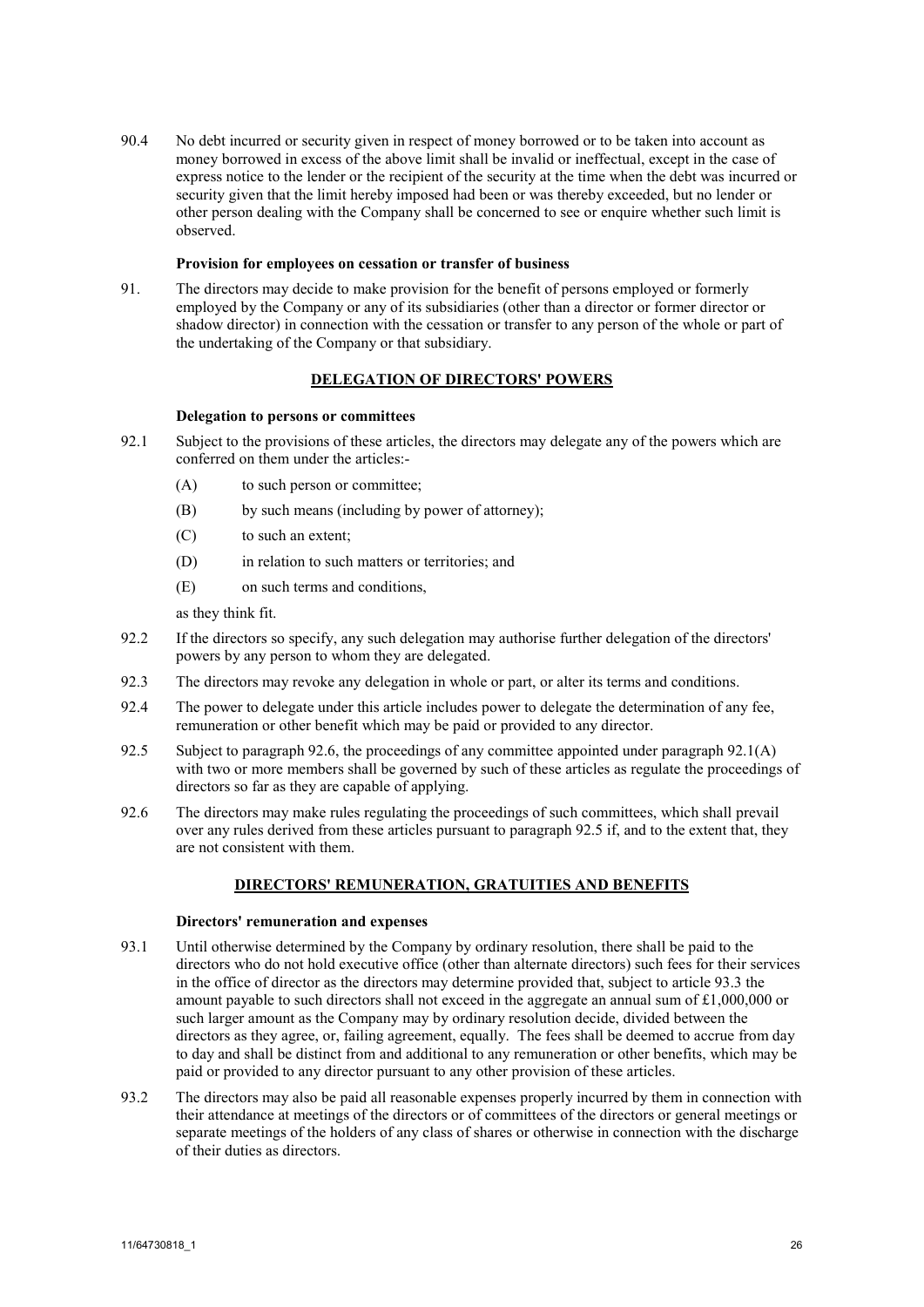- <span id="page-26-2"></span><span id="page-26-0"></span>93.3 Any director who:
	- (A) holds any other office in the Company (including for this purpose the office of chairman); or
	- (B) serves on any committee of the directors; or
	- (C) performs (or undertakes to perform) services which the directors consider go beyond the ordinary duties of a director,

may be paid such additional remuneration (whether by way of fixed sum, bonus, commission, participation in profits or otherwise) as the directors may determine.

### **Gratuities and benefits**

94. The directors may (by the establishment of, or maintenance of, schemes or otherwise) provide benefits, whether by the payment of allowances, gratuities or pensions, or by insurance or death, sickness or disability benefits or otherwise, for any director or any former director of the Company or of any body corporate which is or has been a subsidiary of the Company or a predecessor in business of the Company or of any such subsidiary, and for any member of his family (including a spouse or civil partner or a former spouse or former civil partner) or any person who is or was dependent on him and may (before as well as after he ceases to hold such office) contribute to any fund and pay premiums for the purchase or provision of any such benefit.

# **DIRECTORS' APPOINTMENTS AND INTERESTS**

### **Executive directors**

95. The directors may appoint one or more of their number to the office of managing director or to any other executive office of the Company. Subject to the provisions of the Acts, any such appointment may be made for such term, at such remuneration and on such other conditions as the directors think fit. Any appointment of a director to an executive office shall terminate if he ceases to be a director but without prejudice to any claim for breach of the contract of service between the director and the Company.

## **President of the Company**

96. The directors may from time to time appoint any person who is for the time being a director of the Company to the office of President of the Company for such period, either for life or for a definite period, or for a period terminable on the happening of any contingency or event, and with such powers and duties as the directors in their discretion may determine. A director appointed to the office of President shall not while holding that office be subject to retirement by rotation or be taken into account in determining the rotation of retirement of directors, but his appointment shall be subject to determination ipso facto if he ceases from any cause to be a director of the Company.

#### <span id="page-26-1"></span>**Other interests and offices**

- 97.1 Provided that he has disclosed to the directors the nature and extent of any material interest of his, a director notwithstanding his office:
	- (A) may be a party to, or otherwise interested in, any transaction or arrangement with the Company or in which the Company is otherwise interested; and
	- (B) may be a director or other officer of, or be employed by, or hold any position with, or be a party to any transaction or arrangement with, or otherwise interested in, any body corporate in which the Company is interested.
- 97.2 No transaction or arrangement shall be liable to be avoided on the ground of any interest, office, employment or position within paragraph [97.1](#page-26-1) and the relevant director:
	- (A) shall not, by reason of his office as a director of the Company, be accountable to the Company for any benefit which he derives from any such office or employment or from any such transaction or arrangement or from any interest in any such body corporate;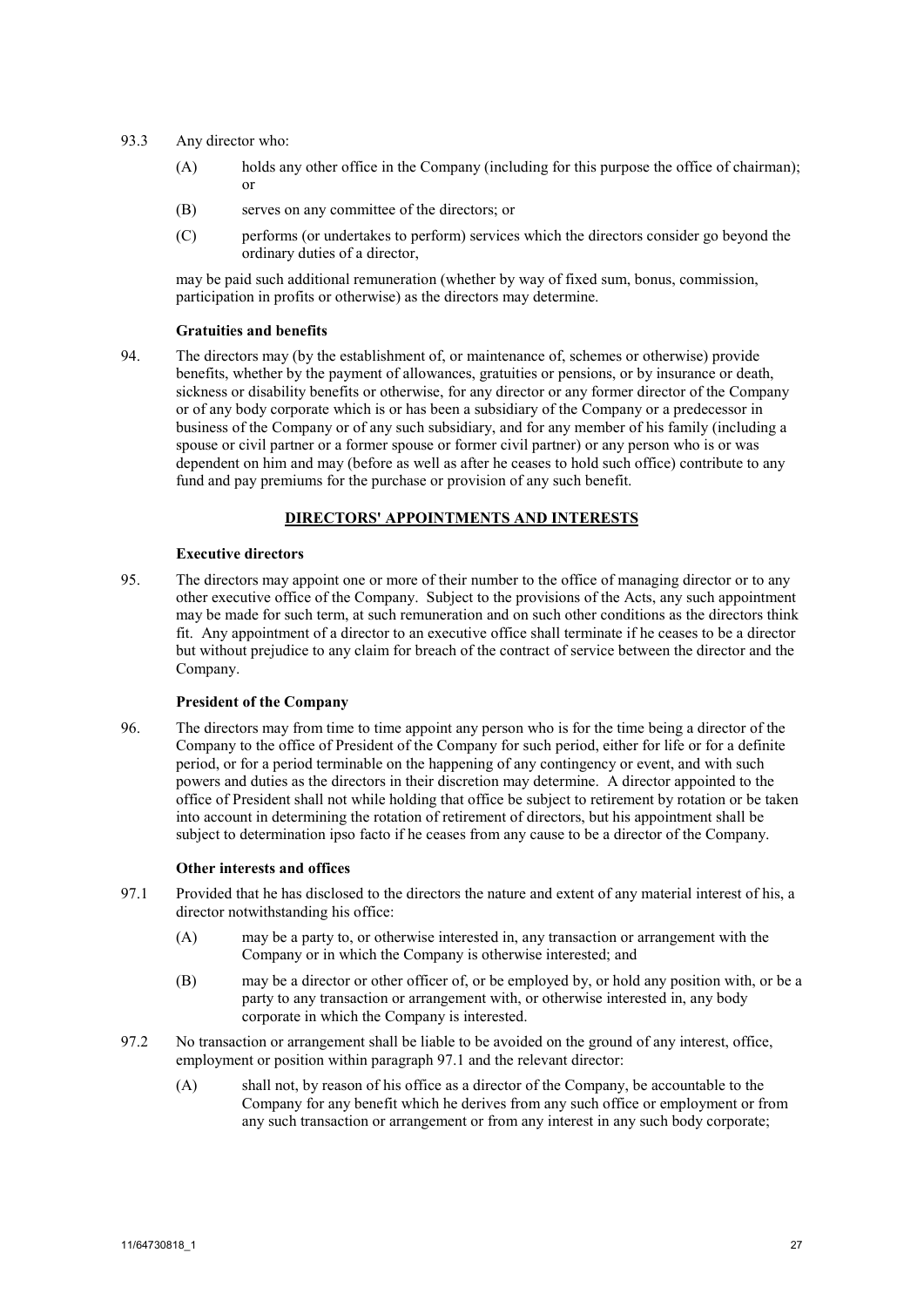- (B) shall not infringe his duty to avoid a situation in which he has, or can have, a direct or indirect interest that conflicts, or possibly may conflict, with the interests of the Company as a result of any such office or employment or position or any such transaction or arrangement or any interest in any such body corporate;
- (C) shall not be required to disclose to the Company, or use in performing his duties as a director of the Company, any confidential information relating to such office or employment if to make such a disclosure or use would result in a breach of a duty or obligation of confidence owed by him in relation to or in connection with that office, employment or position; and
- (D) may absent himself from discussions, whether in meetings of the directors or otherwise and exclude himself from information, which will or may relate to that office, employment, position, transaction, arrangement or interest.
- 97.3 For the purposes of this article [97:](#page-26-2)
	- (A) a general notice given to the directors that a director is to be regarded as having an interest of the nature and extent specified in the notice in any transaction or arrangement in which a specified person or class of persons is interested shall be deemed to be a disclosure that the director has an interest in any such transaction of the nature and extent so specified;
	- (B) an interest of which a director has no knowledge and of which it is unreasonable to expect him to have knowledge shall not be treated as an interest of his;
	- (C) a director shall be deemed to have disclosed the nature and extent of an interest which consists of him being a director, officer or employee of any subsidiary undertaking of the Company;
	- (D) a director need not disclose an interest if it cannot be reasonably regarded as likely to give rise to a conflict of interest; and
	- (E) a director need not disclose an interest if, or to the extent that, the other directors are already aware of it (and for this purpose the other directors are treated as aware of anything of which they ought reasonably to be aware).
- <span id="page-27-0"></span>97.4 The directors may (subject to such terms and conditions, if any, as they may think fit to impose from time to time, and subject always to their right to vary or terminate such authorisation) authorise, to the fullest extent permitted by law:-
	- (A) any matter which would otherwise result in a director infringing his duty to avoid a situation in which he has, or can have, a direct or indirect interest that conflicts, or possibly may conflict, with the interests of the Company and which may reasonably be regarded as likely to give rise to a conflict of interest (including a conflict of interest and duty or conflict of duties); and
	- (B) a director to accept or continue in any office, employment or position in addition to his office as a director of the Company and without prejudice to the generality of paragraph [97.4\(A\)](#page-27-0) may authorise the manner in which a conflict of interest arising out of such office, employment or position may be dealt with, either before or at the time that such a conflict of interest arises,

provided that the authorisation is effective only if (i) any requirement as to the quorum at the meeting at which the matter is considered is met without counting the director in question or any other interested director, and (ii) the matter was agreed to without their voting or would have been agreed to if their votes had not been counted.

97.5 If a matter, or office, employment or position, has been authorised by the directors in accordance with this article then (subject to such terms and conditions, if any, as the directors may think fit to impose from time to time, and subject always to their right to vary or terminate such authorisation or the permissions set out below), no such transaction or arrangement relating to any such matter shall be liable to be avoided on the ground of any such matter, or office, employment of position and the relevant director:-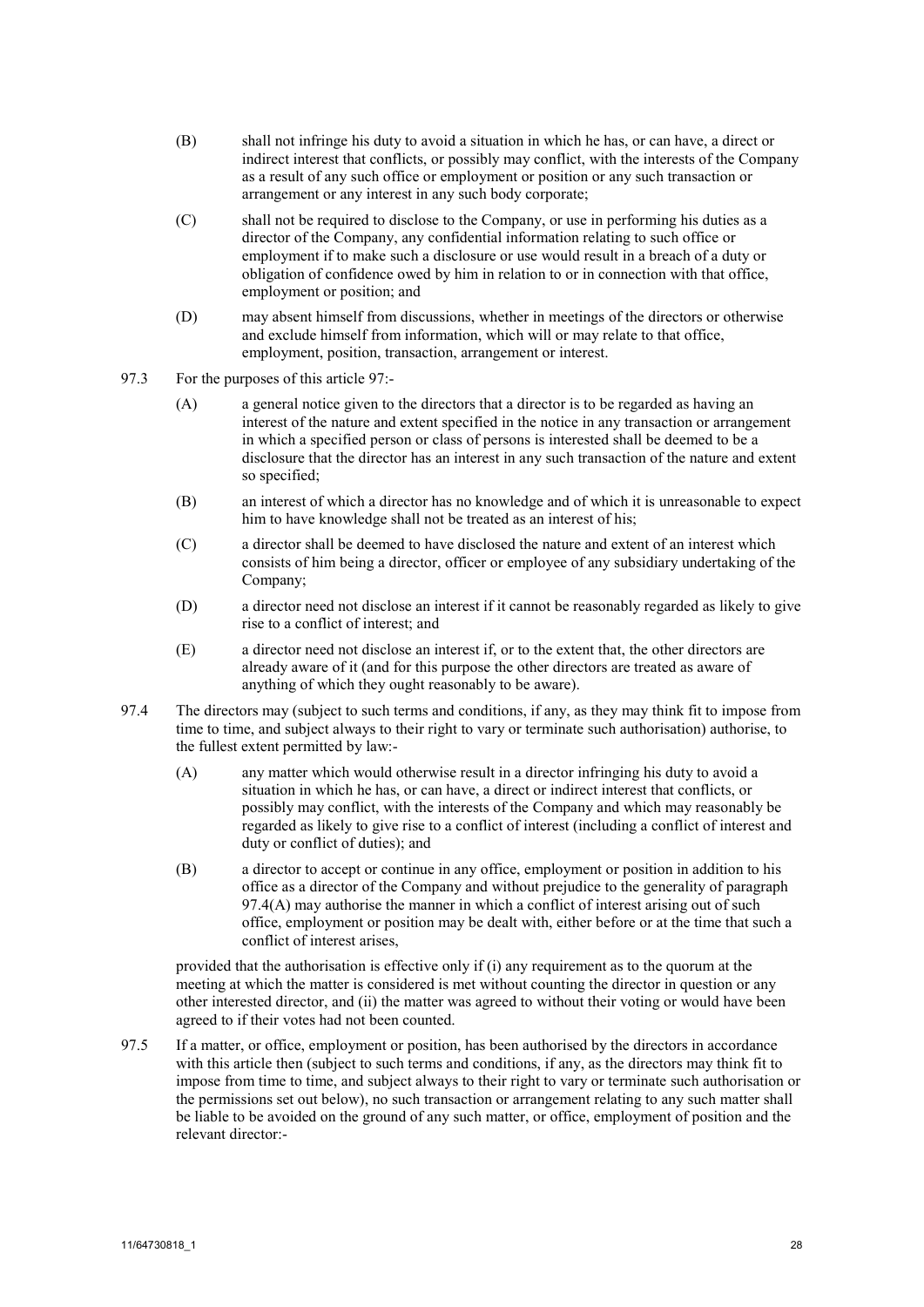- (A) shall not infringe his duty to avoid a situation in which he has, or can have, a direct or indirect interest that conflicts, or possibly may conflict, with the interests of the Company as a result of any such matter, or office, employment or position;
- (B) shall not be required to disclose to the Company, or use in performing his duties as a director of the Company, any confidential information relating to such matter, or such office, employment or position if to make such a disclosure or use would result in a breach of a duty or obligation of confidence owed by him in relation to or in connection with that matter, or that office, employment or position;
- (C) may absent himself from discussions, whether in meetings of the directors or otherwise, and exclude himself from information, which will or may relate to that matter, or that office, employment or position; and
- (D) shall not, by reason of his office as a director of the Company, be accountable to the Company for any benefit which he derives from any such matter, or from any such office, employment or position.

## **PROCEEDINGS OF DIRECTORS**

## **Procedures regarding board meetings**

- 98.1 Subject to the provisions of these articles the directors may meet together for the despatch of business, adjourn and otherwise regulate their meetings and decisions as they think fit including how such rules are to be recorded or communicated to directors.
- 98.2 A director may, and the secretary at the request of a director shall, call a meeting of the directors.
- 98.3 Notice of a board meeting may be given to a director personally, or by telephone, or sent in hard copy form to him at a postal address in the United Kingdom notified by him to the Company for this purpose, or sent in electronic form to such electronic address (if any) as may for the time being be notified by him to the Company for that purpose. It shall not be necessary to give notice of a board meeting to a director who is for the time being absent from the United Kingdom unless he has requested that notices of board meetings shall during his absence be given in hard copy form or in electronic form to him at a postal address or electronic address notified by him to the Company for that purpose. Such notices, however, need not be given any earlier than notices given to directors not so absent. A director may waive notice of any board meeting and any such waiver may be retrospective.
- 98.4 Questions arising at a meeting shall be decided by a majority of votes. In case of an equality of votes, the chairman shall have a second or casting vote (unless he is not entitled to vote on the resolution in question in which case if there is an equality of votes the matter shall be treated as not having been decided). A director who is also an alternate director shall be entitled, in the absence of his appointor, to a separate vote on behalf of his appointor in addition to his own vote; and an alternate director who is appointed by two or more directors shall be entitled to a separate vote on behalf of each of his appointors in the appointor's absence.
- 98.5 A meeting of the directors may consist of a conference between directors some or all of whom are in different places provided that each director who participates in the meeting is able:
	- (A) to hear each of the other participating directors addressing the meeting; and
	- (B) if he so wishes, to address each of the other participating directors simultaneously,

whether directly, by conference telephone or by any other form of communication equipment (whether in use when this article is adopted or developed subsequently) or by a combination of such methods. A quorum shall be deemed to be present if those conditions are satisfied in respect of at least the number of directors required to form a quorum. A meeting held in this way shall be deemed to take place where the chairman of the meeting is present.

98.6 A director unable to attend any meeting of the directors may authorise any other director to vote for him at that meeting. In that event the director so authorised shall have a vote for each director by whom he is so authorised in addition to his own vote. Any such authority must be in writing which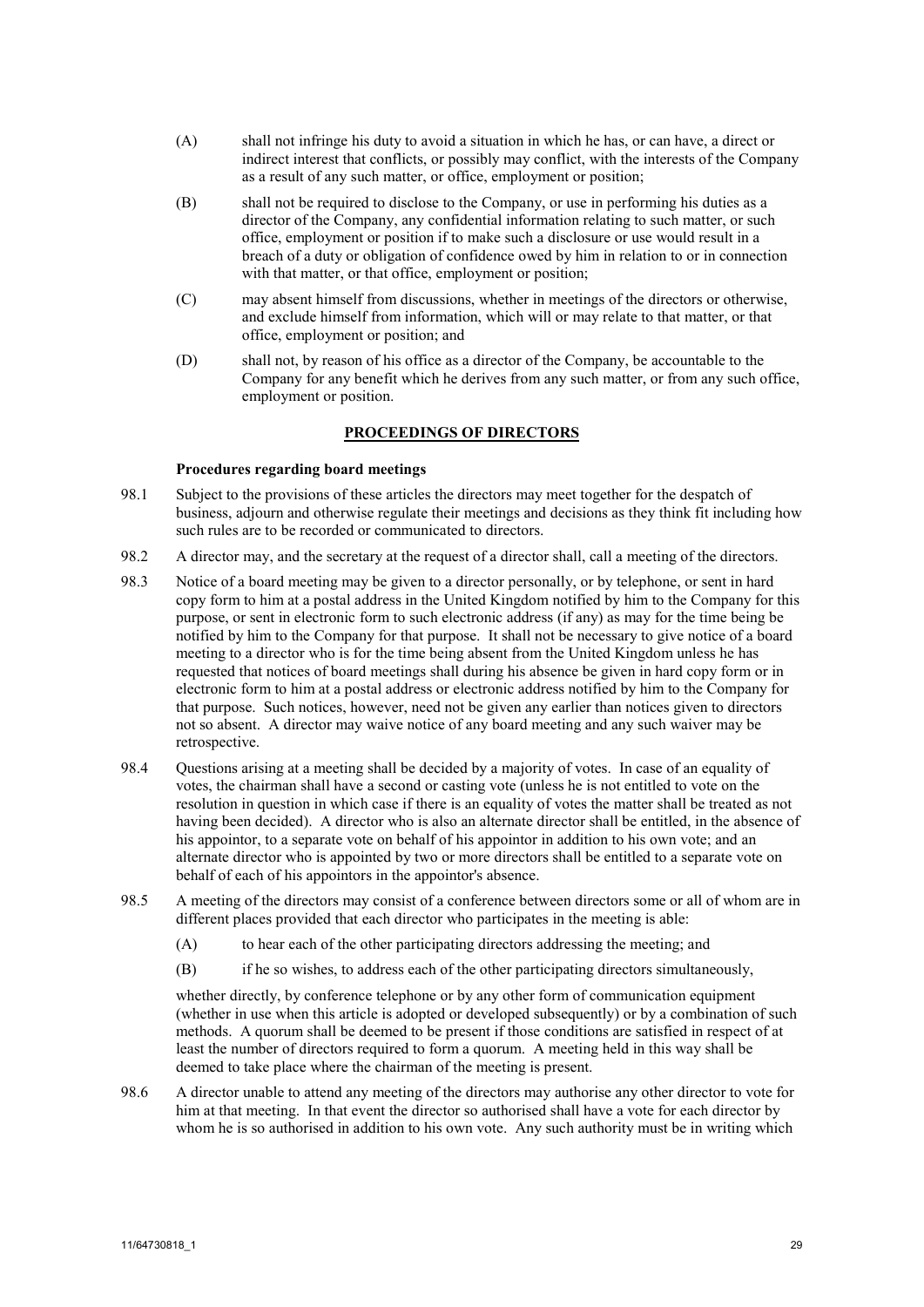must be produced at the meeting of the directors at which the same is to be used and be left with the Secretary for filing.

98.7 No business shall be transacted at any meeting of the directors unless a quorum is present. The quorum may be fixed by the directors. If the quorum is not fixed by the directors, the quorum shall be two. A director shall not be counted in the quorum present in relation to a matter or resolution on which he is not entitled to vote (or when his vote cannot be counted) but shall be counted in the quorum present in relation to all other matters or resolutions considered or voted on at the meeting. An alternate director who is not himself a director shall, if his appointor is not present, be counted in the quorum. An alternate director who is himself a director shall only be counted once for the purpose of determining if a quorum is present.

#### **Number of directors below minimum**

99. The continuing directors or a sole continuing director may act notwithstanding any vacancies in their number, but if the number of directors is less than either the number fixed by these articles as the minimum, or the quorum required for a meeting of the directors (or both), the continuing directors or director may act only for the purpose of filling vacancies or of calling a general meeting.

#### **Election and removal of chairman and deputy-chairman**

100. The directors may elect from their number, and remove, a chairman and a deputy-chairman of the board of directors. The chairman, or in his absence the deputy-chairman, shall preside at all meetings of the directors, but if there is no chairman or deputy-chairman, or if at the meeting neither the chairman nor the deputy-chairman is present within ten minutes after the time appointed for the meeting, or if neither of them is willing to act as chairman, the directors present may choose one of their number to be chairman of the meeting.

## **Resolutions in writing**

101. A resolution in writing agreed to by all the directors entitled to receive notice of a meeting of the directors and who would be entitled to vote (and whose vote would have been counted) on the resolution at a meeting of the directors shall (if that number is sufficient to constitute a quorum) be as valid and effectual as if it had been passed at a meeting of the directors, duly convened and held. A resolution in writing is adopted when all such directors have signed one or more copies of it or have otherwise indicated their agreement to it in writing. A resolution agreed to by an alternate director, however, need not also be agreed to by his appointor and, if it is agreed to by a director who has appointed an alternate director, it need not also be agreed to by the alternate director in that capacity.

### <span id="page-29-0"></span>**Permitted interests and voting**

- 102.1 Save as otherwise provided by these articles, a director shall not vote at a meeting of the directors or of a committee of the directors on any resolution concerning a matter in which he has, directly or indirectly, a material interest (other than an interest in shares, debentures or other securities of, or otherwise in or through, the Company), unless his interest arises only because the case falls within one or more of the following sub-paragraphs:-
	- (A) the resolution relates to the giving to him of a guarantee, security, or indemnity in respect of money lent to, or an obligation incurred by him for the benefit of, the Company or any of its subsidiary undertakings;
	- (B) the resolution relates to the giving to a third party of a guarantee, security, or indemnity in respect of an obligation of the Company or any of its subsidiary undertakings for which the director has assumed responsibility in whole or part and whether alone or jointly with others under a guarantee or indemnity or by the giving of security;
	- (C) his interest arises by virtue of his being, or intending to become, a participant in the underwriting or sub-underwriting of an offer of any shares in or debentures or other securities of the Company for subscription, purchase or exchange;
	- (D) the resolution relates to the giving to him of any other indemnity which is on substantially the same terms as indemnities given or to be given to all of the other directors or to the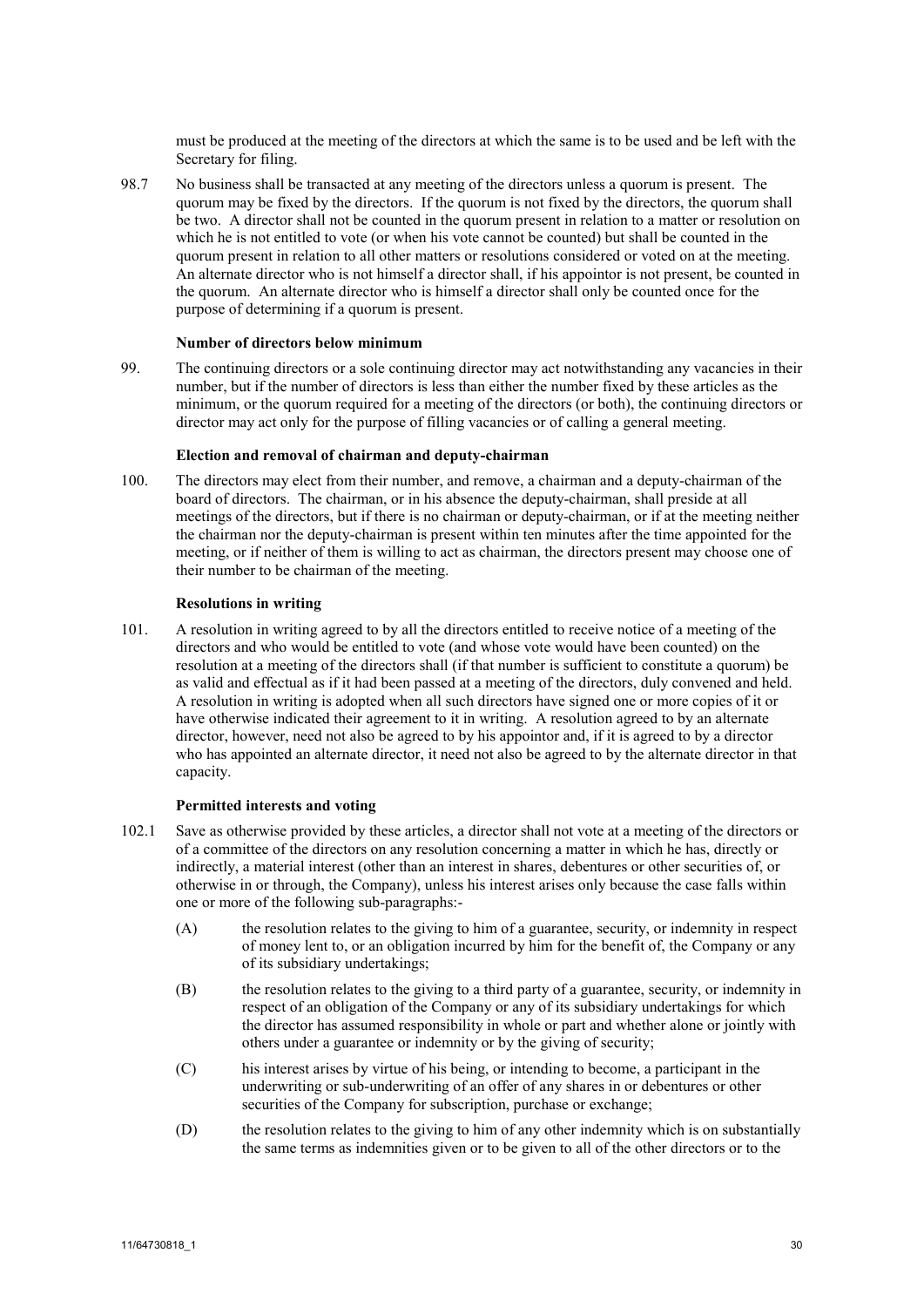funding by the Company of his expenditure on defending proceedings or the doing by the Company of anything to enable him to avoid incurring such expenditure where all other directors have been given or are to be given substantially the same arrangements;

- (E) the resolution relates in any way to a superannuation fund or retirement benefits scheme which has been approved, or is conditional upon approval, by Her Majesty's Revenue and Customs;
- (F) the resolution relates to an arrangement for the benefit of the employees and directors or former employees and former directors of the Company or any of its subsidiary undertakings, or the members of their families (including a spouse or civil partner or a former spouse and/or former civil partner) or any person who is or was dependent on such persons, including but without being limited to a retirement benefits scheme and an employees' share scheme, which does not accord to any director any privilege or advantage not generally accorded to the employees or former employees to whom the arrangement relates;
- <span id="page-30-0"></span>(G) the resolution relates to a transaction or arrangement with any other company in which he is interested, directly or indirectly (whether as director or shareholder or otherwise), provided that he is not the holder of or beneficially interested in one per cent. or more of any class (i) of the equity share capital of that company (or of any other company through which his interest is derived) and not entitled to exercise one per cent. or more of the voting rights available to members of the relevant company (and for the purpose of calculating the said percentage there shall be disregarded any shares held by the said director as a bare or custodian trustee and in which he has no beneficial interest); (ii) any shares comprised in any authorised unit trust scheme in which the director is interested only as a unit holder; and (iii) any shares of that class held as treasury shares);
- (H) the resolution relates in any way to the purchase and/or maintenance of any insurance policy against any liability.
- 102.2 Where proposals are under consideration concerning the appointment (including the fixing or varying of terms of appointment) of two or more directors to offices or employments with the Company or any body corporate in which the Company is interested, the proposals may be divided and considered in relation to each director separately and (provided he is not by virtue of subparagraph [102.1\(G\)](#page-30-0) of paragraph [102.1,](#page-29-0) or otherwise under paragrap[h 102.1,](#page-29-0) or for any other reason, precluded from voting) each of the directors concerned shall be entitled to vote and be counted in the quorum in respect of each resolution except that concerning his own appointment.

### **Suspension or relaxation of prohibition on voting**

103. The Company may by ordinary resolution suspend or relax to any extent, either generally or in respect of any particular matter, any provision of these articles prohibiting a director from voting at a meeting of the directors or of a committee of the directors and may by ordinary resolution, ratify any transaction not duly authorised by reason of a contravention of these articles.

#### **Questions regarding director's rights to vote**

104. If a question arises at a meeting of the directors or of a committee of the directors as to the right of a director to vote, the question may, before the conclusion of the meeting, be referred to the chairman of the meeting (or, if the director concerned is the chairman, to the other directors at the meeting), and his ruling in relation to any director other than himself (or, as the case may be, the ruling of the majority of the other directors in relation to the chairman) shall be final and conclusive.

## **DIVIDENDS**

#### **Declaration of dividends by Company**

105. The Company may by ordinary resolution declare dividends in accordance with the respective rights of the members, but no dividend shall exceed the amount recommended by the directors.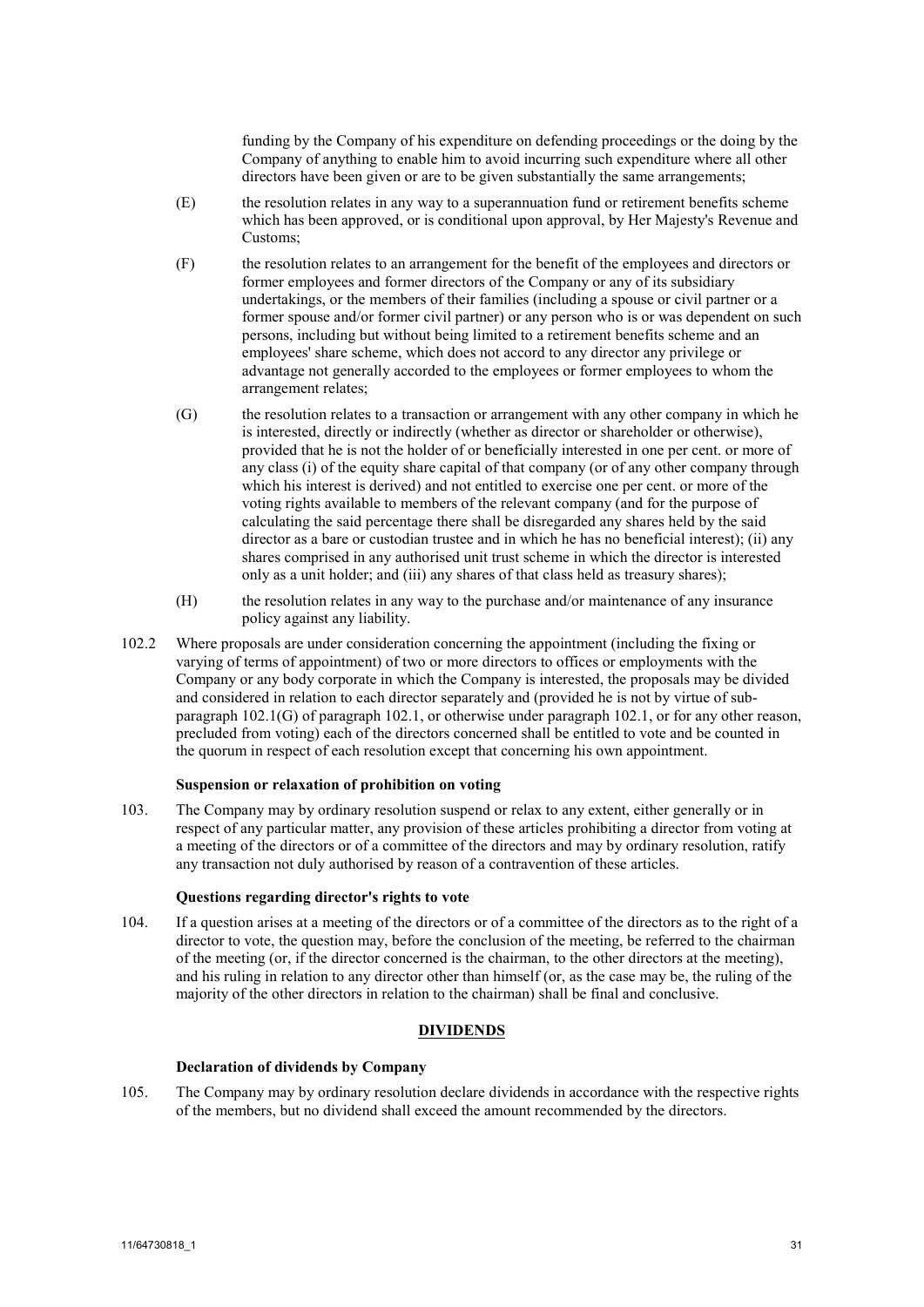#### **Payment of interim dividends**

106. The directors may pay interim dividends if it appears to them that they are justified by the profits of the Company available for distribution. If the share capital is divided into different classes, the directors may pay interim dividends on shares which confer deferred or non-preferred rights with regard to dividend as well as on shares which confer preferential rights with regard to dividend, but no interim dividend shall be paid on shares carrying deferred or non-preferred rights if, at the time of payment, any preferential dividend is in arrear. The directors may also pay, at intervals settled by them, any dividend payable at a fixed rate if it appears to them that the profits available for distribution justify the payment. If the directors act in good faith they shall not incur any liability to the holders of shares conferring preferred rights for any loss they may suffer by the lawful payment of an interim dividend on any shares having deferred or non-preferred rights.

#### **Payment according to amount paid up**

107. Except as otherwise provided by these articles or the rights attached to shares, all dividends shall be declared and paid according to the amounts paid up on the shares on which the dividend is paid. If any share is issued on terms that it ranks for dividend as from a particular date, it shall rank for dividend accordingly. In any other case (and except as aforesaid), dividends shall be apportioned and paid proportionately to the amounts paid up on the shares during any portion or portions of the period in respect of which the dividend is paid. For the purpose of this article, no account is to be taken of any amount which has been paid up on a share in advance of the due date for payment of that amount.

#### **Non-cash distribution**

- 108. A general meeting declaring a dividend may, upon the recommendation of the directors, direct that it shall be satisfied wholly or partly by the distribution of specific assets and in particular of fully paid shares or debentures of any other company. Where any difficulty arises in regard to the distribution, the directors may settle the same as they think fit and in particular (but without limitation) may:-
	- (A) issue fractional certificates or other fractional entitlements (or ignore fractions) and fix the value for distribution of such specific assets or any part thereof;
	- (B) determine that cash shall be paid to any member on the basis of the value so fixed in order to adjust the rights of those entitled to participate in the dividend; and
	- (C) vest any such specific assets in trustees.

#### **Dividend payment procedure**

- 109.1 Any dividend or other money payable relating to a share shall be paid to:
	- (A) the holder;
	- (B) if the share is held by more than one holder, all joint holders; or
	- (C) the person or persons becoming entitled to the share by reason of the death or bankruptcy of a holder or otherwise by operation of law,

and such person shall be referred to as the "recipient" for the purposes of this article and article [110.](#page-32-0)

- <span id="page-31-1"></span><span id="page-31-0"></span>109.2 Any dividend or other money payable relating to a share shall be paid by such method as the directors decide. Without limiting any other method of payment which the directors may decide upon, the payments may be made, wholly or partly:
	- (A) by sending a cheque, warrant or any other similar financial instrument to the recipient by post addressed to his registered address or postal address given pursuant to article [118.4](#page-37-0) or, in the case of joint recipients, by sending such cheque, warrant or any other similar financial instrument to the registered or postal address of whichever of the joint recipients' names appears first on the register of members, or, in the case of persons entitled by operation of law, to any such persons;
	- (B) by inter-bank transfer or any other electronic form or electronic means to an account (of a type approved by the directors) which is specified by or on behalf of the recipient (or, in the case of joint recipients, all joint recipients);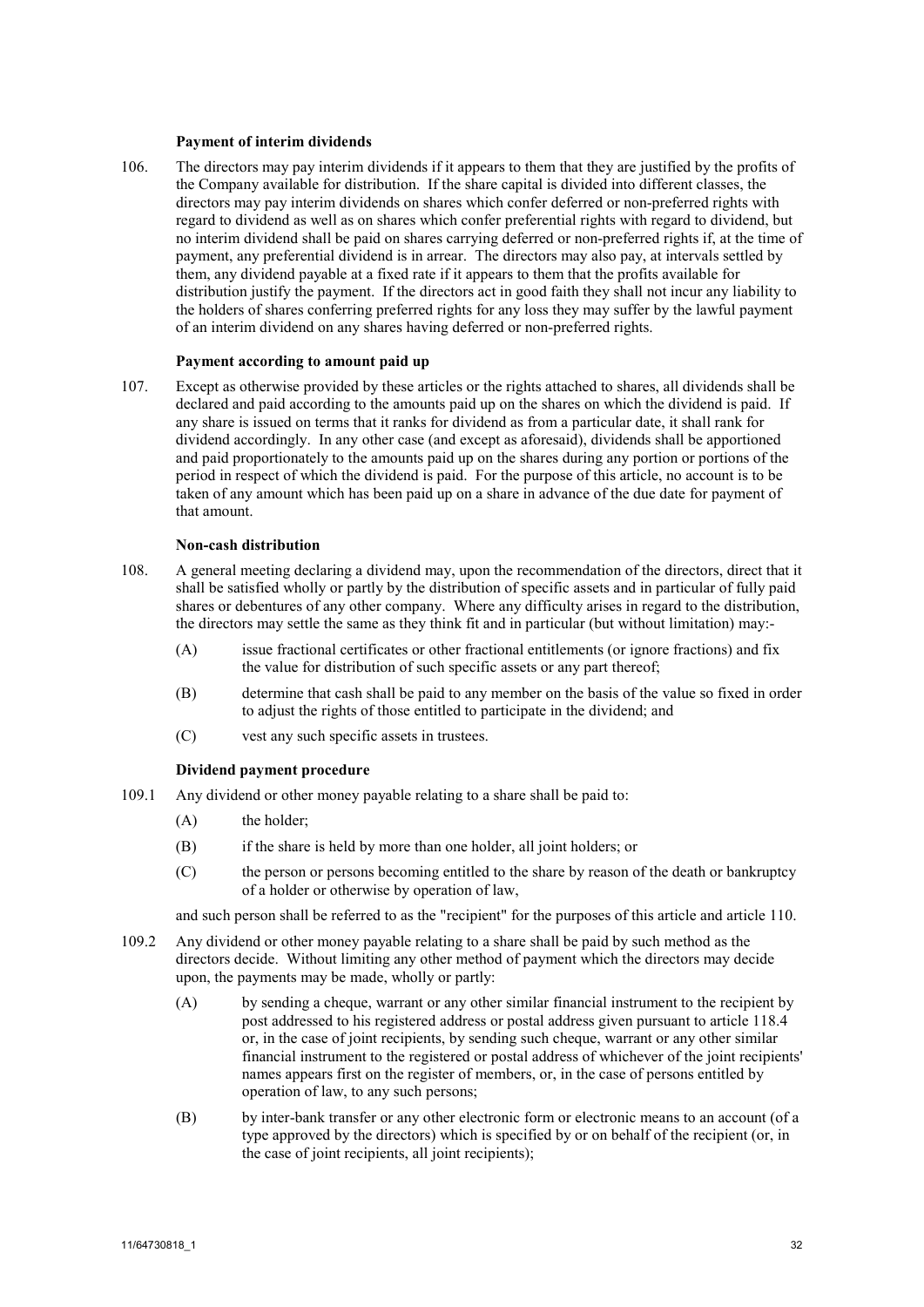- (C) in respect of shares in uncertificated form, where the Company is authorised to do so by or on behalf of the recipient (or, in the case of joint recipients, all joint recipients) in such manner as the directors may from time to time consider sufficient, by means of a relevant system;
- <span id="page-32-1"></span>(D) in some other way requested in writing by the recipients (or, in the case of joint recipients, all joint recipients) and agreed by the Company; or
- (E) to such other person as may be specified by or on behalf of the recipient (or, in the case of joint recipients, all joint recipients), in which case payment shall be made in accordance with sub-paragraphs [\(A\)](#page-31-0) to [\(D\)](#page-32-1) above, as specified in the instruction.
- 109.3 In respect of the payment of any dividend or other sum which is a distribution, the directors may decide, and notify recipients, that:
	- (A) one or more of the means described in paragraph [109.2](#page-31-1) will be used for payment and a recipient may elect to receive the payment by one of the means so notified in the manner prescribed by the directors;
	- (B) one or more of such means will be used for the payment unless a recipient elects otherwise in the manner prescribed by the directors; or
	- (C) one or more of such means will be used for the payment and that recipients will not be able to elect otherwise.

The directors may for this purpose decide that different methods of payment may apply to different recipients or groups of recipients.

- 109.4 All cheques, warrants and similar financial instruments are sent, and payment in any other way is made, at the risk of the person who is entitled to the money and the Company will not be responsible for a payment which is lost, rejected or delayed. The Company can rely on a receipt for a dividend or other money paid in relation to a share from any one of the joint recipients on behalf of all of them. The Company is treated as having paid a dividend if the cheque, warrant or similar financial instrument is cleared or if a payment is made using a relevant system or inter-bank transfer or other electronic means.
- 109.5 Subject to the rights attaching to any shares, any dividends or other monies payable on or in respect of a share may be declared or paid in such currency or currencies and using such exchange rate or such date for determining the value or currency conversions as the directors may determine.

## **Right to cease sending payment and unclaimed payments**

- <span id="page-32-0"></span>110. The Company may cease to send any cheque or warrant (or to use any other method of payment) for any dividend payable in respect of a share if:-
	- (A) in respect of at least two consecutive dividends payable on that share the cheque or warrant has been returned undelivered or remains un-cashed or another method of payment has failed; or
	- (B) in respect of one dividend payable on that share, the cheque or warrant has been returned undelivered or remains uncashed, or another method of payment has failed, and reasonable enquiries have failed to establish any new address or account of the recipient; or
	- (C) a recipient does not specify an address, or does not specify an account of a type prescribed by the directors, or other details necessary in order to make a payment of a dividend by the means by which the directors have decided in accordance with these articles that a payment is to be made, or by which the recipient has elected to receive payment, and such address or details are necessary in order for the company to make the relevant payment in accordance with such decision or election,

but, subject to the provisions of these articles, the Company may recommence sending cheques or warrants (or using another method of payment) for dividends payable on that share if the person or persons entitled so request and have supplied in writing a new address or account to be used for that purpose.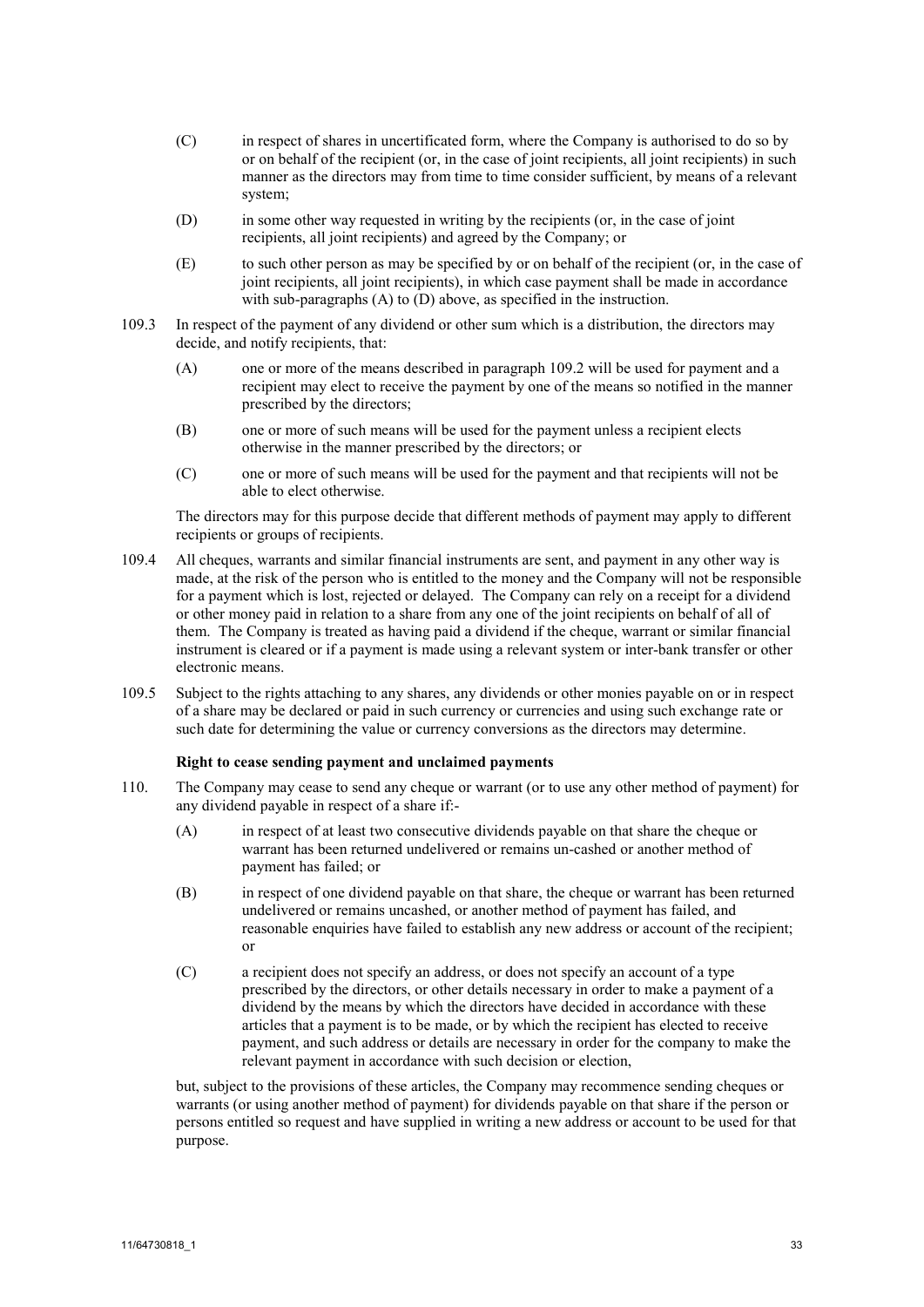110.2 In cases where the Company makes a payment of a dividend or other sum which is a distribution in accordance with these articles and that payment is rejected or refunded, such sum may be invested or otherwise made use of for the benefit of the Company until a valid address or account to which the payment shall be made is specified by or on behalf of relevant recipient (or, in the case of joint recipients, all joint recipients). If the Company does this, it will not be a trustee of the money and will not be liable to pay interest on it and any amount credited to an account of the Company is to be treated as having been paid to the relevant recipient (or, in the case of joint recipients, all joint recipients) at the time it is credited to that account.

### **No interest on dividends**

111. No dividend or other money payable in respect of a share shall bear interest against the Company, unless otherwise provided by the rights attached to the share.

## **Forfeiture of unclaimed dividends**

- 112.1 Any dividend or other money payable in respect of a share which has remained unclaimed for 12 years from the date when it became due for payment shall be forfeited (unless the directors decide otherwise) and shall cease to remain owing by the Company and the Company shall not be obliged to account to, or be liable in any respect to, the recipient or person who would have been entitled to the amount.
- 112.2 If the Company sells the share under article [41,](#page-11-4) any dividend or other money payable in respect of the share outstanding at the time of sale shall be forfeited and the Company shall not be obliged to account to, or be liable in any respect to, the recipient or person who would have been entitled to the amount.

## **SCRIP DIVIDENDS**

- <span id="page-33-0"></span>113. The directors may, with the authority of an ordinary resolution of the Company, offer any holders of ordinary shares the right to elect to receive new ordinary shares, credited as fully paid, instead of cash in respect of the whole (or some part, to be determined by the directors) of any dividend specified by the ordinary resolution. The following provisions shall apply:-
	- (A) The resolution may specify a particular dividend or dividends (whether or not declared), or may specify all or any dividends declared or payable within a specified period, but such period may not end later than the beginning of the third annual general meeting next following the date of the meeting at which the ordinary resolution is passed provided that the directors may make an offer or agreement before the expiry of such authority which would or might require the allotment of ordinary shares after such expiry and the directors may allot such shares as if such authority had not expired.
	- (B) The directors may offer such rights of election to holders either: (i) in respect of the next dividend proposed to be paid; or (ii) in respect of that dividend and all subsequent dividends, until such time as the election is revoked by the Company or the authority given pursuant to paragraph [\(A\)](#page-33-0) of this article expires without being renewed (whichever is the earlier).
	- (C) The entitlement of each holder of ordinary shares to new ordinary shares shall be such that the relevant value of the entitlement shall be as nearly as possible equal to (but not greater than) the cash amount (disregarding any tax credit) that such holder would have received by way of dividend. For this purpose "relevant value" shall be calculated by reference to the average of the middle market quotations for the Company's ordinary shares as derived from the London Stock Exchange Daily Official List, for the day on which the ordinary shares are first quoted "ex" the relevant dividend and the four subsequent dealing days, or in such other manner as may be determined by or in accordance with the ordinary resolution. A certificate or report by the auditors as to the amount of the relevant value in respect of any dividend shall be conclusive evidence of that amount.
	- (D) No fraction of a share shall be allotted and the directors may make such provision for fractional entitlements as they think fit, including provision:-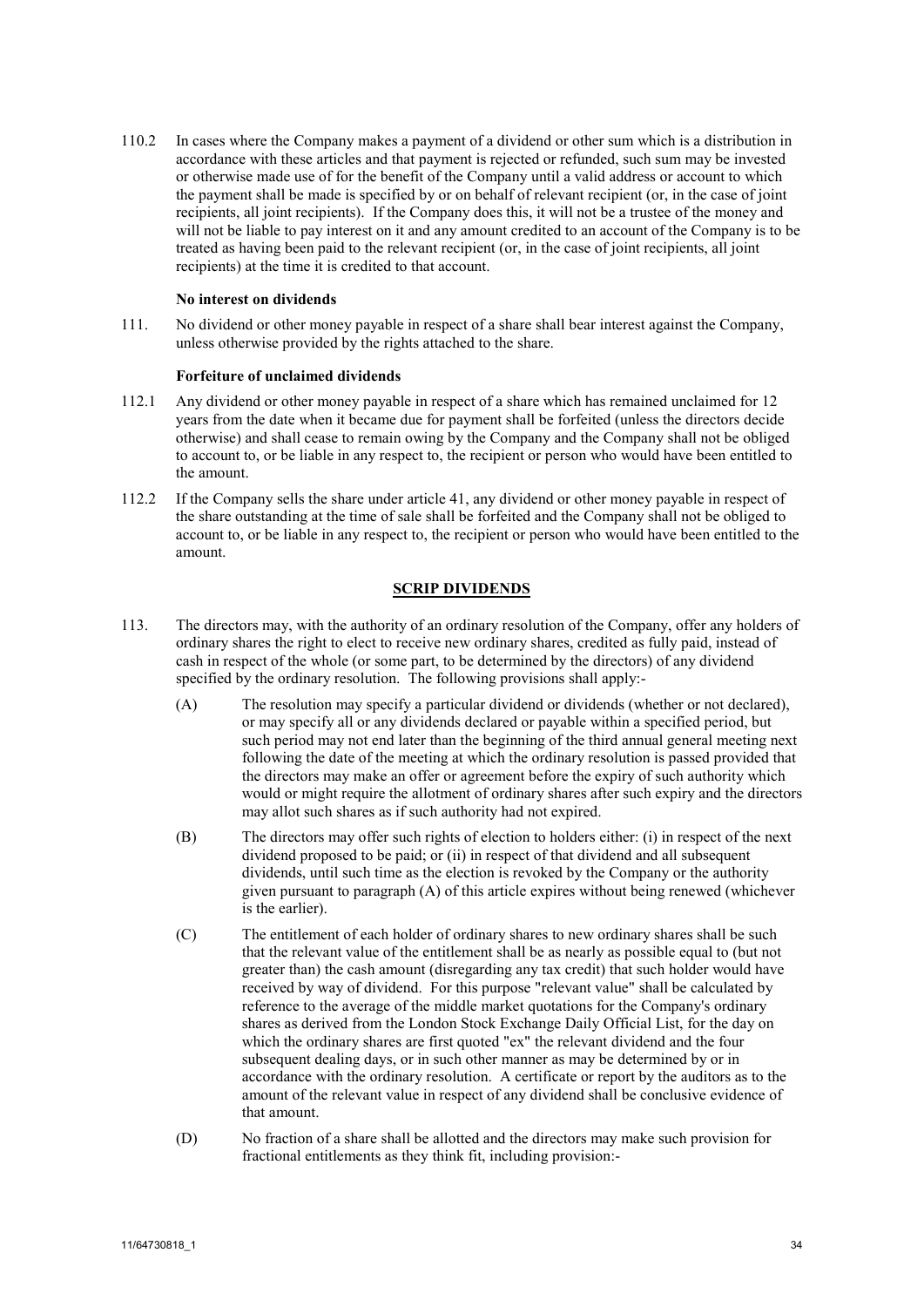- (1) for the whole or part of the benefit of fractional entitlements to be disregarded or to accrue to the Company; or
- (2) for the value of fractional entitlements to be accumulated on behalf of a member (without entitlement to interest) and applied in paying up new shares in connection with a subsequent offer by the Company of the right to receive shares instead of cash in respect of a future dividend.
- (E) If the directors resolve to offer a right of election, they shall, after determining the basis of allotment, notify the holders of ordinary shares in writing of the right of election offered to them, and shall send with, or following, such notification, forms of election and specify the procedure to be followed and place at which, and the latest time by which, elections must be received in order to be effective. No notice need be given to a holder who has previously made (and has not revoked) an earlier election to receive new shares in place of all future dividends.
- (F) The directors may decide the terms and conditions of any right of election (and plan or programme relating to it) and this may include: (i) how any costs will be met, including by deducting a relevant proportion of such costs from the entitlement of each electing member; (ii) the minimum number of ordinary shares that must be held by a member in order to participate in the right of election; (iii) that the right of election shall not be made available to members resident within or beyond specified territories or jurisdictions; (iv) such exclusions, restrictions or other arrangements as they shall in their absolute discretion deem necessary or desirable in order to comply with legal or practical problems under the laws of, or the requirements of any recognised regulatory body or stock exchange in, any territory.
- (G) The dividend (or that part of the dividend in respect of which a right of election has been given) shall not be payable on ordinary shares in respect of which an election has been duly made ("the elected ordinary shares"). Instead, additional ordinary shares shall be allotted to the holders of the elected ordinary shares on the basis of allotment determined as aforesaid. For such purpose the directors shall capitalise out of any amount for the time being standing to the credit of any reserve or fund (including any share premium account or capital redemption reserve) or any of the profits which could otherwise have been applied in paying dividends in cash, as the directors may determine, a sum equal to the aggregate nominal amount of the additional ordinary shares to be allotted on that basis and apply it in paying up in full the appropriate number of ordinary shares for allotment and distribution to the holders of the elected ordinary shares on that basis.
- (H) The directors shall not proceed with any election unless the Company has sufficient reserves or funds that may be capitalised to give effect to it after the basis of allotment is determined.
- (I) For the purposes of a scrip dividend authorised pursuant to this article only, a resolution of the directors capitalising any profits of the Company not required for paying any preferential dividend (whether or not they are available for distribution) or any sum standing to the credit of any reserve or fund of the Company (including any share premium account, capital redemption reserve, merger reserve or revaluation reserve) shall have the same effect as if such capitalisation had been declared by ordinary resolution of the Company in accordance with articl[e 114](#page-35-0) and the directors may, in relation to any such capitalisation, exercise all of the powers conferred on them by articl[e 114.](#page-35-0)
- (J) Unless the directors decide otherwise or the rules of a relevant system require otherwise, any new ordinary shares which a holder has elected to receive instead of cash in respect of some or all of his dividend will be: (i) shares in uncertificated form if the corresponding elected ordinary shares were uncertificated shares on the record date for that dividend; and (ii) shares in certificated form if the corresponding elected ordinary shares were shares in certificated form on the record date for that dividend.
- (K) The additional ordinary shares when allotted shall rank pari passu in all respects with the fully paid ordinary shares then in issue except that they will not be entitled to participation in the dividend in lieu of which they were allotted.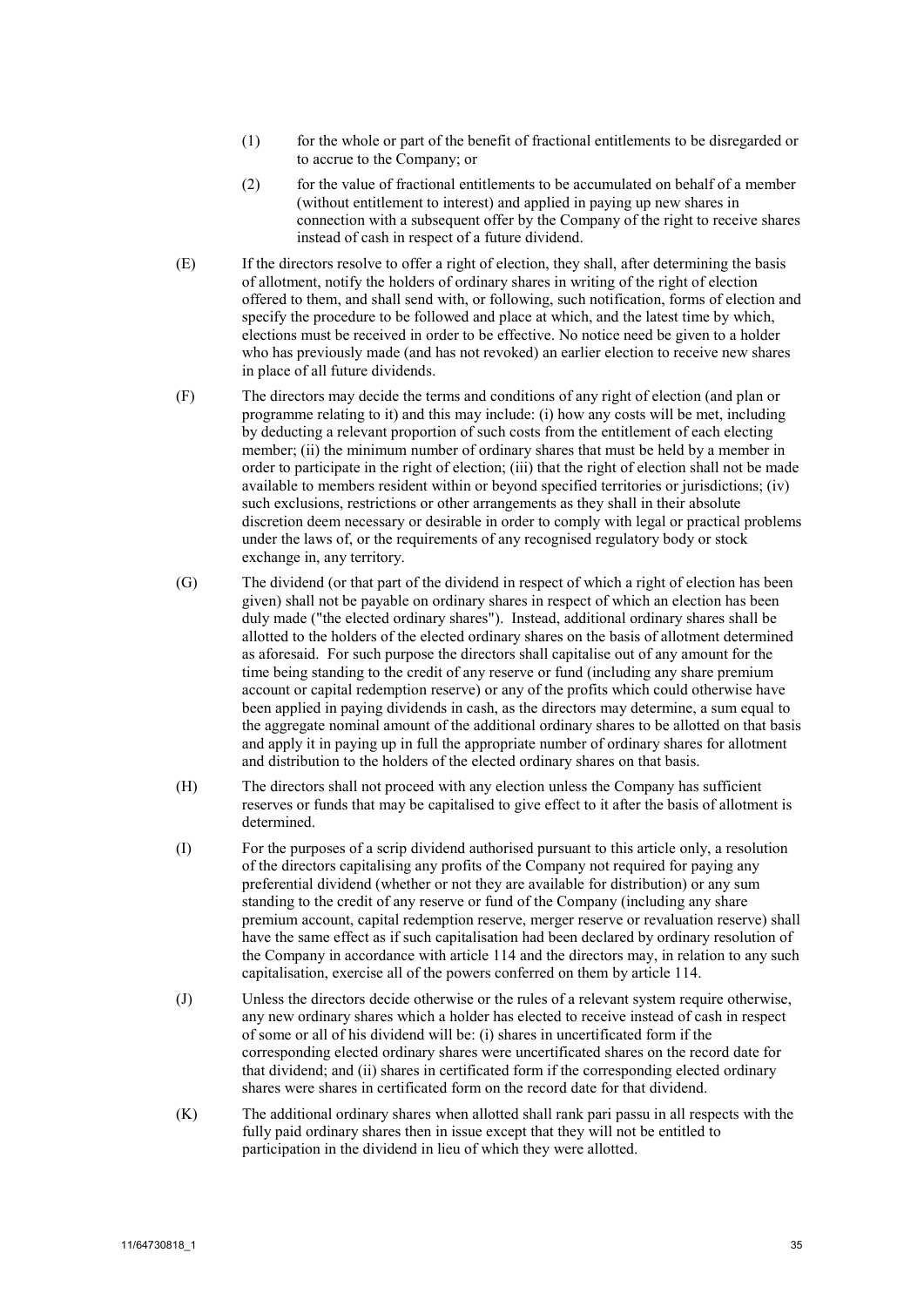<span id="page-35-0"></span>(L) The directors may do all acts and things which they consider necessary or expedient to give effect to any such capitalisation, and may authorise any person to enter on behalf of all the members interested into an agreement with the Company providing for such capitalisation and incidental matters and any agreement so made shall be binding on all concerned.

# **CAPITALISATION OF PROFITS**

## **Capitalisation of profits**

- <span id="page-35-1"></span>114.1 The directors may with the authority of an ordinary resolution of the Company:
	- (A) subject as provided in this article, resolve to capitalise any profits of the Company not required for paying any preferential dividend (whether or not they are available for distribution) or any sum standing to the credit of any reserve or fund of the Company (including any share premium account, capital redemption reserve, merger reserve or revaluation reserve);
	- (B) appropriate the sum resolved to be capitalised to the members in proportion to the nominal amounts of the shares (whether or not fully paid) held by them respectively which would (or in the case of treasury shares, which would if such shares were not held as treasury shares) entitle them to participate in a distribution of that sum if the shares were fully paid and the sum were then distributable and were distributed by way of dividend and apply such sum on their behalf either in or towards paying up the amounts, if any, for the time being unpaid on any shares held by them respectively, or in paying up in full shares or debentures of the Company of a nominal amount equal to that sum, and allot such shares or debentures credited as fully paid to those members or as they may direct, in those proportions, or partly in one way and partly in the other. The share premium account, the capital redemption reserve, and any profits which are not available for distribution may, for the purposes of this article, only be applied in paying up shares to be allotted to members credited as fully paid;
	- (C) resolve that any shares so allotted to any member in respect of a holding by him of any partly paid shares shall, so long as such shares remain partly paid, rank for dividend only to the extent that the latter shares rank for dividend;
	- (D) make such provision by the issue of fractional certificates (or by ignoring fractions) or by payment in cash or otherwise as they determine in the case of shares or debentures becoming distributable in fractions (including provision whereby the benefit of fractional entitlements accrues to the Company rather than to the members concerned);
	- (E) authorise any person to enter on behalf of all the members concerned into an agreement with the Company providing for the allotment to them respectively, credited as fully paid, of any further shares to which they are entitled upon such capitalisation, any agreement made under such authority being binding on all such members; and
	- (F) generally do all acts and things required to give effect to such resolution as aforesaid.
- <span id="page-35-2"></span>114.2 Where, pursuant to an employees' share scheme (within the meaning of section 1166 of the Companies Act 2006) the Company has granted options to subscribe for shares on terms which provide (inter alia) for adjustments to the subscription price payable on the exercise of such options or to the number of shares to be allotted upon such exercise in the event of any increase or reduction in or other reorganisation of the Company's issued share capital and an otherwise appropriate adjustment would result in the subscription price for any share being less than its nominal value, then the directors may, on the exercise of any of the options concerned and payment of the subscription price which would have applied had such adjustment been made, capitalise any such profits or other sum as is mentioned in paragrap[h 114.1\(A\)](#page-35-1) above to the extent necessary to pay up the unpaid balance of the nominal value of the shares which fall to be allotted on the exercise of such options and apply such amount in paying up such balance and allot shares fully paid accordingly. The provisions of paragraphs  $114.1(A)$  t[o \(F\)](#page-35-2) above shall apply with the necessary alterations to this paragraph (but as if the authority of an ordinary resolution of the Company were not required).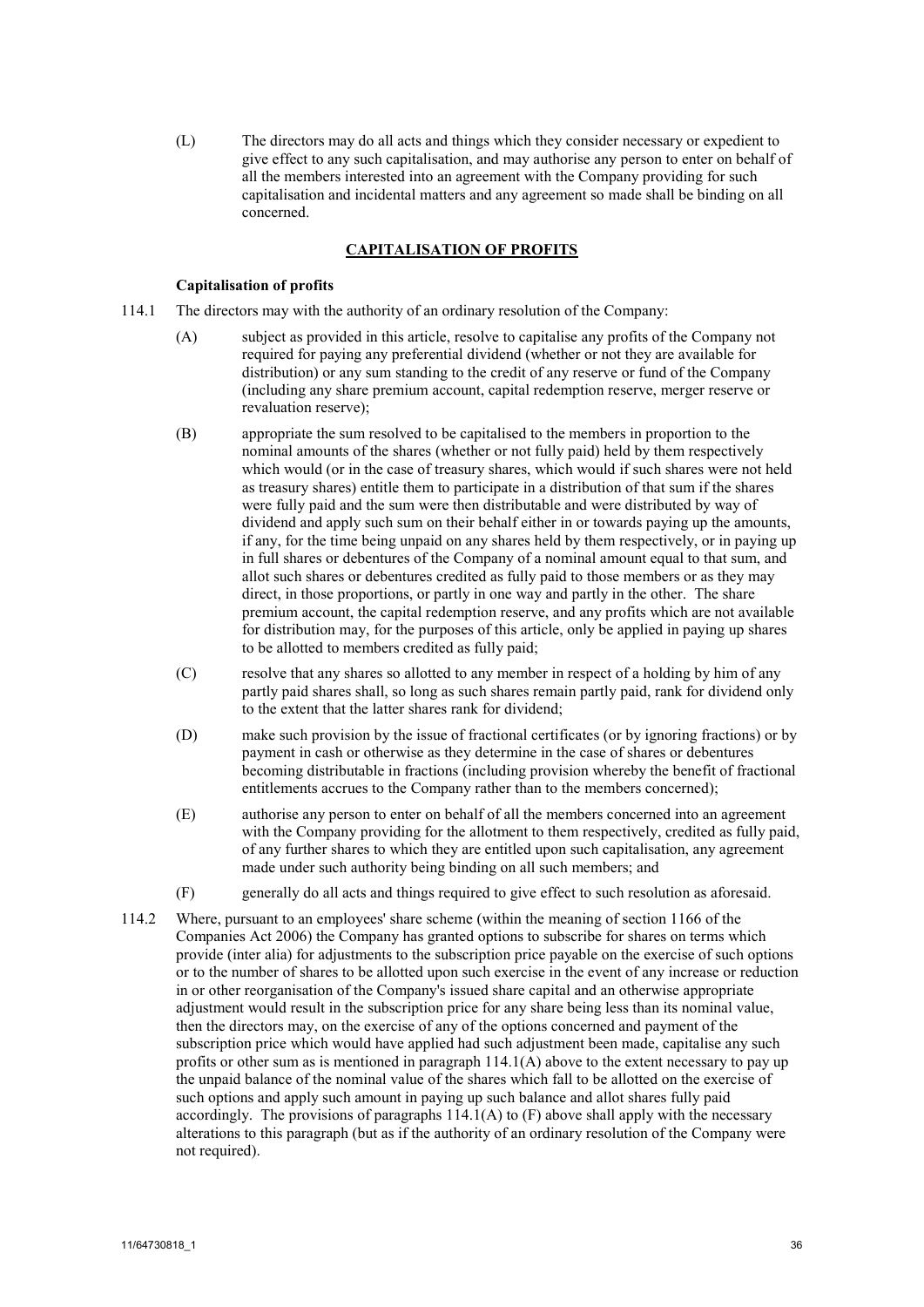## **RECORD DATES**

### **Company or directors may fix record dates for payment or distribution**

<span id="page-36-2"></span>115. Notwithstanding any other provision of these articles, but without prejudice to the rights attached to any shares, the Company or the directors may fix a date and time as the record date by reference to which persons registered as holders of shares or other securities shall be entitled to receipt of any dividend, a distribution, allotment or issue, and that date may be before, on or after the date on which the dividend, distribution, allotment or issue is declared, paid or made. Where such a record date is fixed, references in these articles to a holder of shares or member to whom a dividend is to be paid or a distribution, allotment or issue is to be made shall be construed accordingly.

### **DISCOVERY**

116. No member or meeting of members shall be entitled to discovery of or any information respecting any detail of the Company's operations or trading or any matter which may be or is in the nature of a trade secret, or which may relate to the conduct of the business of the Company, which in the opinion of the directors it would not be in the interest of the members to communicate.

## **NOTICES AND OTHER COMMUNICATIONS**

## **Requirements for writing**

117. Any notice to be given to or by any person pursuant to these articles shall be in writing other than a notice calling a meeting of the directors, which need not be in writing.

#### **Methods of sending or supplying**

- <span id="page-36-3"></span>118.1 Any notice, document or information may (without prejudice to articles [121](#page-37-1) and [122\)](#page-38-0) be given, sent or supplied by the Company to any member either:-
	- (A) by hand, that is by any person (including a courier or process server) handing it to the member or leaving it at the member's registered address or postal address given pursuant to articl[e 118.4;](#page-37-0) or
	- (B) by sending it by post in a prepaid envelope addressed to the member at his registered address, or postal address given pursuant to article [118.4;](#page-37-0) or
	- (C) by sending it in electronic form to a person who has agreed (generally or specifically) that the notice, document or information may be sent or supplied in that form (and has not revoked that agreement);
	- (D) by making it available on a website, provided that the requirements in article [118.2](#page-36-0) and the provisions of the Acts are satisfied;
	- (E) through a relevant system; or
	- (F) in some other way authorised in writing by the relevant member.
- <span id="page-36-1"></span><span id="page-36-0"></span>118.2 The requirements referred to in article [118.1\(D\)](#page-36-1) are that:-
	- (A) the member has agreed (generally or specifically) that the notice, document or information may be sent or supplied to him by being made available on a website (and has not revoked that agreement), or the member has been asked by the Company to agree that the Company may send or supply notices, documents and information generally, or the notice, document or information in question, to him by making it available on a website and the Company has not received a response within the period of 28 days beginning on the date on which the Company's request was sent and the member is therefore taken to have so agreed (and has not revoked that agreement);
	- (B) the member is sent a notification of the presence of the notice, document or information on a website, the address of that website, the place on that website where it may be accessed, and how it may be accessed ("notification of availability");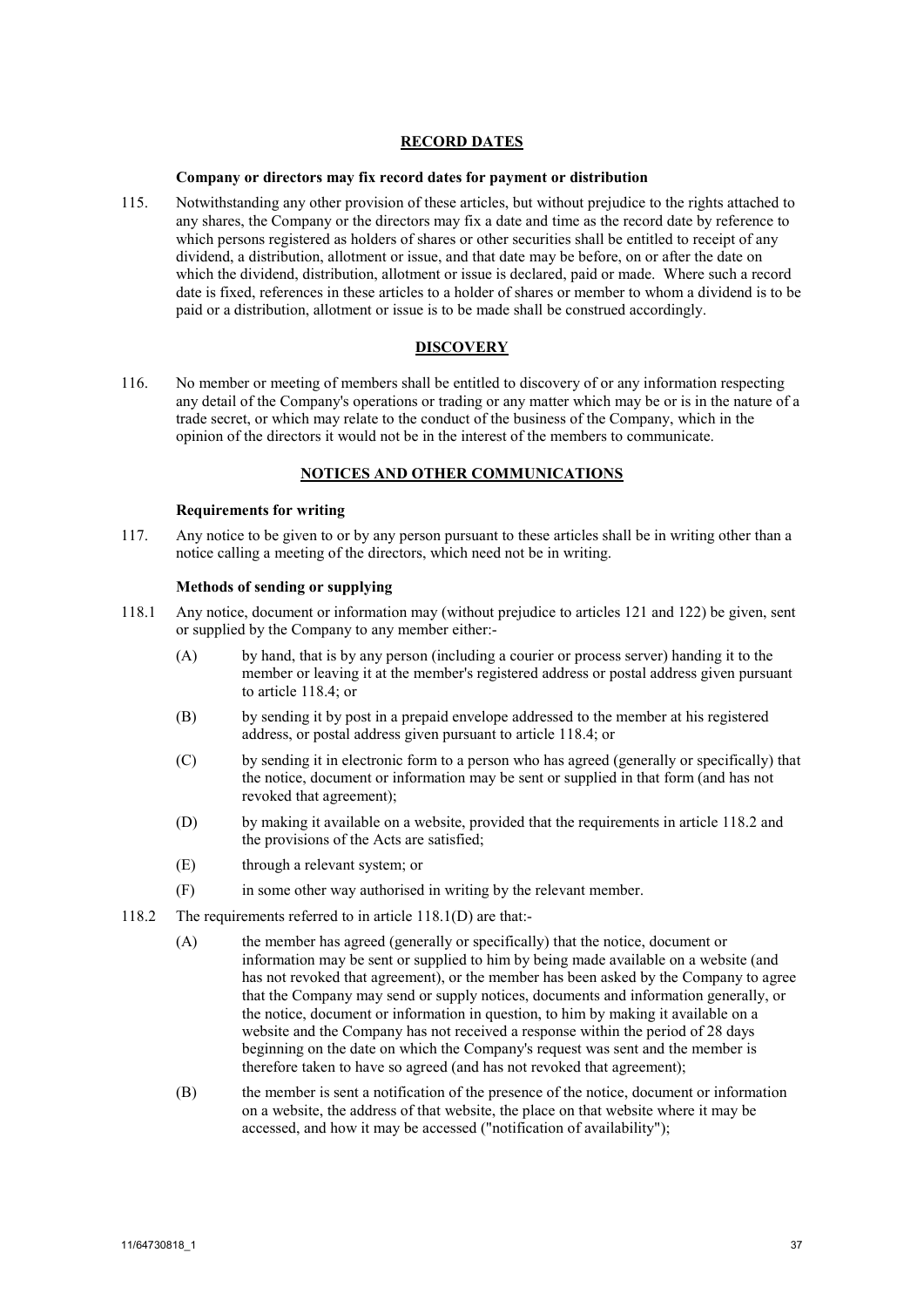- (C) in the case of a notice of meeting, the notification of availability states that it concerns a notice of a company meeting, specifies the place, time and date of the meeting, and states whether it will be an annual general meeting; and
- (D) the notice, document or information continues to be published on that website, in the case of a notice of meeting, throughout the period beginning with the date of the notification of availability and ending with the conclusion of the meeting and in all other cases throughout the period specified by any applicable provision of the Acts, or, if no such period is specified, throughout the period of 28 days beginning with the date on which the notification of availability is sent to the member, save that if the notice, document or information is made available for part only of that period then failure to make it available throughout that period shall be disregarded where such failure is wholly attributable to circumstances which it would not be reasonable to have expected the Company to prevent or avoid.
- 118.3 In the case of joint holders of a share:-
	- (A) it shall be sufficient for all notices, documents and other information to be given, sent or supplied to the joint holder whose name stands first in the register of members in respect of the joint holding (the "first named holder") only; and
	- (B) the agreement of the first named holder that notices, documents and information may be given, sent or supplied in electronic form or by being made available on a website shall be binding on all the joint holders.
- <span id="page-37-0"></span>118.4 A member whose registered address is not within the United Kingdom shall not be entitled to receive any notice, document or information from the Company unless he gives to the Company an address (not being an electronic address) within the United Kingdom at which notices, documents or information may be sent or supplied to him.
- 118.5 For the avoidance of doubt, the provisions of this article [118](#page-36-2) are subject to article [46.](#page-13-2)
- 118.6 The Company may at any time and at its sole discretion choose to give, send or supply notices, documents and information only in hard copy form to some or all members.

## **Deemed receipt of notice**

119. A member present either in person or by proxy at any meeting of the Company or of the holders of any class of shares, shall be deemed to have received notice of the meeting and, where requisite, of the purposes for which it was called.

## **Notice by reference to register of members**

- 120.1 The Company or the directors may fix a date and time as the record date by reference to which persons registered as holders of shares or other securities shall be entitled to receive any notice or other document to be given to members and no change in the register after that time shall invalidate the giving of the notice or document, provided that in the case of a notice of general meeting or the annual accounts and reports of the Company, such record date shall be within the period of 15 days before the day the notice or document is sent.
- 120.2 Every person who becomes entitled to a share shall be bound by any notice in respect of that share which, before his name is entered in the register of members, has been given to the person from whom he derives his title.

#### **Notice when post not available**

- <span id="page-37-1"></span>121. Where, by reason of any suspension or curtailment of postal services, the Company is unable effectively to give notice of a general meeting, the board may decide that the only persons to whom notice of the affected general meeting must be sent are: the directors; the Company's auditors; those members to whom notice to convene the general meeting can validly be sent by electronic means and those members to whom notification as to the availability of the notice of meeting on a website can validly be sent by electronic means. In any such case the Company shall also:-
	- (A) advertise the general meeting in at least two national daily newspapers published in the United Kingdom; and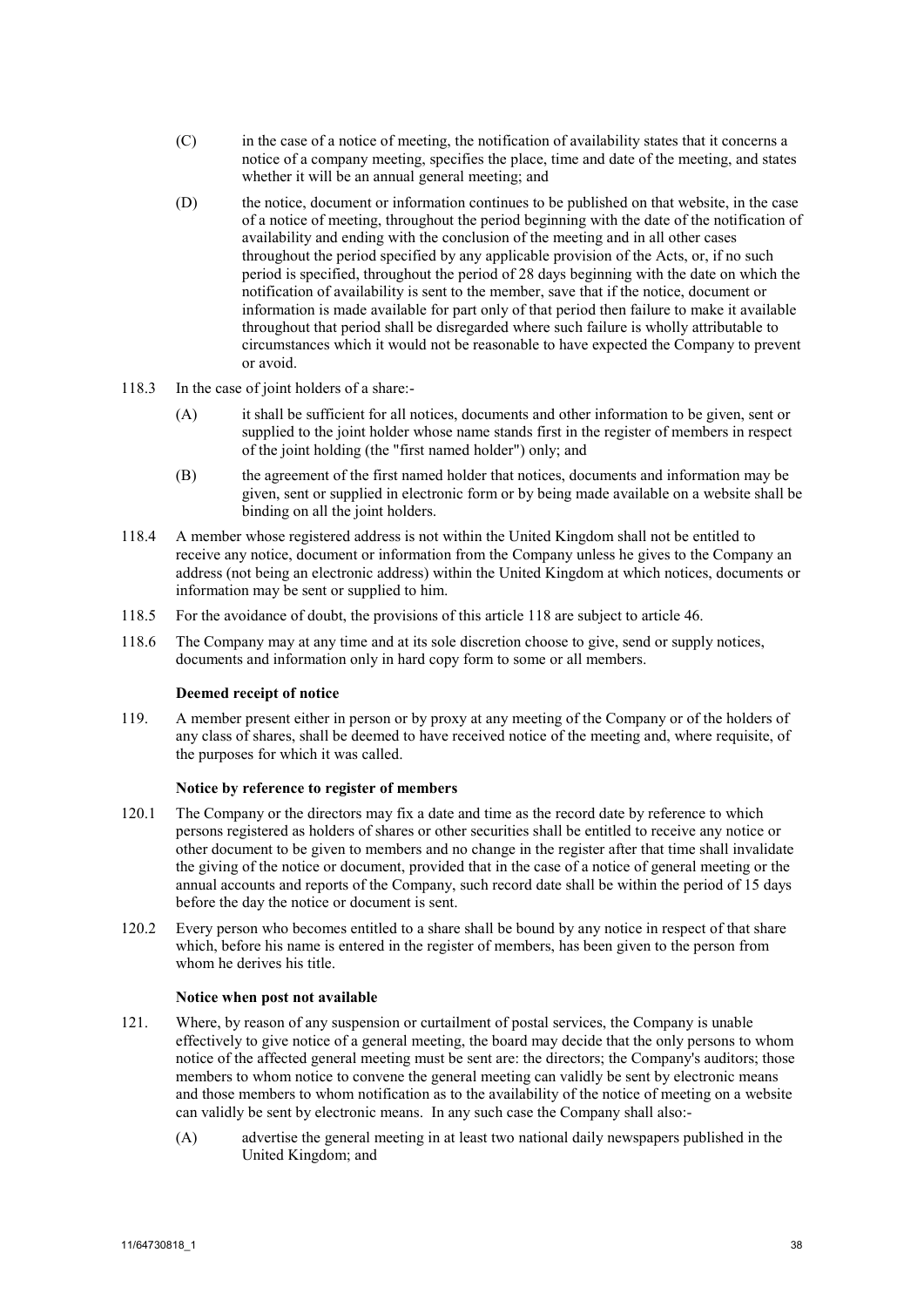(B) send or supply a confirmatory copy of the notice to members in the same manner as it sends or supplies notices under article [118.1\(B\)](#page-36-3) if at least seven clear days before the meeting the posting of notices again becomes practicable.

## **Other notices and communications advertised in national newspaper**

<span id="page-38-0"></span>122. Any notice, document or information to be given, sent or supplied by the Company to the members or any of them, not being a notice of a general meeting, shall be sufficiently given, sent or supplied if given by advertisement in at least one leading national daily newspaper published in the United Kingdom.

## **When notice or other communication deemed to have been received**

- 123. Any notice, document or information sent or supplied by the Company to the members or any of them:-
	- (A) by hand, shall be deemed to have been received on the day it was handed to the member or left at the member's registered address or postal address given pursuant to article [118.4;](#page-37-0)
	- (B) by post, shall be deemed to have been received 24 hours after the time at which the envelope containing the notice, document or information was posted unless it was sent by second class post or there is only one class of post, or it was sent by air mail to an address outside the United Kingdom, in which case it shall be deemed to have been received 48 hours after it was posted. Proof that the envelope was properly addressed, prepaid and posted shall be conclusive evidence that the notice, document or information was sent;
	- (C) by advertisement, shall be deemed to have been received on the day on which the advertisement appears;
	- (D) by electronic means, shall be deemed to have been received 24 hours after it was sent. Proof that a notice, document or information in electronic form was addressed to the electronic address provided by the member for the purpose of receiving communications from the Company shall be conclusive evidence that the notice, document or information was sent;
	- (E) by making it available on a website, shall be deemed to have been received on the date on which notification of availability on the website is deemed to have been received in accordance with this article or, if later, the date on which it is first made available on the website;
	- (F) by means of a relevant system shall be deemed to have been received 24 hours after the Company or any sponsoring system-participant acting on the Company's behalf, sends the issuer-instruction relating to the notice, document or information; and
	- (G) by any other means specified in a written authorisation from the relevant member, shall be deemed to have been received when the Company has done what it was authorised to do by that member.

#### <span id="page-38-1"></span>**Communications sent or supplied to persons entitled by transmission**

- 124.1 If a person who claims to be entitled to a share in consequence of the death or bankruptcy of a holder or otherwise by operation of law supplies to the Company:
	- (A) such evidence as the directors may reasonably require to show his title to the share; and
	- (B) an address within the United Kingdom at which notices, documents or information may be sent or supplied to such person,

then such a person shall be entitled to have sent or supplied to him at such address any notice, document or information to which the relevant holder would have been entitled if the death or bankruptcy or any other event giving rise to an entitlement to the share by law had not occurred.

124.2 Until a person entitled to the share has complied with article [124.1,](#page-38-1) any notice, document or information may be sent or supplied to the relevant holder in any manner authorised by these articles, as if the death or bankruptcy or any other event giving rise to an entitlement to the share by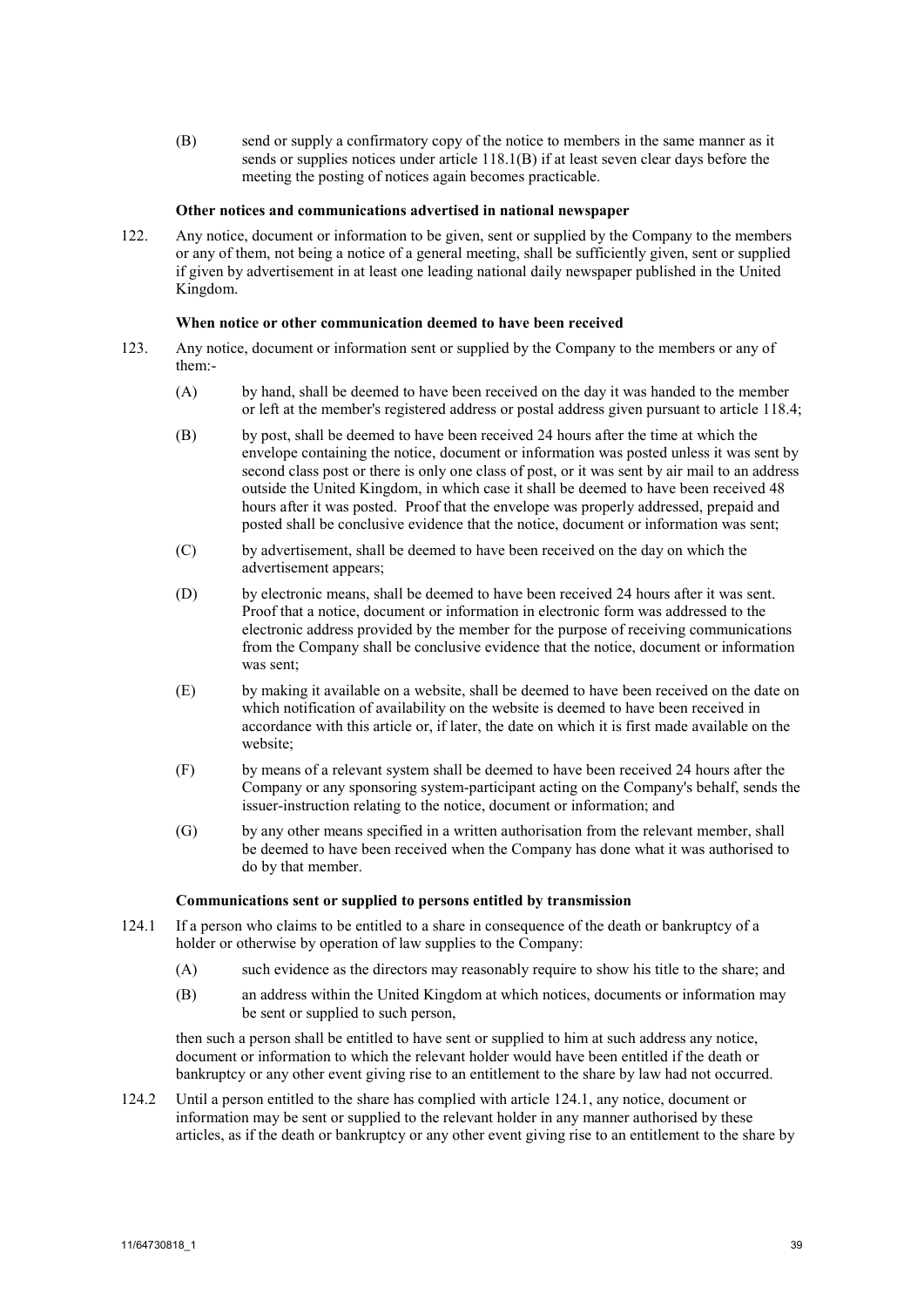law had not occurred. This shall apply whether or not the Company has notice of the death or bankruptcy or other event.

### **Power to stop sending communications to untraced shareholders**

125. If on three consecutive occasions notices, documents or information sent or supplied to a member have been returned undelivered, the member shall not be entitled to receive any subsequent notice, document or information until he has supplied to the Company (or its agent) a new registered address, or a postal address within the United Kingdom, or (without prejudice to article [118.4\)](#page-37-0) shall have informed the Company, in such manner as may be specified by the Company, of an electronic address. For the purposes of this article, references to notices, documents or information include references to a cheque or other instrument of payment; but nothing in this article shall entitle the Company to cease sending any cheque or other instrument of payment for any dividend, unless it is otherwise so entitled under these articles.

## **Validation of documents in electronic form**

- 126. Where a document is required under these articles to be signed by a member or any other person, if the document is in electronic form, then in order to be valid the document must either:-
	- (A) incorporate the electronic signature, or personal identification details (which may be details previously allocated by the Company), of that member or other person, in such form as the directors may approve; or
	- (B) be accompanied by such other evidence as the directors may require in order to be satisfied that the document is genuine.

The Company may designate mechanisms for validating any such document and a document not validated by the use any such mechanisms shall be deemed as having not been received by the Company. In the case of any document or information relating to a meeting, an instrument of proxy or invitation to appoint a proxy, any validation requirements shall be specified in the relevant notice of meeting in accordance with articles [45](#page-13-3) and [70.](#page-20-0)

## **ADMINISTRATION**

#### **Making and retention of minutes**

- 127. The directors shall cause minutes to be made in books kept for the purpose:-
	- (A) of all appointments of officers made by the directors; and
	- (B) of all proceedings at meetings of the Company, of the holders of any class of shares in the Company, and of the directors, and of committees of the directors, including the names of the directors present at each such meeting.

Minutes shall be retained for at least ten years from the date of the appointment or meeting and shall be kept available for inspection in accordance with the Acts.

#### **Inspection of accounts**

128. Except as provided by statute or by order of the court or authorised by the directors or an ordinary resolution of the Company, no person is entitled to inspect any of the Company's accounting or other records or documents merely by virtue of being a member.

#### **Appointment of secretary**

129. The secretary shall be appointed by the directors for such term, at such remuneration and upon such other conditions as they think fit; and any secretary so appointed may be removed by them. If thought fit, two or more persons may be appointed as joint secretaries. The directors may also appoint from time to time, on such terms as they may think fit, one or more deputy secretaries, assistant secretaries and deputy assistant secretaries and the secretary may delegate any of the powers or discretions which are conferred on the secretary under these articles to such person or persons by such means (including by power of attorney), to such an extent in relation to such matters or territories and on such terms and conditions, as he thinks fit.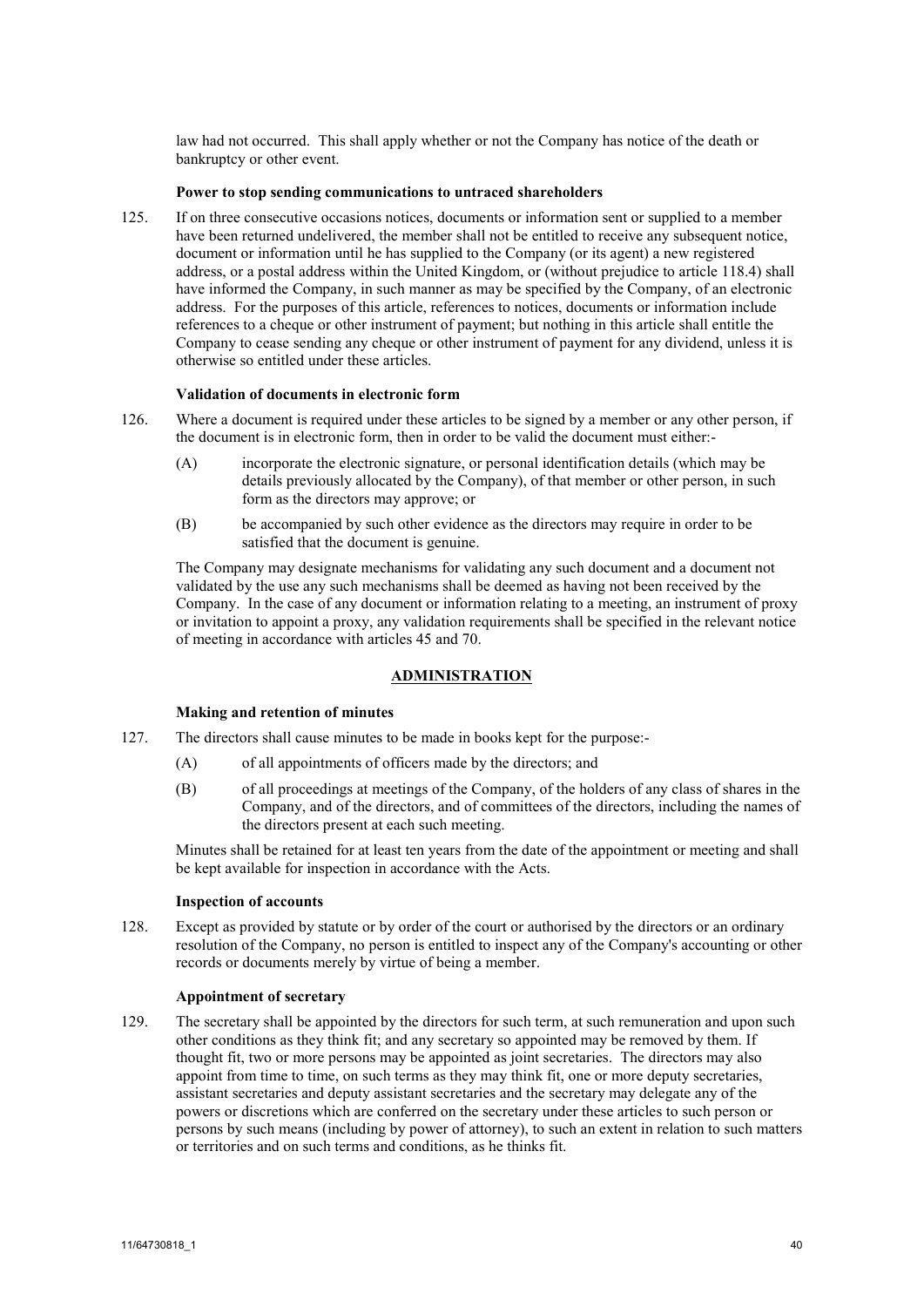## **Use of the seal**

- 130. The seal shall be used only by the authority of a resolution of the directors or of a committee of the directors. The directors may determine whether any instrument to which the seal is affixed shall be signed and, if it is to be signed, who shall sign it. Unless otherwise determined by the directors:-
	- (A) share certificates and, subject to the provisions of any instrument constituting the same, certificates issued under the seal in respect of any debentures or other securities, need not be signed and any signature may be applied to any such certificate by any mechanical or other means or may be printed on it; and
	- (B) every other instrument to which the seal is affixed shall be signed by:-
		- (1) two directors of the Company; or
		- (2) one director and the secretary of the Company; or
		- (3) at least one authorised person in the presence of a witness who attests the signature.

For this purpose an authorised person is any director of the Company or the secretary of the Company, or any person authorised by the directors for the purpose of signing instruments to which the seal is affixed.

#### **Official seal for use abroad**

131. The Company may have an official seal for use in accordance with the Acts. Such a seal shall be used only by the authority of a resolution of the directors or of a committee of the directors.

## **Authentication of documents**

131A Any director or the secretary or any person appointed by the board for the purpose shall have the power to authenticate any document affecting the constitution of the Company and any resolution passed at a general meeting or at a meeting of the board or any committee, and any book, record, document or account relating to the business of the Company, and to certify copies thereof or extracts therefrom as true copies or extracts; and where any book, record, document or account is elsewhere than at the Office, the local manager or other officer of the Company having the custody thereof shall be deemed to be a person appointed by the board as aforesaid. A document purporting to be a copy of any such resolution, or an extract from the minutes of any such meeting, which is certified as aforesaid shall be conclusive evidence in favour of all persons dealing with the Company upon the faith thereof that such resolution has been duly passed or as the case may be that any minute so extracted is a true and accurate record of proceedings at a duly constituted meeting.

### <span id="page-40-0"></span>**Destruction of documents**

- 132.1 The Company may destroy:-
	- (A) any instrument of transfer, after six years from the date on which it is registered;
	- (B) any dividend mandate or notification of change of name or address, after two years from the date on which it is recorded;
	- (C) any share certificate, after one year from the date on which it is cancelled; and
	- (D) any other document on the basis of which an entry in the register of members is made, after six years from the date on which it is made.
- 132.2 Any document referred to in paragraph [132.1](#page-40-0) of this article may be destroyed earlier than the relevant date authorised thereby, provided that a permanent record of the document is made which is not destroyed before that date.
- 132.3 It shall be conclusively presumed in favour of the Company that every entry in the register of members purporting to have been made on the basis of a document so destroyed was duly and properly made, that every instrument of transfer so destroyed was duly registered, that every share certificate so destroyed was duly cancelled, and that every other document so destroyed was valid and effective in accordance with the particulars in the records of the Company; provided that:-